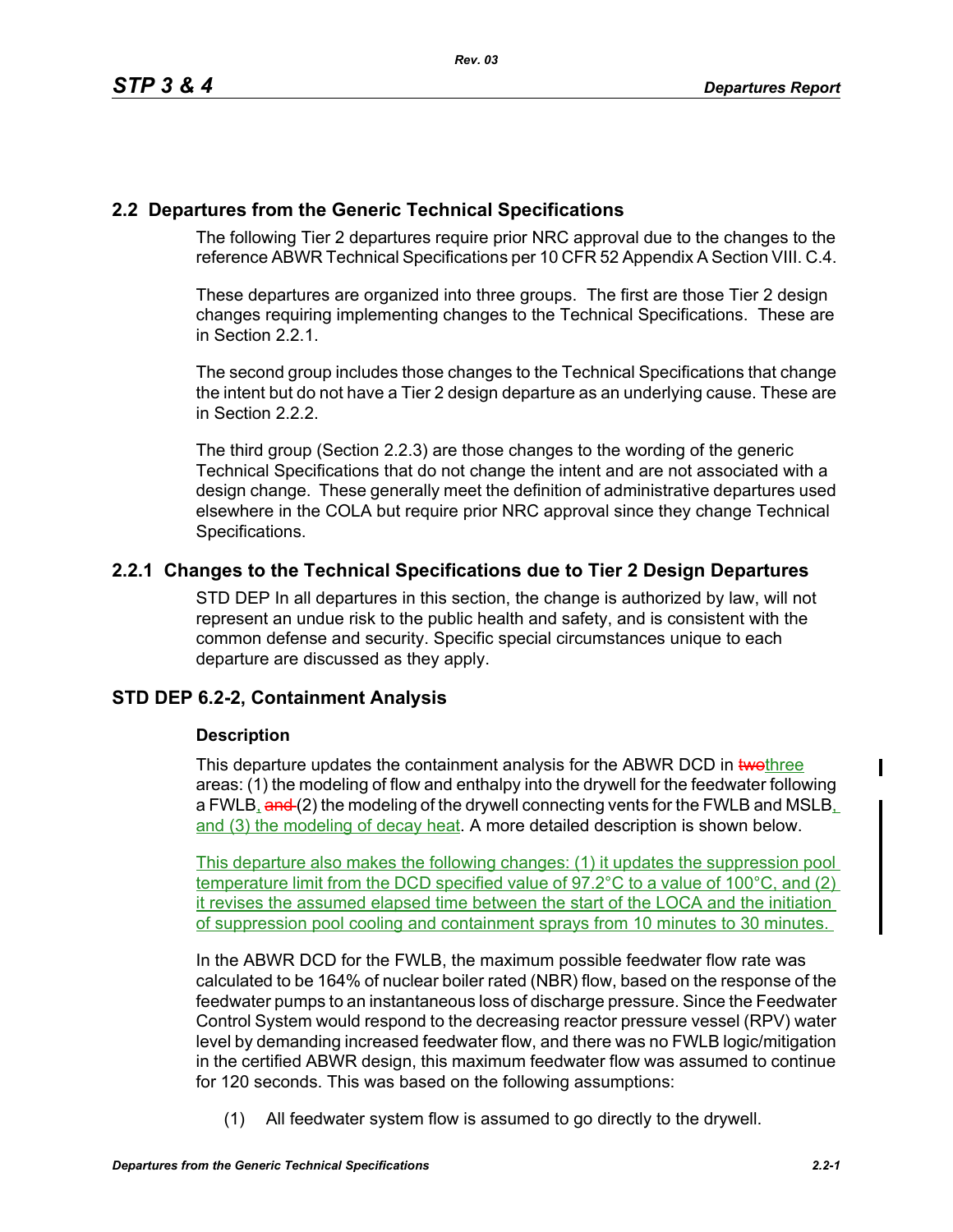- (2) Flashing in the broken feedwater line was ignored.
- (3) Initial feedwater flow was assumed to be 105% NBR.
- (4) The feedwater pump discharge flow will coast down as the feedwater system pumps trip due to low suction pressure. During the inventory depletion period, the flow rate is less than 164% because of the highly subcooled blowdown. A feedwater line length of 100 meters was assumed on the feedwater system side.

Subsequent to certification, analysis for plant-specific ABWRs revealed that these assumptions were non-conservative.

For the containment analysis, the feedwater system side of the FWLB has been changed using a revised time variant feedwater mass flow rate and enthalpy directly to the drywell airspace. The time histories of the mass flow and enthalpy have been determined from the predicted characteristics of a typical feedwater system. The conservatism of the assumed mass flow and enthalpies will be confirmed after detailed condensate and feedwater designs are complete. In addition, to provide added assurance of acceptable results, safety related FWLB mitigation has been added to the STP 3 & 4 ABWR design which adds safety related instrumentation to sense and confirm a FWLB based on high differential pressure between feedwater lines coincident with high drywell pressure to trip the condensate pumps (Ref. STD DEP T1 2.4-2). This automated condensate pump trip is not credited in the containment analysis.

The analysis is further revised to reflect the characteristics of the horizontal vents configuration that had not been modeled in the DCD. The certified DCD model did not properly simulate the horizontal vent portion of the vent system and incorrectly modeled the vent clearing time. The revised STP 3 & 4 ABWR containment analysis has been performed using the drywell connecting vent (DCV) loss coefficients and considering the horizontal vents. The total DCV loss coefficient is based on a summation of losses.

Further analysis done based on ANSI/ANS-5.1 (1994), including the 2-sigma uncertainty, has determined that the decay heat curves used in the DCD based on best estimate ANSI/ANS-5.1 (1979) were non-conservative for long-term analysis. To address this, the decay heat curves used in the revised containment analysis were revised to reflect the ANSI/ANS-5.1 (1979) with 2-sigma uncertainty included.

The revised containment analysis uses the GOTHIC code and is documented in WCAP-17058. The analysis uses the same assumptions and inputs that were used in the DCD with consideration of the revised modeling as noted above. The report describes all input assumptions, baselining of the GOTHIC code results to those used in the DCD and all containment time-dependent pressure and temperature results. The report also evaluates the impact on the analysis results of the few unavoidable modeling differences due to certain features in the GOTHIC code.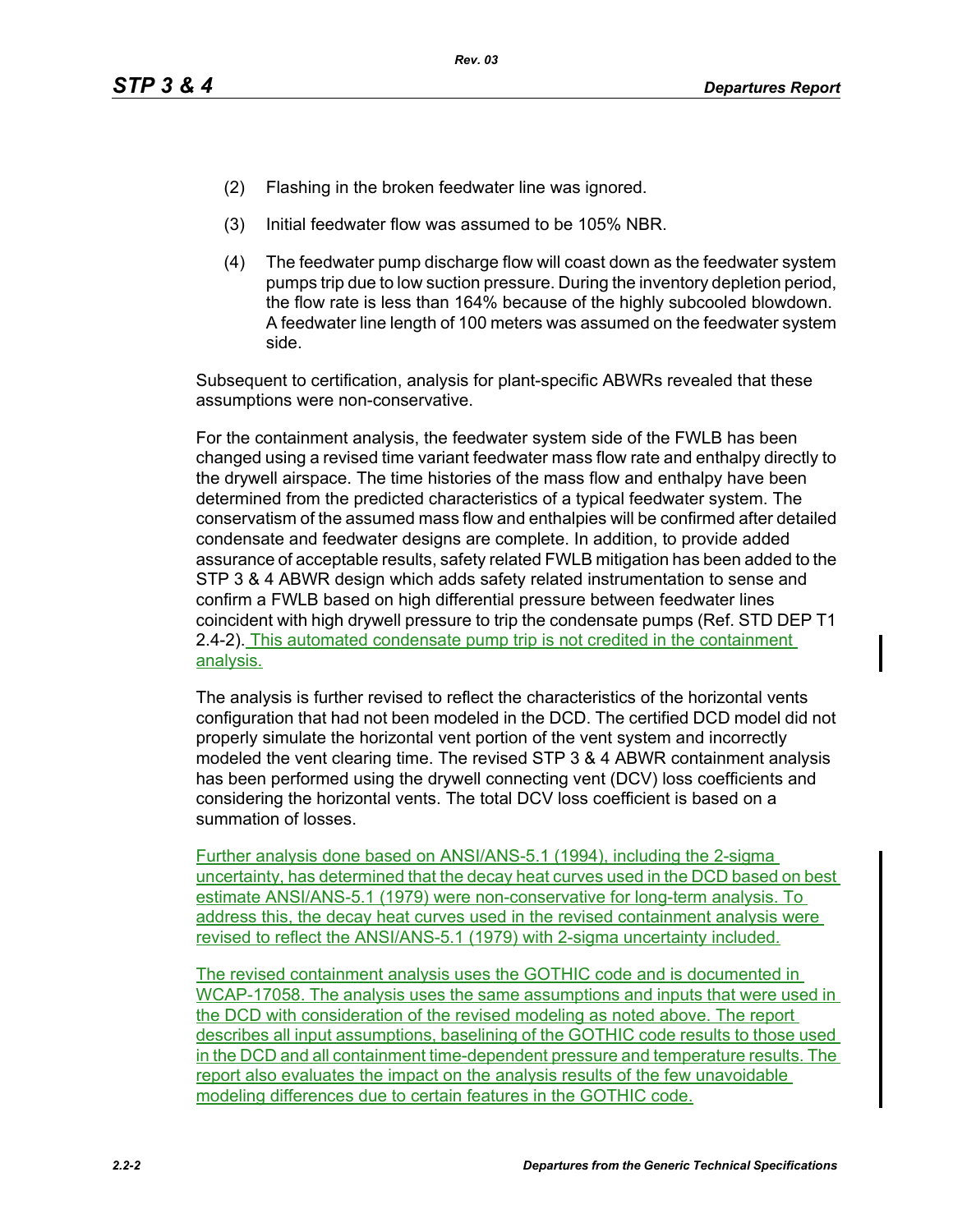The impact of the revised pressure and temperature results on pool swell velocity and height described in Appendix 3B is evaluated in a new departure which is STD DEP 3B-2.

Technical Specification 3.6.1.1, 3.6.1.2, and 3.6.1.4 Bases (Applicable Safety Analyses) are changed based upon the containment analysis. These changes show the peak containment pressure  $(P_a)$  from the containment analysis.

## **Evaluation Summary**

This departure which updates the containment analysis for STP 3 & 4 does not affect Tier 1, Tier 2\*, or any operational requirements. However, it does affect the Bases for Technical Specifications 3.6.1.1, 3.6.1.2, and 3.6.1.4 and 3.6.1.6 and therefore requires NRC approval.

There is no impact on environmental qualification of equipment due to the higher predicted drywell temperatures and pressures. The qualification of equipment is based on the containment design pressures and temperatures. The calculated containment pressure and temperature for both the FWLB and MSLB remain below the design values except for a two second period when the drywell temperature exceeds the design temperature by 2.1°C for the MSLB. Due to thermal inertia, components in the drywell would not have sufficient time to reach the design limit temperature in such a short time.

The change in the design suppression pool temperature limit is to align the limit with the NPSH calculation assumptions to determine that adequate NPSH exists for the ECCS pumps. These calculations represent the limiting condition for determining maximum allowable suppression pool temperature. These calculations use a suppression pool temperature of 100°C. Therefore, the allowable design limit for the peak suppression pool temperature is being changed to 100°C.

The change in the assumed elapsed time between start of LOCA and initiation of suppression pool cooling and containment sprays from 10 minutes to 30 minutes is conservative relative to the DCD as heat removal from these systems is not credited until later in the accident sequence. This also brings the assumption for operator action into alignment with current safety analysis practices.

This departure was evaluated per Section VIII.C.4 of Appendix A to 10CFR part 52 and:

(1) This exemption is not inconsistent with the Atomic Energy Act or any other statute and therefore is authorized by law. The design change and revised containment analysis represents an improvement and therefore will not present an undue risk to the public health and safety. The change does not relate to security and does not otherwise pertain to the common defense and security.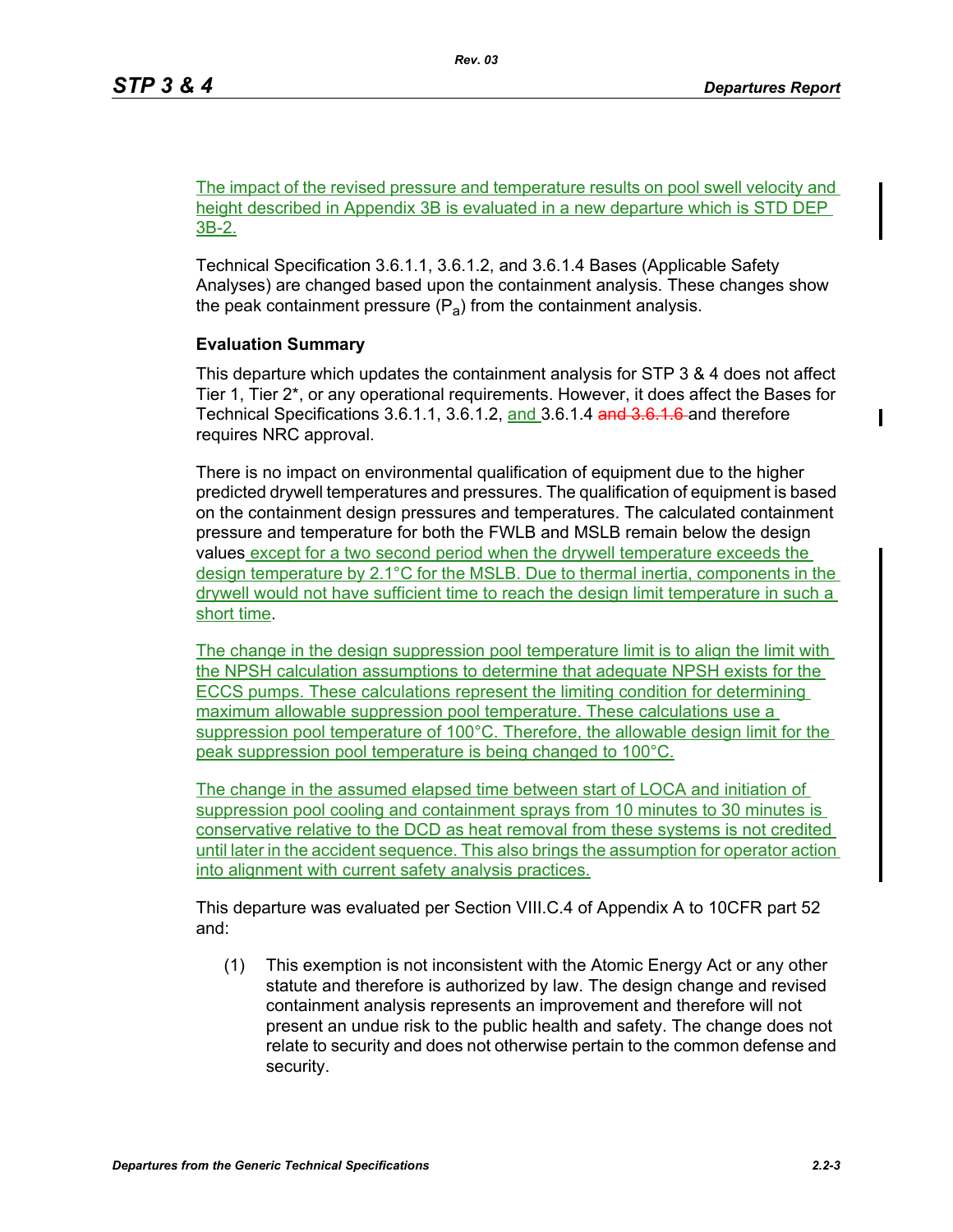(2) Special circumstance (iv) applies in that this represents a benefit in public health and safety. The more advanced and complete analysismethodsincorporation of these modeling changes as well as the use of an analysis method which has been baselined to the certified DCD analysis method provide a more accurate prediction of peak containment conditions post-accident. These results show that the peak containment pressure and temperature conditions calculated following an accident based on these improved analyses are below the design limits acceptable. The FWLB mitigation to the ABWR design will provide added assurance that the revised containment analysis results will remain conservative when detailed feedwater and condensate system design and procurement work is completed.

As discussed above, the change satisfies the exemption criteria per the requirements in 10 CFR 52 Appendix A Section VIII.C.4.

## **STD DEP 7.3-7, Automatic Depressurization Subsystem (ADS) Manual Operation**

This departure summary is relocated to Part 7, Section 3.0.

## **STD DEP 7.3-12, Leak Detection and Isolation System Sump Monitoring**

#### **Description**

Subsection 7.3.1.1.2(m) of the reference ABWR DCD provides alarm setpoints (nominal values) to support Technical Specification limits for Reactor Coolant Pressure Boundary Leakage. The leakage rate values are also discussed in Subsections 5.2.5.4.1, 5.2.5.5.1, 5.2.5.5.2 and 5.2.5.9. The original values were based on a leakbefore-break option (not used on STP 3 & 4) that allowed the use of a lower unidentified leakage limit and the removal of the unidentified leakage increase. In lieu of providing a plant-specific Leak Before Break analysis, drywell leakage rate limits are provided as follows:

- Total leakage averaged over the previous 24-hour period is changed from 95 L/min to 114 L/min
- Unidentified leakage is changed from 3.785 L/min to 19 L/min
- Unidentified leakage increase of 8 L/min within the previous 4-hour period in Mode 1 is added.

The 8 L/min increase in 4 hours is a plant computer based control room alarm that will provide an early warning to control room operators so they can take action well below the Technical Specification limit for unidentified leakage of 19 L/min. This alarm initiates on an increase in leakage above normal leakage values.

Technical Specification 3.4.3 (LCO, Actions B.1 and B.2, SR 3.4.3.1) and its associated Bases (Applicable Safety Analysis, LCO, Actions B.1 and B.2) are changed to show the new leakage values and the addition of an "increase in unidentified leakage" parameter.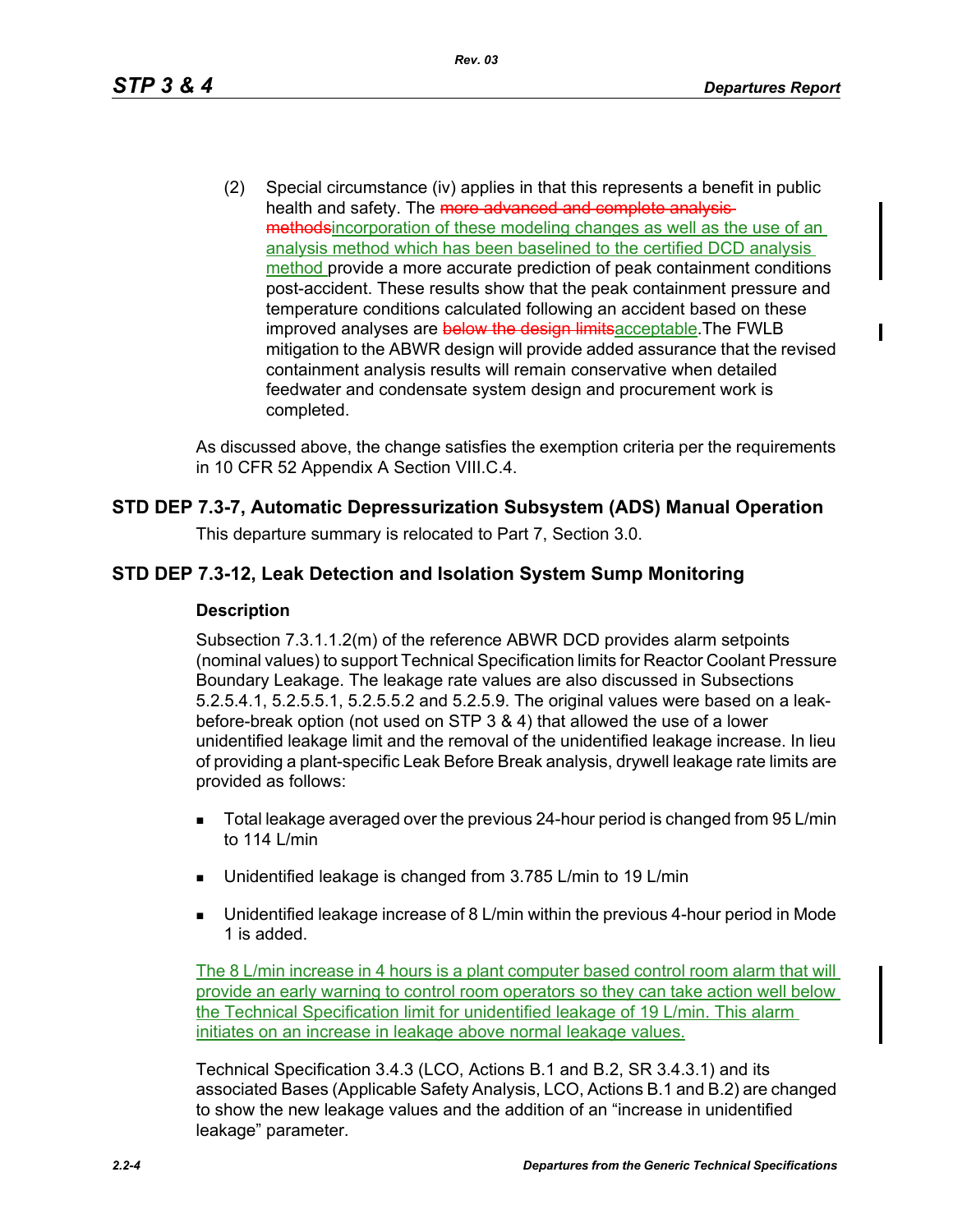#### **Evaluation Summary**

This departure changes the Technical Specification 3.4.3 LCO, SR, and associated Bases, but does not change the intent of the generic Technical Specification. However since it affects a Technical Specification it requires prior NRC approval. This departure was evaluated per Section VIII.C.4 of Appendix A to 10CFR part 52 and:

Special circumstance (iv) of 10 CFR  $50.12(a)(2)$  applies in that substituting the operationally proven leakage limits was judged to be more conservative than applying the Leak Before Break criteria so that a net benefit to public health and safety results.

This exemption is not inconsistent with the Atomic Energy Act or any other statute and therefore is authorized by law. As discussed above, the design change represents an improvement and therefore will not present an undue risk to the public health and safety. The design change does not relate to security and does not otherwise pertain to the common defense and security.

## **STD DEP 7.3-17, Automatic Depressurization System (ADS) Electrical Interface**

#### **Description**

Subsection 7.3.2.1.2 (3e) of the reference ABWR DCD describes compliance with RG 1.75. The following information has been added to provide a more complete description of ECCS compliance with this RG:

"Sensor input signals are in Division I, II, III and IV. Control logic is performed in Divisions I, II and III."

These words are added to clarify that control logic is only in Div I, II and III to conform to the three divisions of ECCS. However, sensor signals come from all four electrical Divisions.

Technical Specification 3.3.1.4 Bases (Background) is changed to show that there are three divisions of ESF logic (Divisions I, II, and III), not four.

#### **Evaluation Summary**

This departure changes Technical Specification 3.3.1.4 Bases but does not change the intent of the generic Technical Specification. However, since it is a change to the Technical Specification it requires prior NRC approval. This departure was evaluated per Section VIII.C.4 of Appendix A to 10CFR part 52 and:

Special circumstances are present as specified in 10 CFR 50.12(a)(2). Special circumstance (ii) applies in that the departure represents no change in the underlying purpose of the design but clarifies the Technical Specifications and conforms them to the standard design.

This exemption is not inconsistent with the Atomic Energy Act or any other statute and therefore is authorized by law. As discussed above, the change represents an improvement to the Technical Specification and therefore will not present an undue risk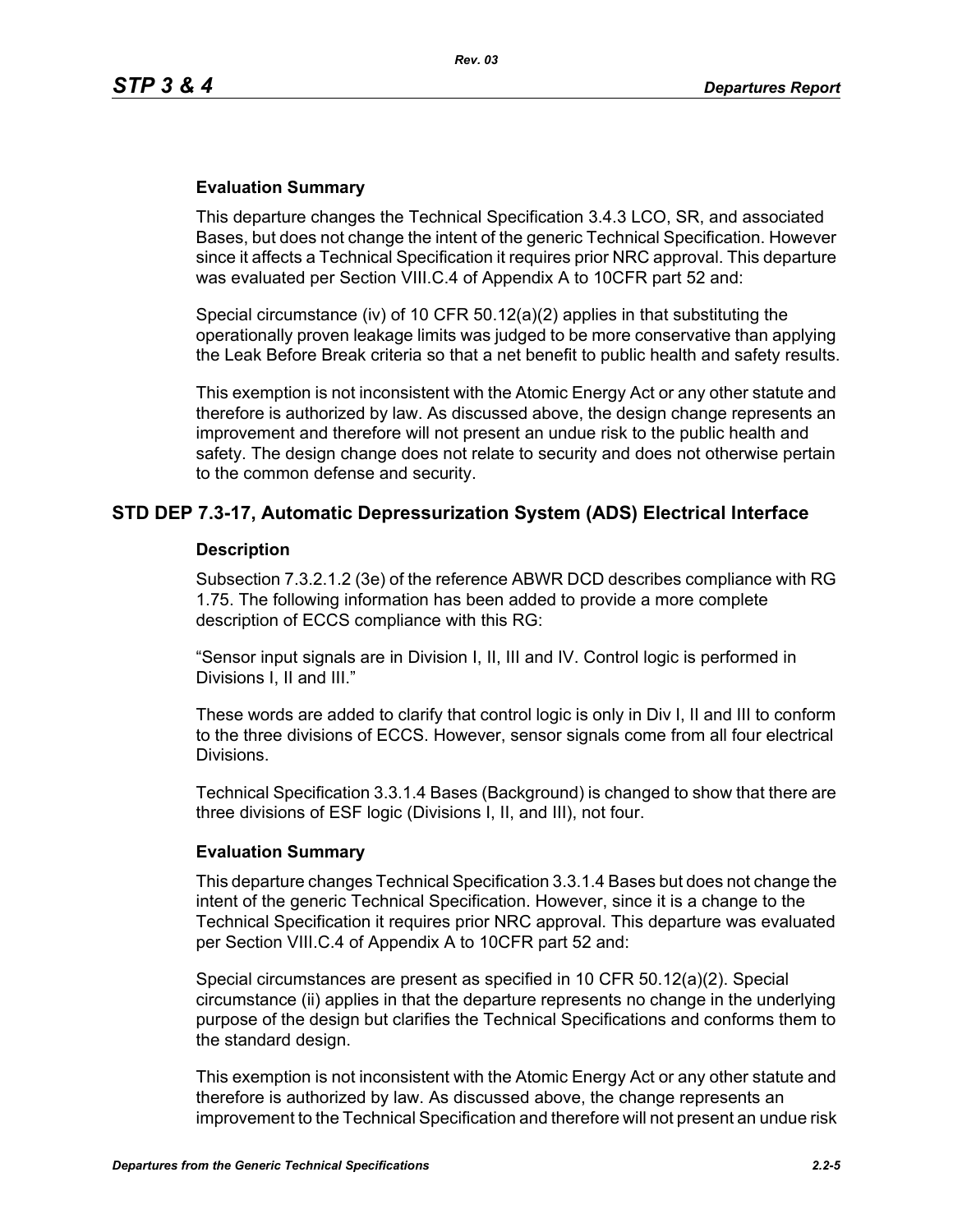to the public health and safety. The design change does not relate to security and does not otherwise pertain to the common defense and security. As demonstrated above, the exemption complies with the requirements in Section VIII.C.4.

## **STD DEP 7.5-1, Post-Accident Monitoring (Drywell Pressure)**

#### **Description**

The following changes are to assure the system designs meet the post-accident monitoring (PAM) design requirements of RG 1.97.

- Add variable Type A classification to the Drywell Pressure in Subsection 7.5.2.1. This information is to be used by the control room operator in determining an initiation of the drywell spray to maintain the reinforced concrete containment vessel below temperature limits under a LOCA condition. Table 7.5-3 has also been revised to add drywell pressure as a Type A variable.
- Correct the variable ranges for the Drywell Pressure and Meteorological Data in Table 7.5-2.
- **Delete the Secondary Containment Air Temperature from the list of PAM variables** in Table 7.5-2.
- Add Suppression Chamber (Wetwell) Spray Flow, variable Type D. Category 2, to the list of PAM variables in Table 7.5-2.
- **Add the Type A wetwell pressure parameter to the large display panel in** Subsection 18.4.2.11 to be used by the control room operator in determining a manual initiation of the wetwell spray to limit the bypass leakage.
- Add additional event items to Table 7.5-4 to align it with DCD Table 15A-9.

TS Bases B3.3.6.1 (LCO discussion for Function 5.a) is changed to show that Drywell Pressure and Wetwell Pressure are Type A Instruments (post-accident monitoring variables), and to show that Wetwell Atmosphere Temperature is a Category I variable and is a required function for post-accident monitoring. The Bases are also changed to provide a discussion for Wetwell Atmosphere Temperature (Function 13) and to show the correct reference to Wetwell Pressure, rather than Containment Wide Range Pressure.

TS Table 3.3.6.1-1 is changed so that Function 5.b shows Wetwell Pressure instead of Containment Wide Range Pressure, and Wetwell Atmosphere Temperature is added to that Table as Function 13.

#### **Evaluation Summary**

The PAM design requirements were updated to more closely follow the guidance of RG 1.97, BTP HICB-10 and TMI-related criteria 10 CFR 50.34. The identified changes are requirements that were exempted in the reference ABWR DCD but are now redesigned to better comply with RG 1.97.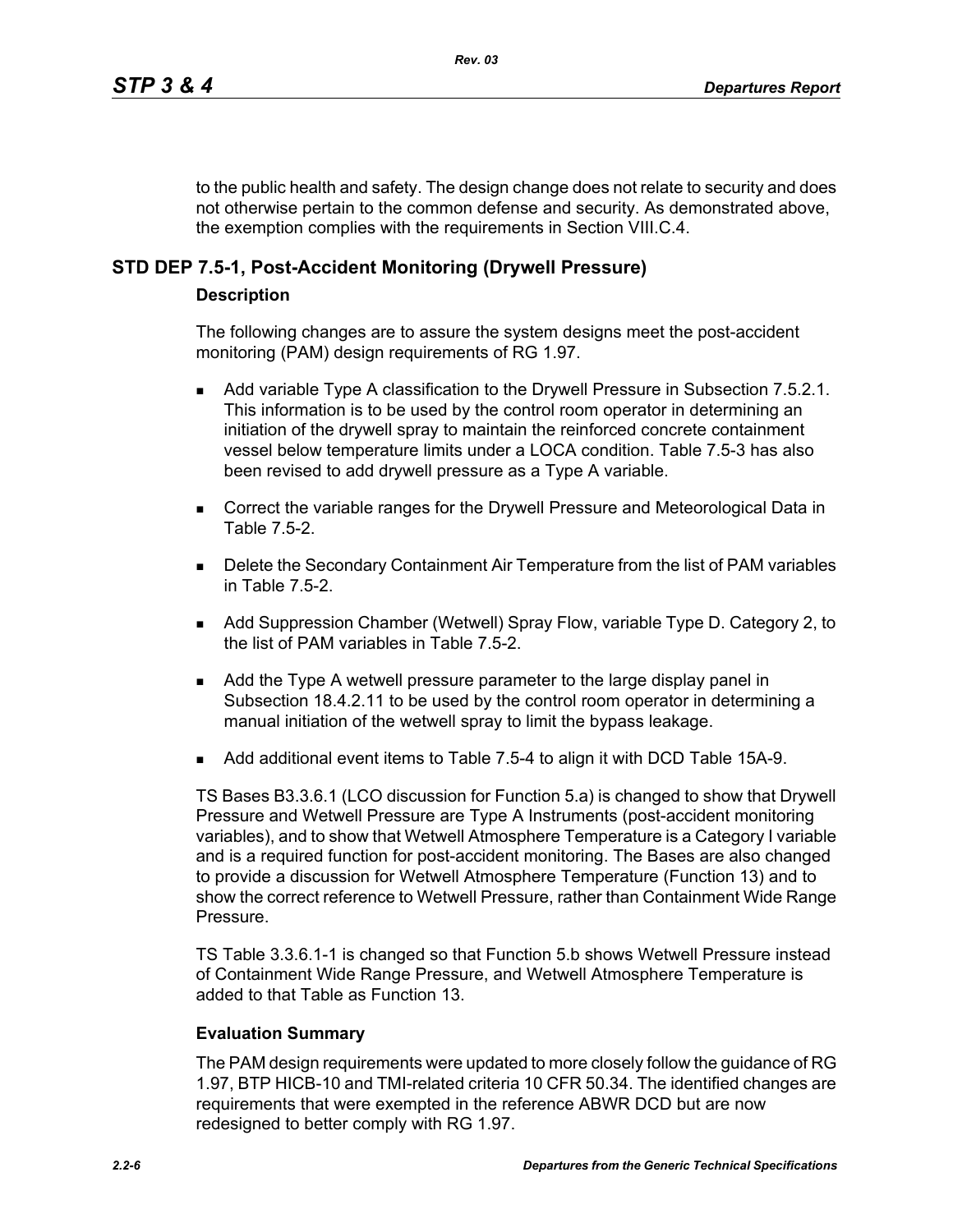From RG 1.97, Type A variables provide the primary information required to permit the control room operator to take the specified manually controlled actions for which no automatic control is provided and that are required for safety systems to accomplish their safety function for design basis accident events. Based on that, the drywell and wetwell pressure readings are categorized as Type A variables as they are used by the operator to determine whether to initiate drywell or wetwell sprays to protect primary containment from exceeding pressure or temperature limits. Secondary containment air temperature is deleted as a PAM variable as it is not a required PAM variable in Table 2 of RG 1.97 or in 10 CFR 50.34.

Special circumstance (iv) applies in that the departure represents a net benefit to the public health and safety by providing a set of instruments for post-accident monitoring that are more closely in adherence with regulatory guidance. These include additional areas monitored for radiation, high profile display of containment conditions important to post-accident response, and modified instrument ranges to better bracket expected parameters post-accident.

This exemption is not inconsistent with the Atomic Energy Act or any other statute and therefore is authorized by law. As discussed above, the design change represents an improvement and therefore will not present an undue risk to the public health and safety. The design change does not relate to security and does not otherwise pertain to the common defense and security.

#### **STD DEP 7.7-10, Control Rod Drive Control System Interfaces**

#### **Description**

Subsection 7.7.1.2.1 of the reference ABWR DCD provides the Rod Control and Information System (RCIS) interfaces with the Control Rod Drive (CRD) Control System for Single Rod Movement (Subsection 7.7.1.2.1(1)), Withdrawal Cycle (Subsection 7.7.1.2.1(2)), Insert Cycle (Subsection 7.7.1.2.1(3)), and Ganged Rod Motion (Subsection 7.7.1.2.1(4)). This COLA change implements the following revisions in the listed DCD subsections:

- **The Performance and Monitoring Control System (PMCS) normal operational** manual mode CRT display is replaced with the RCIS Dedicated Operator Interface on the Main Control Room Panel.
- The description of allowed operator single and ganged rod movement manual commands is revised.
- A discussion of the Rod Action and Position Information (RAPI) rod block operations is added.
- **The description of RAPI normal rod movement operations is revised. The revised** text includes description of operation of the Rod Server Modules (RSMs), the Rod Brake Controllers (RBCs), the Synchro-to-Digital Converters (SDCs), and the Fine Motion Control Rod Drives (FMCRDs).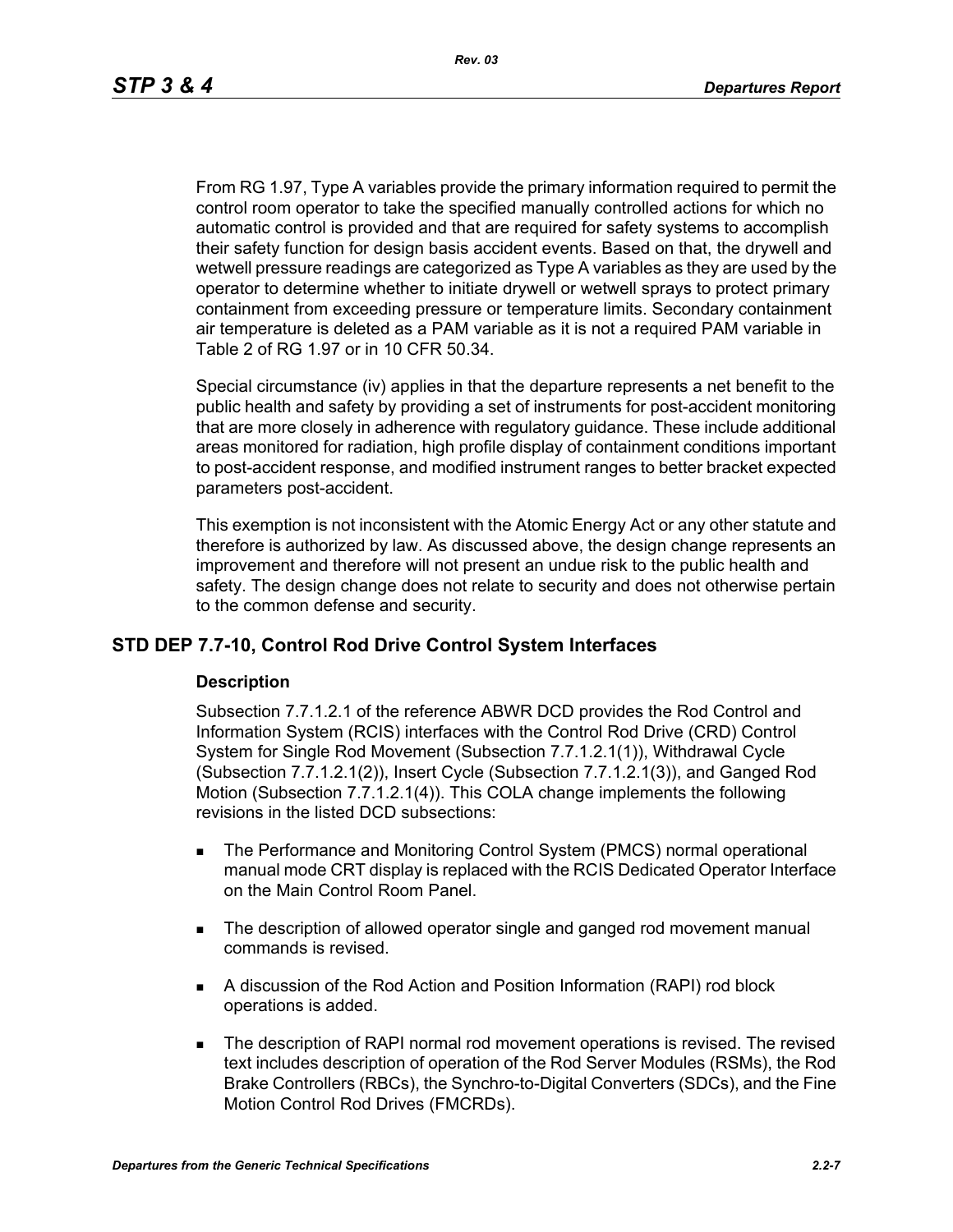$\mathbf I$ 

 $\blacksquare$ 

- **The descriptions of the CRD Control System Withdrawal Cycle and Insert Cycle** interfaces are deleted.
- The description of ganged rod motion interface is revised.

Subsection B 3.9.4, "Bases," of Section 16.0, "Technical Specifications" of ABWR DCD, Rev. 0, describes "Actions" to take to bypass an inoperable full-in position indication channel of the RCIS to allow refueling operations to proceed. The actions include identifying an alternate method to use to ensure the affected control rod is fully inserted. A possible option is described which uses the synchros of the affected FMCRD to verify rod full-in position. This COLA change implements a revision to the specific method described in Subsection B 3.9.4 to use the synchros to verify rod fullin position.

## **Evaluation Summary**

This proposed change does not affect Tier 1 or Tier 2\* information, however it does affect the bases of Technical Specification 3.4.33.9.4 and therefore requires prior NRC approval. This proposed change was evaluated per Section VIII.C.4 of Appendix A to 10CFR part 52 and:

- (1) This proposed change is not inconsistent with the Atomic Energy Act or any other statute and therefore is authorized by law. This proposed change consists only of rewording for clarification and editorial correction with no change to the meaning or intent of the original bases of Technical Specification 3.4.33.9.4, and therefore will not present an undue risk to the public health and safety. This proposed change does not pertain to the common defense and security.
- (2) Special circumstances are present as specified in 10 CFR 50.12 (a) (2). Special circumstance (ii) applies to this exemption in that the application of the generic Technical Specifications without this change is not necessary to serve their underlying purpose.

As demonstrated above, the exemption complies with the requirements in Section VIII.C.4.

## **STD DEP 7.7-18, Rod Control and Information System Operator Information**

#### **Description**

Subsection 7.7.1.2.3 of the reference ABWR DCD provides the Rod Control and Information System (RCIS) Reactor Operator Information. This COLA change implements the following revisions in Subsection 7.7.1.2.3:

 The list of RCIS annunciation activations at the main control panel is revised to be consistent with the current RCIS design.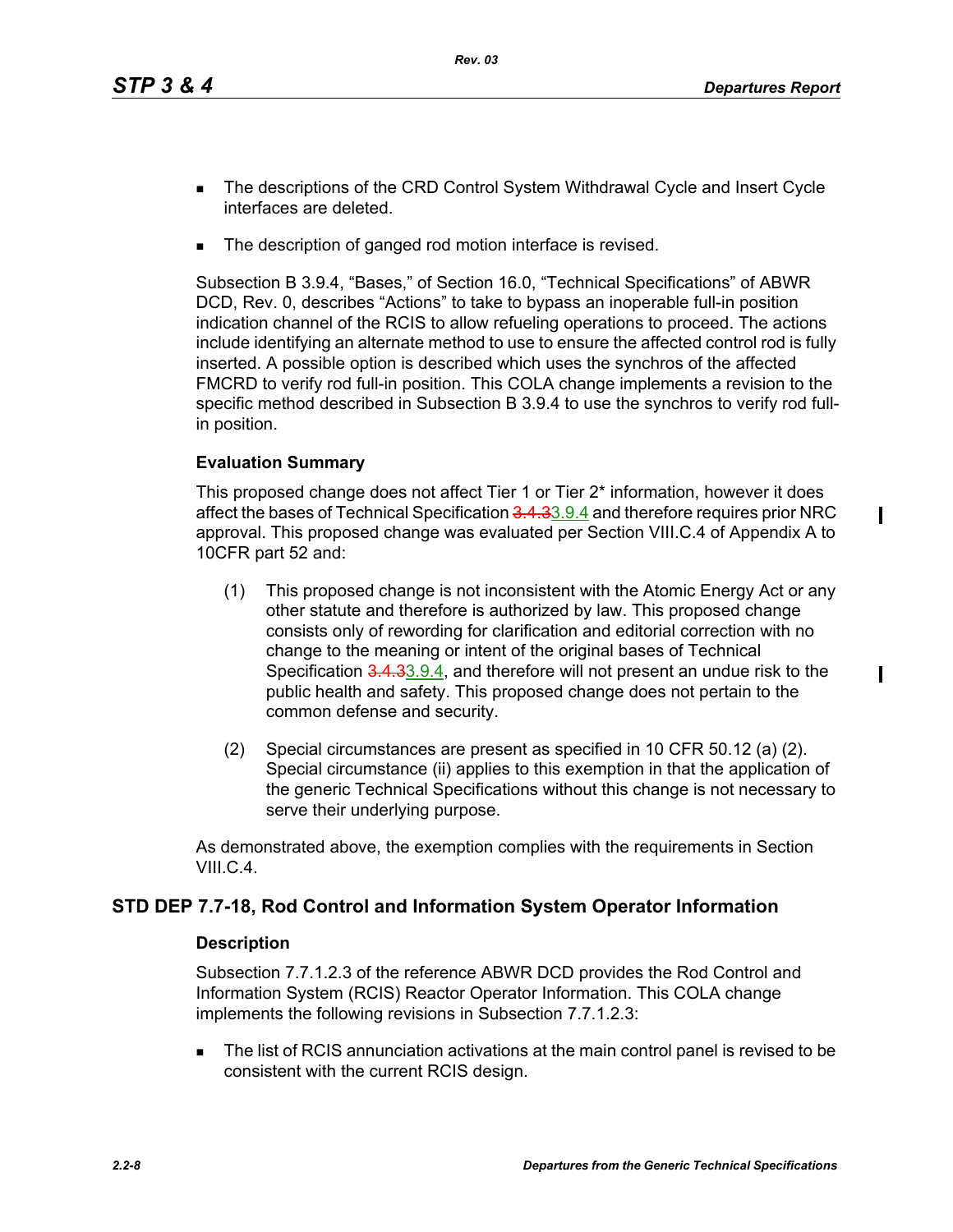*Rev. 03*

- The list of RCIS status information provided on the RCIS dedicated operators interface on the main control panel is revised to be consistent with the current RCIS design.
- The list of RCIS operator functions allowed through the RCIS dedicated operators interface panel, and related RCIS displays, indications and associated controls provided on the main control room panel and on the RCIS cabinets and panels, is revised to be consistent with the current RCIS design.
- **The list of RCIS related information displayed for the operator by main control room** equipment other than the RCIS dedicated operator interface is revised to be consistent with the current RCIS design.

Bases Subsections B 3.9.3, "Background", B 3.10.3, "Background" and "Applicable Safety Analyses", B 3.10.4, "Background" and "Applicable Safety Analyses", and B 3.10.5, "Background" and "Applicable Safety Analyses" of Section 16.0, "Technical Specifications" of the DCD reference use of an RCIS "Rod Test Switch" to allow two control rods to be withdrawn for scram testing. This "Rod Test Switch" is placed in Scram Test Mode through use of the RCIS Dedicated Operators Interface (DOI) panel (i.e., the switch is now a touch panel button). This COLA change implements a revision to Subsections B 3.9.3, B 3.10.3, B 3.10.4 and B 3.10.5 of the Technical Specifications to revise the manner in which the RCIS is placed in Scram Test Mode.

#### **Evaluation Summary**

This proposed change does not affect Tier 1 or Tier 2\* information, however it does affect the bases of Technical Specifications 3.9.3, 3.10.3, 3.10.4 and 3.10.5 and therefore requires prior NRC approval. This proposed change was evaluated per Section VIII.C.4 of Appendix A to 10CFR part 52 and:

- (1) This proposed change is not inconsistent with the Atomic Energy Act or any other statute and therefore is authorized by law. This proposed change consists only of rewording for clarification and editorial correction with no change to the meaning or intent of the original bases of Technical Specifications 3.9.3, 3.10.3, 3.10.4 and 3.10.5 and therefore will not present an undue risk to the public health and safety. This proposed change does not pertain to the common defense and security.
- (2) Special circumstances are present as specified in 10 CFR 50.12 (a) (2) which states, "Application of the regulation in the particular circumstances would not serve the underlying purpose of the rule or is not necessary to achieve the underlying purpose of the rule."

The description of the manner in which the RCIS is placed in Scram Test Mode requires revision in order to be consistent with the current design. Application of the regulation as stated in the Bases for Technical Specifications 3.9.3, 3.10.3, 3.10.4 and 3.10.5 is not necessary to serve the underlying purpose of the rule because the proposed change consists only of rewording for clarification and editorial correction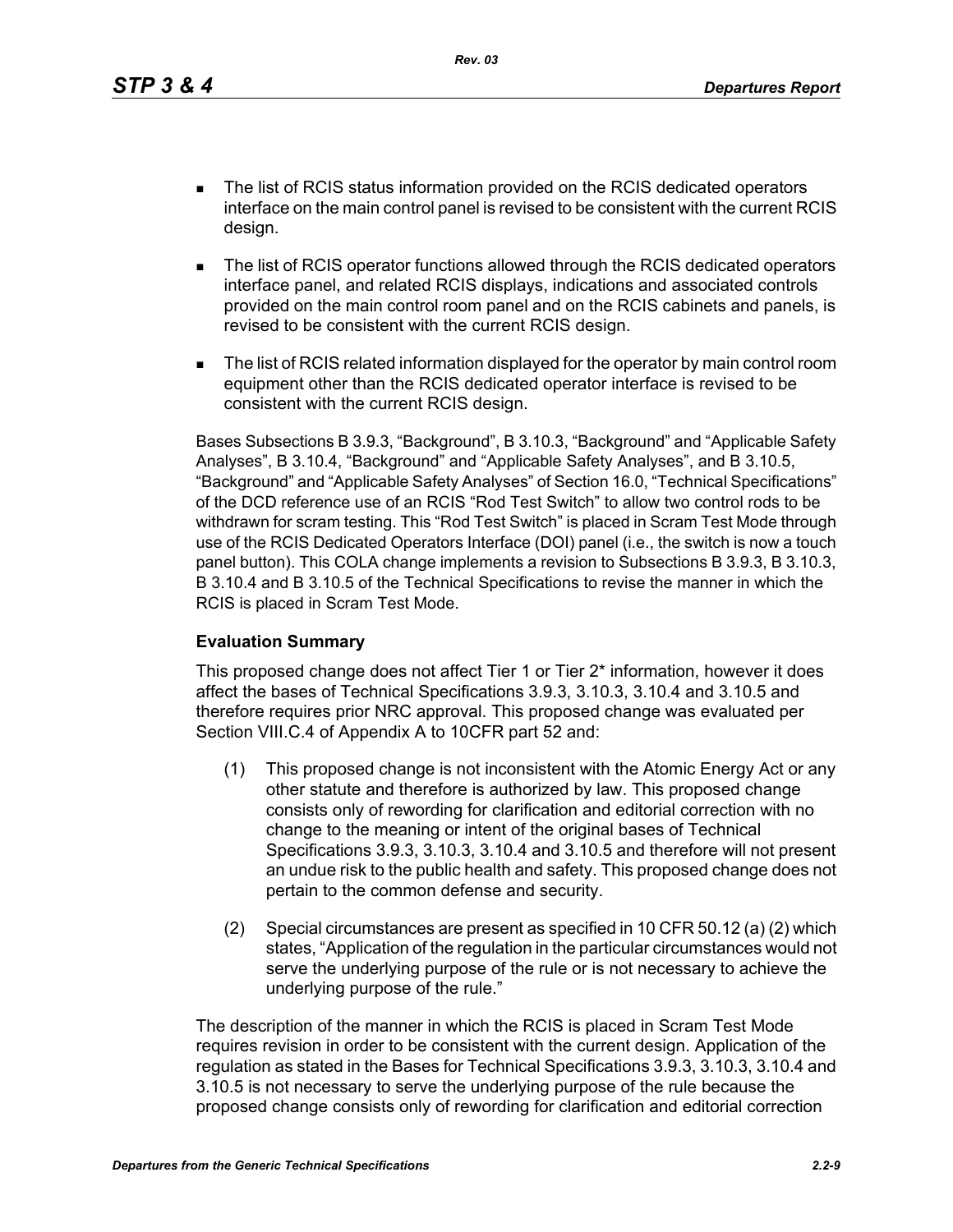with no change to the meaning or intent of the original bases of Technical Specifications.

As demonstrated above, the exemption complies with the requirements in Section VIII.C.4.

#### **STD DEP 8.3-1, Plant Medium Voltage Electrical System Design**

#### **Description**

The ABWR DCD provided a single 6.9 kV electrical system. This departure changes the medium-voltage electrical distribution system to a dual voltage system consisting of 13.8 kV and 4.16 kV. This departure will change the following:

- Medium voltage rating of the Power Generation (PG) buses increased to 13.8 kV,
- Medium voltage rating of the Plant Investment Protection (PIP) buses decreased to 4.16 kV,
- Medium voltage rating of the Class 1E buses decreased to 4.16 kV,
- EDG ratings increased to 7200 kW and 4.16 kV,
- Combustion turbine generator (CTG) ratings increased to 13.8 kV and at least 20 MWe,
- **Time required for CTG to start and achieve steady state voltage and frequency** increased from two minutes to "less than 10 minutes" as required by RG 1.155 for a Station Blackout (SBO) alternate AC source.

The 13.8 kV PG buses are nonsafety-related while the three emergency diesel generators provide power to divisional 4.16 kV safety buses for a more typical US practice. The change is necessary to allow the plant electrical distribution system to be designed and built using commercially available equipment. This will allow higher voltage (13.8 kV) to supply pumps at a greater distance, which will reduce starting impact on voltage regulation. Stub buses to the 4.16 kV will be included to accommodate the NRC required "direct connect to transformers" and to provide transformer differential current protection. An additional reserve auxiliary transformer from off-site power will be included.

10 CFR 50.63 states that if the CTG (alternate AC source) is available to power the Class 1E buses within 10 minutes of the onset of an SBO, then no coping analysis is required. The change in CTG startup time from two to < 10 minutes does not affect plant safety in the station blackout event since the CTG is not required to provide immediate core inventory or reactor pressure control.

As a result of this design change, Technical Specifications 3.3.1.4 (Table 3.3.1.4-1), and Bases 3.3.1.1 (Background) and 3.3.1.4 (Applicable Safety Analysis, LCO, and Applicability, Actions) are changed to show the medium voltage is 4.16 kV, not 6.9 kV.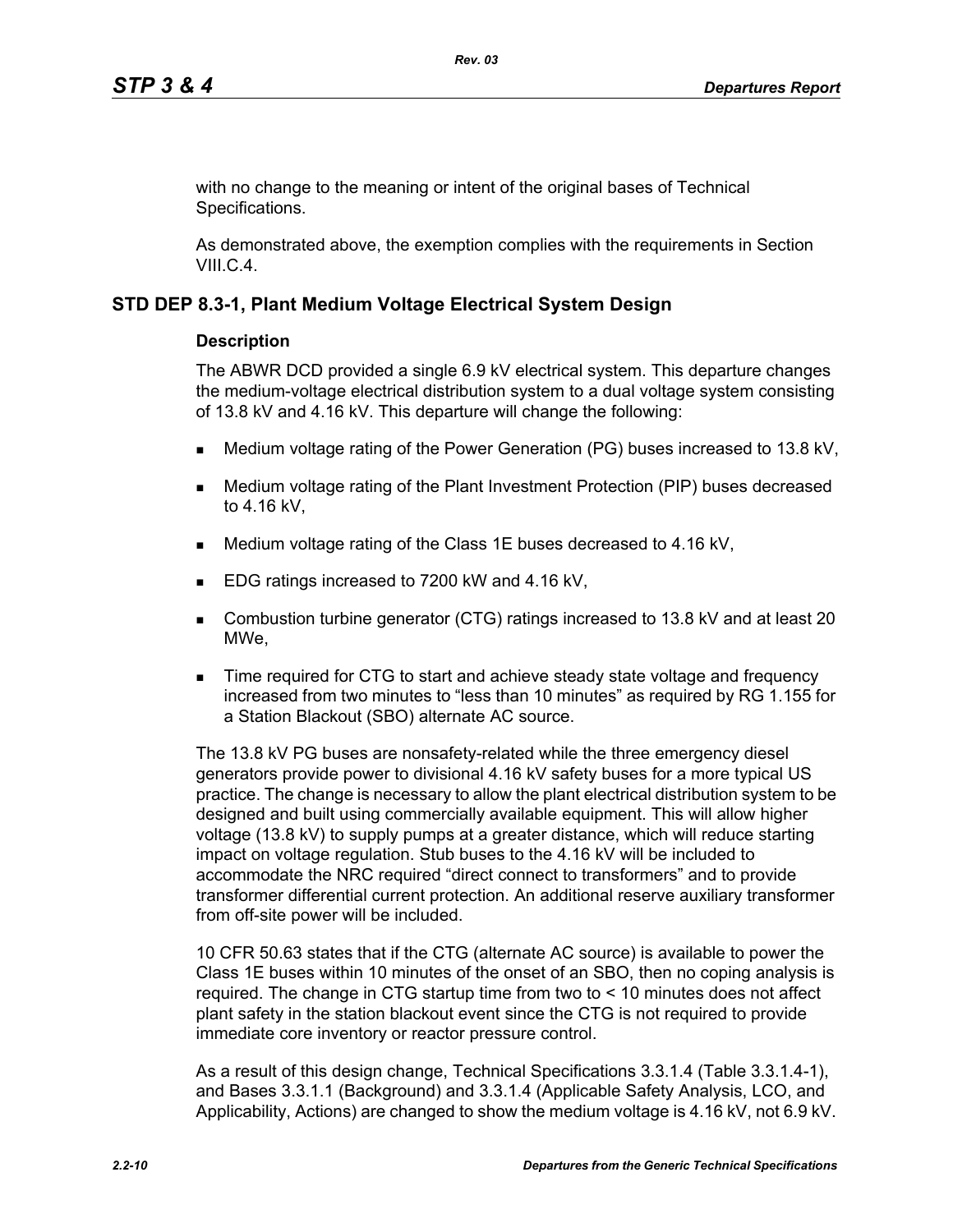Technical Specifications 3.5.1 (Actions), 3.8.1 (Actions, Surveillance Requirements), 3.8.4 (Actions), 3.8.9 (Actions), 3.8.11 (Actions) are changed to show electrical operating requirements changes for the CTG and DGs.

Technical Specifications Bases 3.8.1 (Background, Applicable Safety Analysis, LCO, Actions, Surveillance Requirements), 3.8.2 (LCO), 3.8.7 (LCO), 3.8.8 (LCO), 3.8.9 (Background, LCO, Table B 3.8.9-1), 3.8.11 (LCO, Actions), are changed to show electrical operating requirements changes for the CTG and DGs.

#### **Evaluation Summary**

This departure does not affect any Tier 1 or Tier 2\* DCD. This design change results in changes to the Technical Specifications and their Bases as listed above but does not change the intent of the generic Technical Specifications. However since it affects Technical Specifications it requires prior NRC approval. This departure was evaluated per Section VIII.C.4 of Appendix A to 10CFR part 52 and:

- (1) This departure is not inconsistent with the Atomic Energy Act or any other statute and therefore is authorized by law. The departure will not present an undue risk to the public health and safety, and the departure does not relate to security and does not otherwise pertain to the common defense and security.
- (2) Special circumstances are present as specified in 10 CFR 50.12(a)(2).

Special circumstance (iv) applies in that the departure represents a net benefit to the public health and safety by:

- **The proposed design improves reliability with divisional and safety/non-safety** isolation and independence increased through the use of stub buses
- The dual voltage design will provide greater flexibility for maintenance, surveillance, and inspection
- Increased availability of multiple sources of power to the various buses in the proposed design and the ability to isolate the buses individually, if needed.

As discussed above, the exemption complies with the requirements in Section VIII.C.4; therefore, STP requests approval.

#### **STP DEP 8.3-3, Electrical Site Specific Power and Other Changes**

#### **Description**

The associated standard departure STD DEP 8.3-1 revised the medium voltage electrical distribution system. Site specific changes per this departure are required to accommodate the new arrangements and electrical loads. These changes include diesel generator loading and other drawing changes listed below.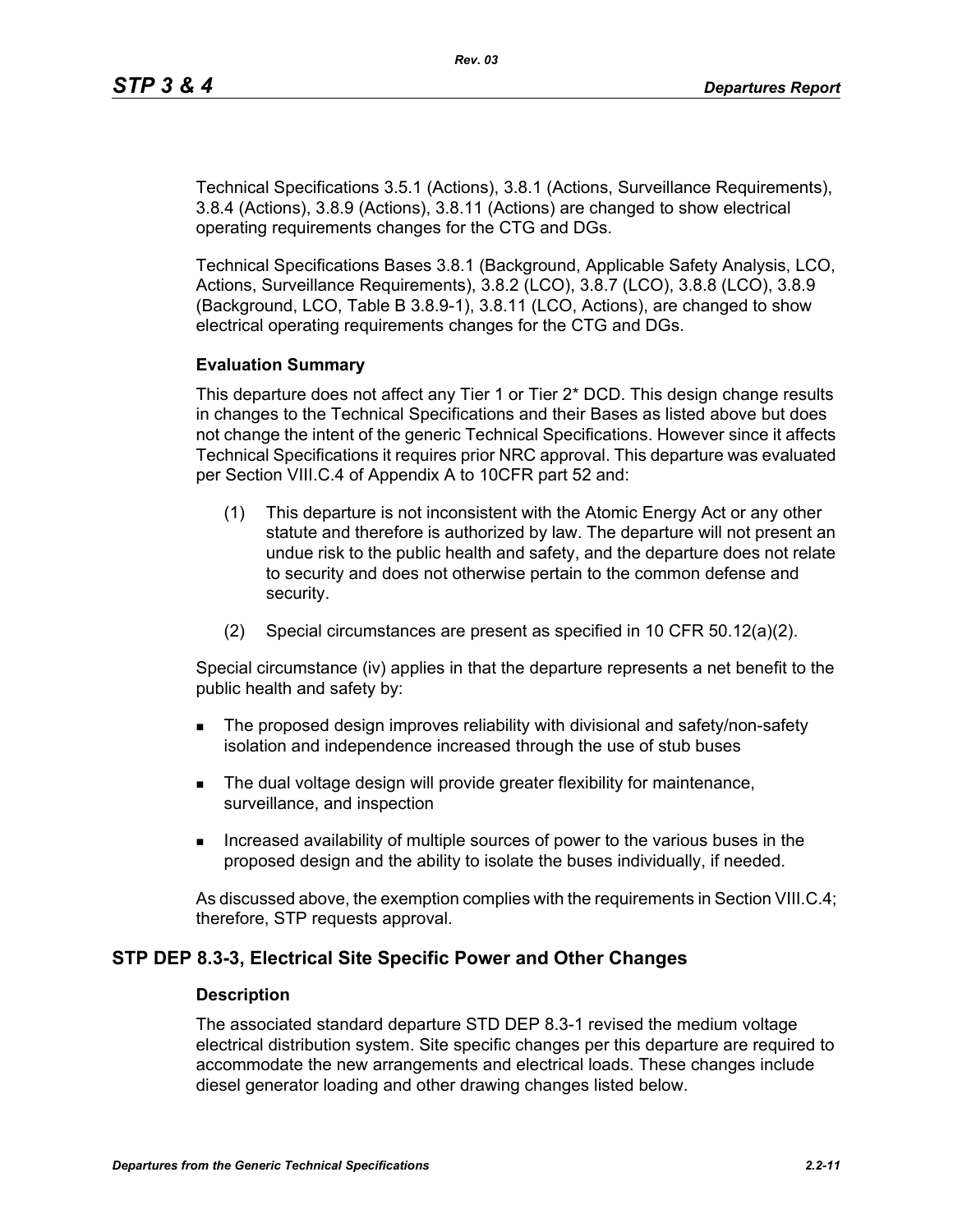*Rev. 03*

- Table 8.3-1 was updated to identify the site-specific changes (i.e., CT Fans, UHS, HECW Refrigerators, MCCs) as a result of performing load study calculations, diesel generator sizing and CTG sizing calculations.
- Figure 8.3-1, Sheets 1-4, were revised to incorporate site-specific load changes which were identified during the process of performing load study calculations, diesel generator sizing and CTG sizing calculations.

As a result of this design change, Technical Specifications Bases 3.8.9 (Table B 3.8.9- 1 "AC, DC, and AC Vital Bus Electrical Power Distribution System") is changed to show the AC Bus changes, i.e., MCC changes.

#### **Evaluation Summary**

This departure does not affect any Tier 1 or Tier 2\* information. This design change results in changes to the Technical Specification Bases as listed above but does not change the intent of the generic Technical Specifications. However since it affects Technical Specifications it requires prior NRC approval. This departure was evaluated per Section VIII.C.4 of Appendix A to 10CFR part 52 and:

- (1) This departure is not inconsistent with the Atomic Energy Act or any other statute and therefore is authorized by law. This departure will not present an undue risk to the public health and safety, and the departure does not relate to security and does not otherwise pertain to the common defense and security.
- (2) Special circumstances are present as specified in 10 CFR 50.12(a)(2). Special circumstance (ii) applies to this exemption in that application of the Technical Specification Bases information from the reference ABWR DCD is not necessary to serve the underlying purpose of the rule as follows:
	- *(a)* This departure revises EDG loads within allowable total capacity and changes electrical bus arrangements to support site-specific features.
	- *(b)* The load study calculations for the site-specific loads on the EDGs and CTG for STP 3&4 have been performed and the results validate the loads included in updated Table 8.3-1 and Figure 8.3-1 and show that the EDGs retain sufficient operating margin to meet NRC regulatory position in RG 1.09, Rev. 4.

As discussed above, the exemption complies with the requirements in Section VIII.C.4; therefore, STP requests approval.

## **STD DEP 10.4-5, Condensate and Feedwater System**

#### **Description (Technical Specification Affected)**

Technical Specification 3.3.4.2 Bases (Background) is changed to show that there are four feedwater pumps which requires four feedwater pump Adjustable Speed Drives (ASDs). The reference ABWR DCD specified two feedwater pump ASDs.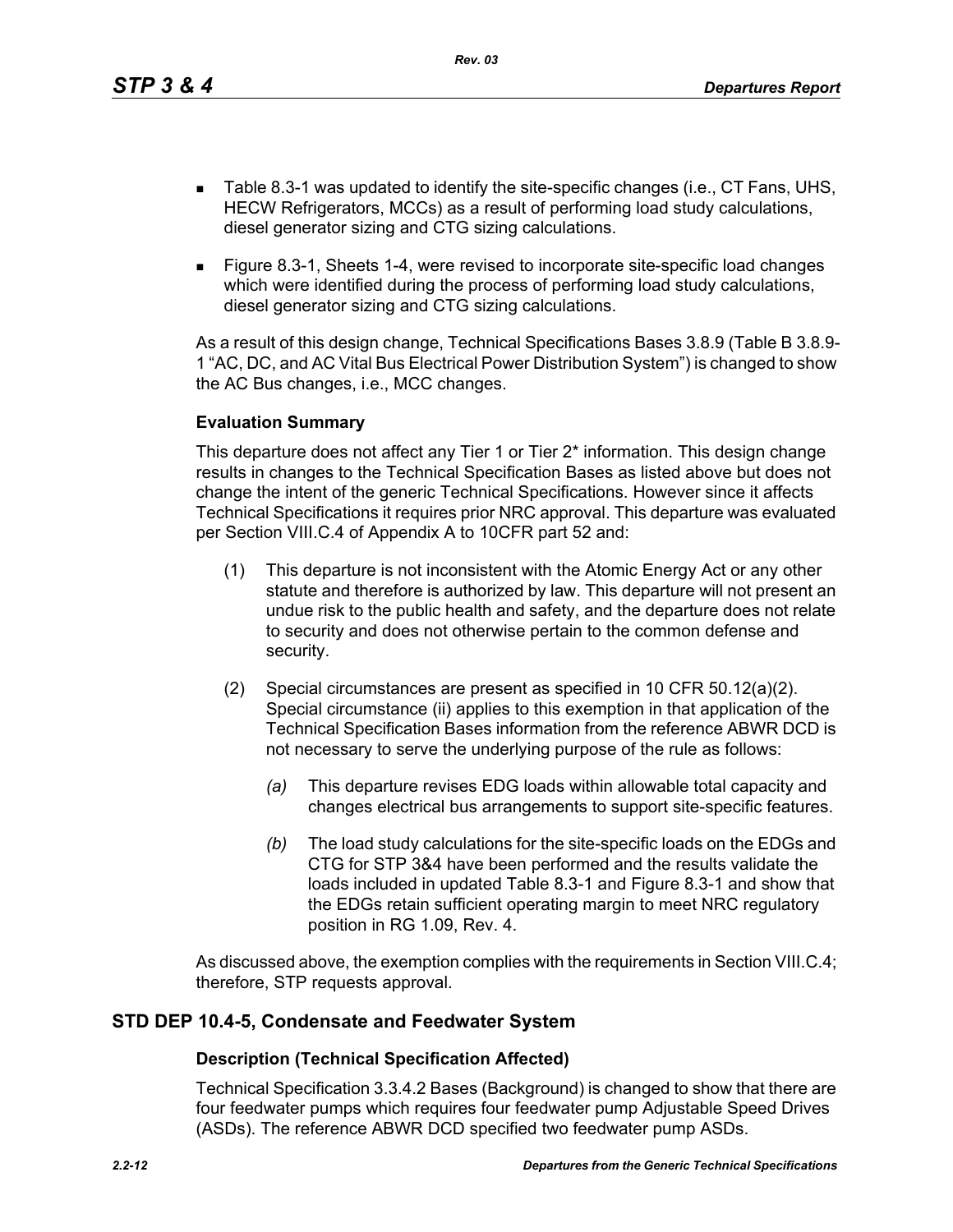## **Evaluation Summary (Technical Specification Affected)**

Special circumstance as defined in 10CFR50.12 (ii) applies in that the original DCD design is not necessary to achieve the underlying purpose of the rule. The departure represents an equal or better alternative in that feedwater flows are controlled via variable speed drives, reducing energy loss at part throttle, additional redundancy exists with additional spare pumps, and critical components like demineralizers can operate at lower pressure.

This exemption is not inconsistent with the Atomic Energy Act or any other statute and therefore is authorized by law. As discussed above, the design change represents an improvement and therefore will not present an undue risk to the public health and safety. The design change does not relate to security and does not otherwise pertain to the common defense and security.

The remaining changes associated with this departure are described and evaluated in the following sections.

#### **Description (Technical Specification Not Affected)**

The reference ABWR DCD and the updated plant configuration based on departures from the reference ABWR DCD are compared in the table below:

- **Four condensate pumps**
- Three reactor feed pumps
- Two heater drain pumps
- One or more heater drain tanks
- A feed pump bypass valve controls FW during plant startup
- Two offgas recombiner condensers cooled by the condensate system

#### **Reference ABWR DCD Reference ABWR DCD with Departures**

- Four condensate pumps
- Four condensate booster pumps
- **Four reactor feed pumps**
- Four heater drain pumps
- One high pressure heater drain tank
- Three low pressure heater drain tanks
- One low flow control valve in feed pump discharge header for startup
- One bypass valve used for bypassing HP heaters
- Two offgas recombiner condensers cooled by the turbine building cooling water system

The addition of condensate booster pumps eliminates the necessity to design condensate pumps with high discharge head and the necessity to design the equipment downstream of the condensate pumps (filter/demineralizers, auxiliary equipment coolers) for high pressure application. The addition of the booster pumps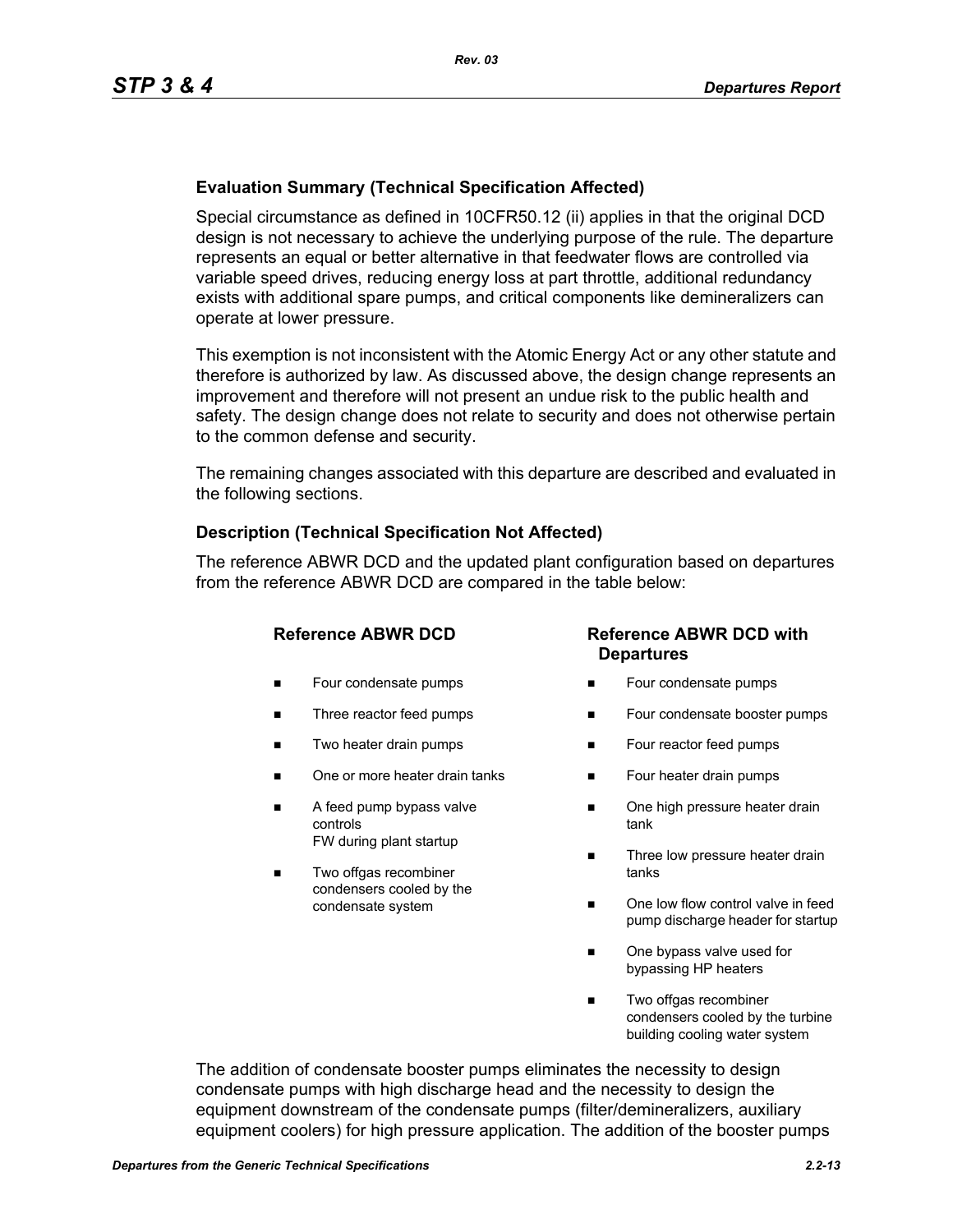allows the design of the condensate pumps to have low discharge head. The condensate and condensate booster pumps provide the necessary NPSH to the reactor feed pump suction.

The addition of one reactor feed pump and two heater drain pumps improves plant availability. If one of these pumps trip during normal operation, the standby pump starts automatically to maintain rated power operation. The use of four booster pumps allow three to be in operation, and the automatic startup of the standby pump as needed to support full power operation.

The four heater drain pumps take suction from one common heater drain tank, which collects drains from the high pressure feedwater heaters and the moisture separator drain tanks. The use of one heater drain tank is based upon equipment arrangement consideration in the Turbine Building.

Three low-pressure drain tanks have been added and each drain tank is located downstream of the corresponding Nos. 1 and 2 heaters. For example, low pressure drain tank A is common to 1A and 2A heaters. This configuration eliminates the condition of drain choking if the differential pressure between No. 1 heater drain cooler and the main condenser becomes insufficient.

The offgas recombiner condensers are changed from being cooled by condensate to being cooled by the turbine building cooling water system to ensure the operating temperature does not exceed the limit for the offgas system.

One low-flow control valve is added to meet the low flow condition during plant startup. A bypass valve used for bypassing the high pressure feedwater heaters is added to provide an additional operation mode when one high pressure heater is not in operation.

#### **Evaluation Summary (Technical Specification Not Affected)**

The changes described above are limited to the equipment addition and removal of non-safety-related equipment, and the changes do not affect any safety-related SSC, or SSC important to safety. Therefore, the changes described in this departure other than those specifically described above as affecting the Technical Specifications do not affect the safety analyses , have no impact on any safety function or any SSC used to mitigate the consequences of an accident, and do not increase the consequences of a malfunction of an SSC important to safety. Furthermore, there is no impact on the probability or consequences of an accident or malfunction of an SSC important to safety, and the departure will not result in any accident of a different type than previously evaluated in the referenced DCD.

The changes described in this departure other than those specifically described above as affecting the Technical Specifications have been evaluated pursuant to the requirements in 10CFR52, Appendix A, Section VIII.B.5. There is no impact on any Tier 1 or Tier 2\* DCD, Technical Specifications, Bases for Technical Specifications or operational requirements as a result of these changes.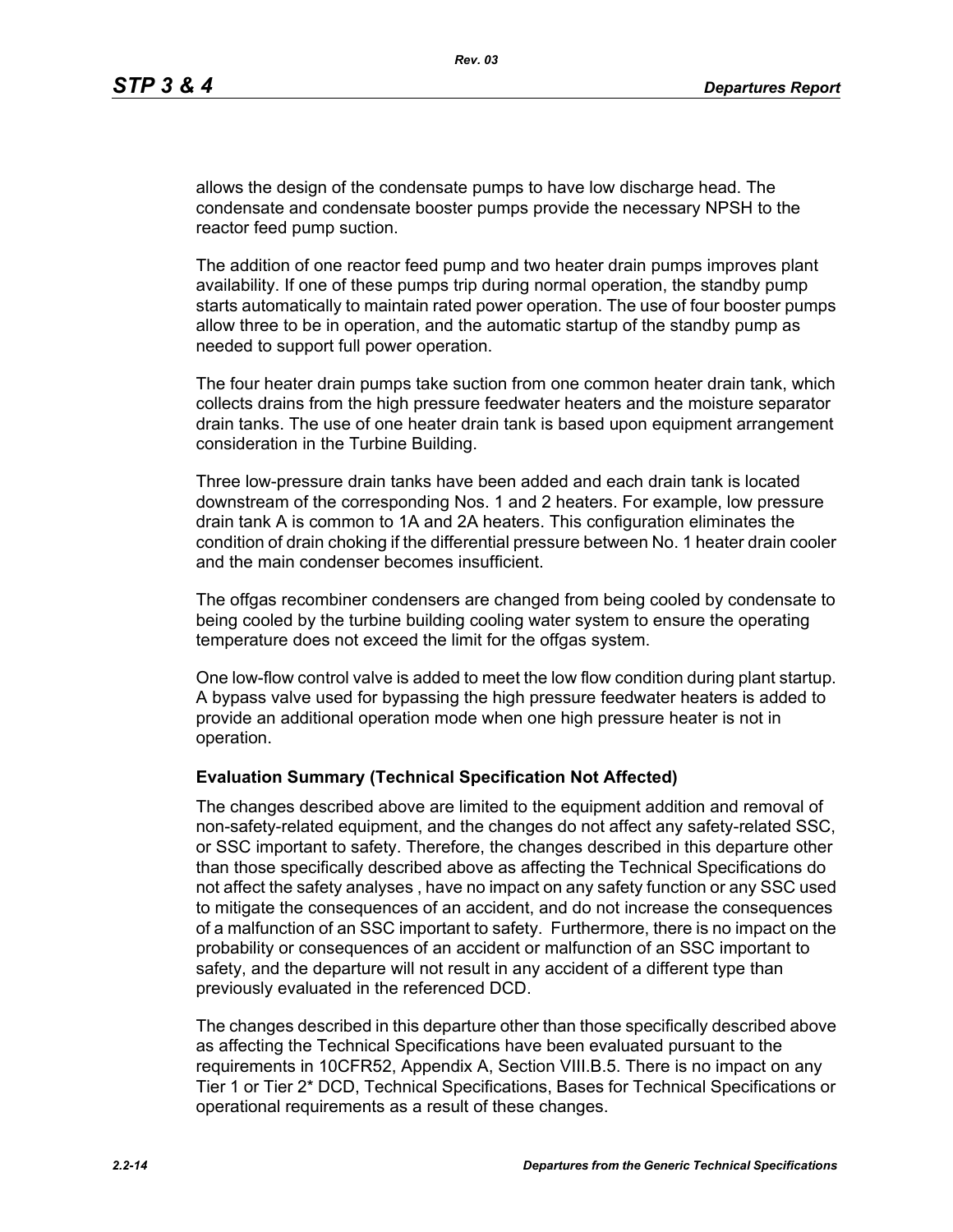## **STD DEP 16.3-39, LCO 3.3.4.2, Feedwater and Main Turbine Trip Instrumentation**

This departure modifies the instrumentation description and required actions for TS 3.3.4.2 and the associated Bases. The description in LCO 3.3.4.2 has been clarified to state that the three Feedwater Pump and Main Turbine Trip Instrumentation channels consist of three instrumentation channels and three digital controllers. The Entry Condition and Required Actions in the LCO have been modified accordingly to reflect both the instrumentation channels and the digital controllers. Required actions to place an inoperable channel in trip or bypass have been deleted. The Surveillance Requirement (SR) 3.3.4.2.2 has been revised to add a note permitting delayed entry into the associated Conditions and Required Actions when performing functional testing. The Bases have been revised to reflect these changes.

## **2.2.2 STD DEP Changes of Intent to the Technical Specifications**

The following departures change the wording and the intent of the referenced ABWR DCD Technical Specifications. None of these changes is caused by nor are the departures related to changes to an underlying design.

## **STD DEP 16.2-1, Safety Limit Violation**

#### **Description**

The following Generic Technical Specifications and the associated Bases related to Safety Limits have been deleted:

- Specification 2.2.1 requiring NRC notification within 1 hour of any Safety Limit violation;
- Specification 2.2.3 requiring notification of the General Manager Nuclear Plant, Vice President - Operations, and Offsite Reviewers as specified in Specification 5.5.2 within 24 hours of a violation;
- Specification 2.2.4 requiring the submittal of a Licensee Event Report within 30 days to the NRC of a Safety Limit Violation; and,
- Specification 2.2.5 requiring NRC authorization to resume unit operation.

Specifications 2.2.1, 2.2.4 and 2.2.5 are duplicative of the requirements found in 10 CFR 50.72, 10 CFR 50.73, and 10 CFR 50.36(d)(1), respectively and thus do not belong in Technical Specifications. Specification 2.2.3 does not meet the criteria for inclusion in Technical Specifications and is being relocated to a conduct of operationstype procedure developed in accordance with the procedures development plan.

#### **Evaluation Summary**

This departure was evaluated per Section VIII.C.4 of Appendix A to 10 CFR Part 52, which requires that 1) the exemption is authorized by law, will not present an undue risk to the public health and safety, and is consistent with the common defense and security; and 2) special circumstances are present as specified in 10 CFR 50.12(a)(2); As shown below, both of these two criteria are satisfied.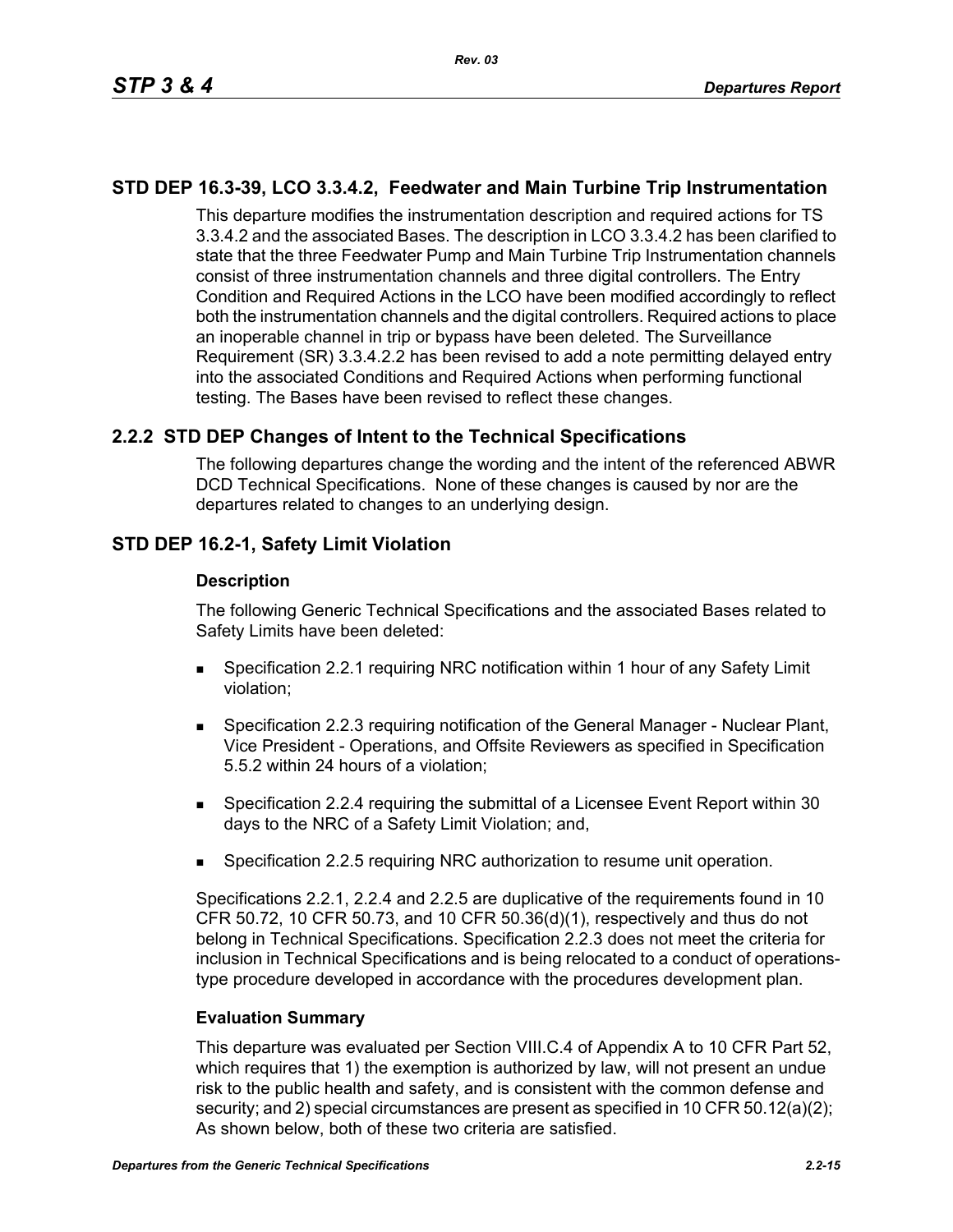*Rev. 03*

- The exemption is not inconsistent with the Atomic Energy Act or any other statute and therefore is authorized by law. As discussed above, the actions in question are required by regulations or plant documents and therefore the deletions of the actions from the Technical Specifications will not present an undue risk to the public health and safety, and the departure does not relate to security and does not otherwise pertain to the common defense and security.
- Special circumstances are present as specified in 10 CFR 50.12(a)(2). Specifically, special circumstance (ii) is present, since it is unnecessary to include the deleted provisions in the Technical Specifications in order to ensure that the actions are accomplished.

As demonstrated above, this exemption complies with the requirements in Section VIII.C.4 of Appendix A to 10 CFR Part 52. Therefore, STPNOC requests that the NRC approve this exemption.

#### **References**

- (1) 10 CFR 50.36, Technical Specifications
- (2) 10 CFR 50.12, Specific Exemptions

## **STD DEP 16.3-39, LCO 3.3.4.2, Feedwater and Main Turbine Trip Instrumentation**

#### **Description**

This departure modifies the instrumentation description and required actions for TS 3.3.4.2 and the associated Bases. The description in LCO 3.3.4.2 has been clarified to state that the three Feedwater Pump and Main Turbine Trip Instrumentation channels consist of three instrumentation channels and three digital controllers. The Entry Condition and Required Actions in the LCO have been modified accordingly to reflect both the instrumentation channels and the digital controllers. Required actions to place an inoperable channel in trip or bypass have been deleted. The Surveillance Requirement (SR) 3.3.4.2.2 has been revised to add a note permitting delayed entry into the associated Conditions and Required Actions when performing functional testing. The Bases have been revised to reflect these changes.

#### **Evaluation Summary**

This departure was evaluated per Section VIII.C.4 of Appendix A to 10 CFR Part 52, which requires that 1) the exemption is authorized by law, will not present an undue risk to the public health and safety, and is consistent with the common defense and security; and 2) special circumstances are present as specified in 10 CFR 50.12(a)(2); As shown below, both of these two criteria are satisfied.

**The exemption is not inconsistent with the Atomic Energy Act or any other statute** and therefore is authorized by law. As discussed above, these changes are made to be consistent with the actual design of the ABWR instruments and do not change the underlying design. This will not present an undue risk to the public health and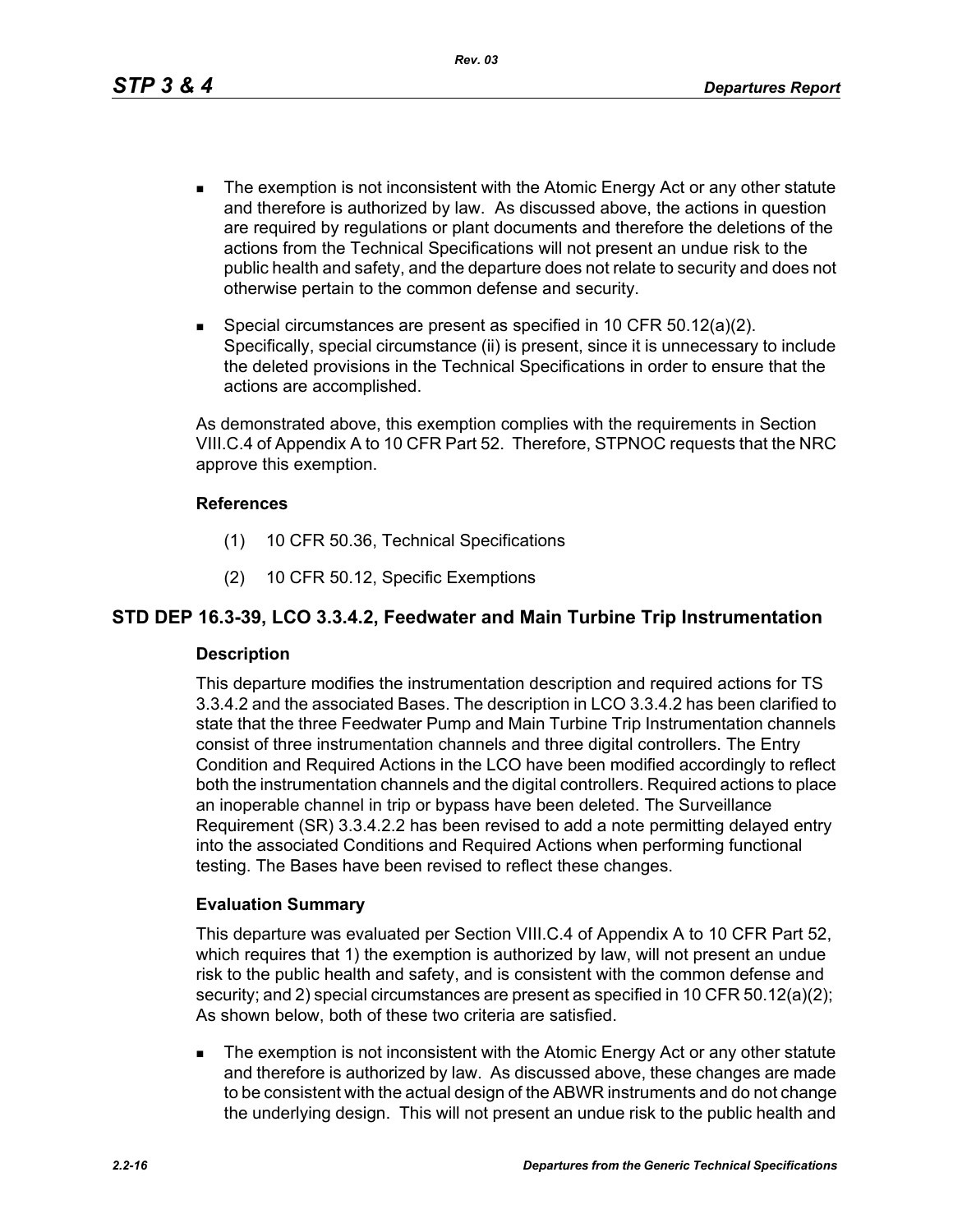safety, and the departure does not relate to security and does not otherwise pertain to the common defense and security.

Special circumstances are present as specified in 10 CFR 50.12(a)(2). Specifically, special circumstance (ii) is present, since it is necessary for the Technical Specifications to reflect the certified design in Tier 1 and Tier 2.

As demonstrated above, this exemption complies with the requirements in Section VIII.C.4 of Appendix A to 10 CFR Part 52. Therefore, STPNOC requests that the NRC approve this exemption.

## **STD DEP 16.3-78, LCO 3.3.6.1, Post Accident Monitoring (PAM) Instrumentation**

#### **Description**

The containment water level parameter has been removed from Post Accident Monitor technical specifications. The instrumentation does not meet the Bases' criteria for inclusion (i.e., Drywell water level is classified as Cat. 2 and sump level is classified as Cat 3). Also, the Bases only require that Post-Accident Monitoring instruments that are classified as Regulatory Guide 1.97 Type A or Category I be included. Lower drywell level instrumentation is described as "not warranted" in the DCD.

#### **Evaluation Summary**

This departure was evaluated per Section VIII.C.4 of Appendix A to 10 CFR Part 52, which requires that 1) the exemption is authorized by law, will not present an undue risk to the public health and safety, and is consistent with the common defense and security; and 2) special circumstances are present as specified in 10 CFR 50.12(a)(2); As shown below, both of these two criteria are satisfied.

- The exemption is not inconsistent with the Atomic Energy Act or any other statute and therefore is authorized by law. As discussed above, the Bases only require that Post-Accident Monitoring instruments that are classified as Type A or Category I be included and so will not present an undue risk to the public health and safety, and the departure does not relate to security and does not otherwise pertain to the common defense and security.
- Special circumstances are present as specified in 10 CFR  $50.12(a)(2)$ . Specifically, special circumstance (ii) is present, since it is unnecessary to include the deleted provisions in the Technical Specifications in order to ensure that they reflect DCD design and regulatory guidance.

As demonstrated above, this exemption complies with the requirements in Section VIII.C.4 of Appendix A to 10 CFR Part 52. Therefore, STPNOC requests that the NRC approve this exemption.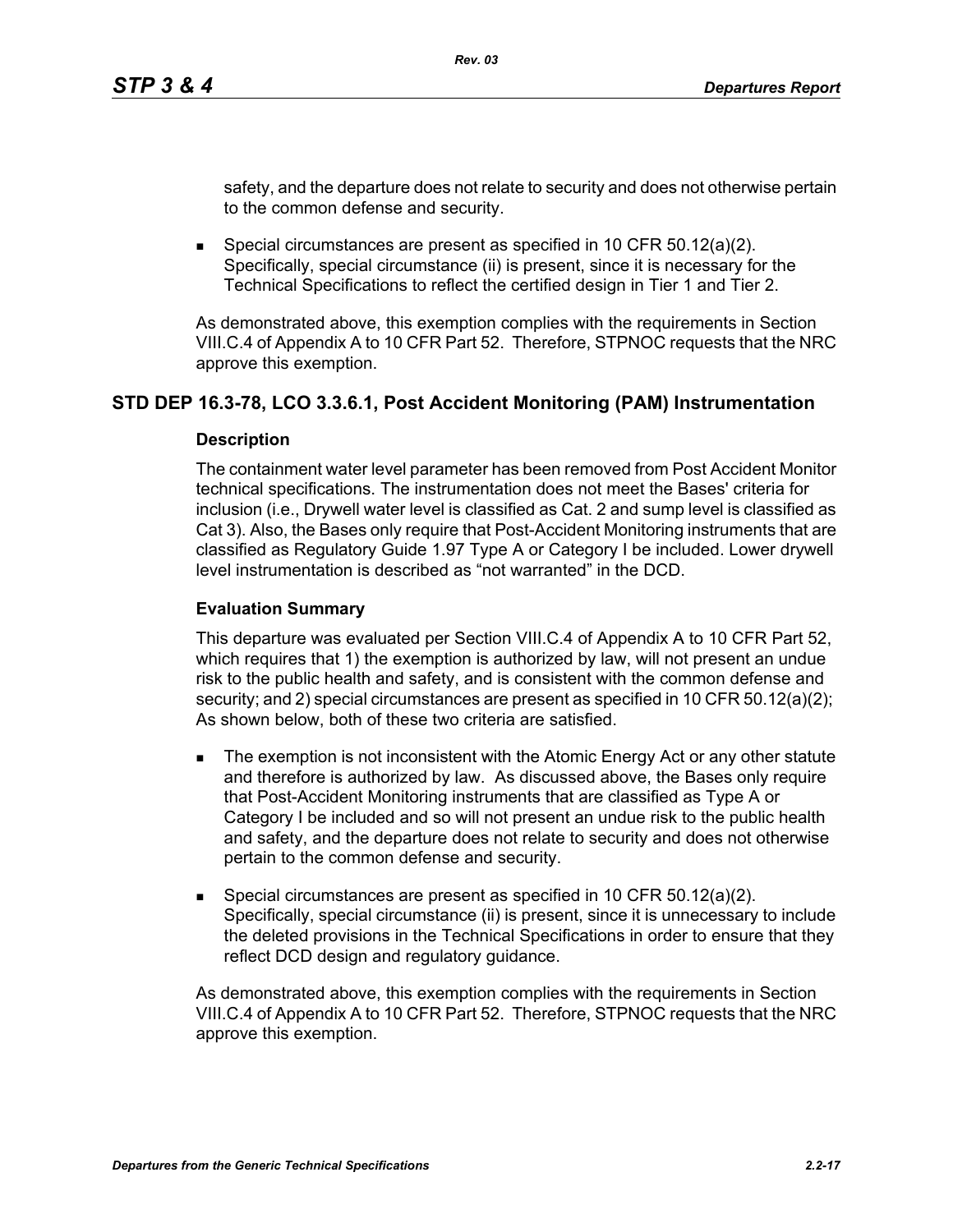# **STD DEP 16.5-1, Unit Responsibility**

#### **Description**

Technical Specification 5.1.2 states: "During any absence of the [SS] Shift Supervisor/Manager from the control room while the unit is in MODE 1, 2, 3, or 4, an individual with an active Senior Reactor Operator (SRO) license shall be designated to assume the control room command function. During any absence of the [SS] Shift Supervisor/Manager from the control room while the unit is in MODE 5, an individual with an active SRO license or Reactor Operator license shall be designated to assume the control room command function."

Technical Specification 5.1.2 is being changed as follows: "During any absence of the [SS] Shift Supervisor/Manager from the control room while the unit is in MODE 1, 2, or 3, an individual with an active Senior Reactor Operator (SRO) license shall be designated to assume the control room command function. During any absence of the [SS] Shift Supervisor/Manager from the control room while the unit is in MODE 4 or 5, an individual with an active SRO license or Reactor Operator license shall be designated to assume the control room command function."

10 CFR 50.54 (m) (2) (iii) states, "When a nuclear power unit is in an operational mode other than cold shutdown or refueling, as defined by the unit's technical specifications, each licensee shall have a person holding a senior operator license for the nuclear power unit in the control room at all times. In addition to this senior operator, for each fueled nuclear power unit, a licensed operator or senior operator shall be present at the controls at all times."

MODE 4 is being deleted from the first statement and added to the second statement. MODE 4 is defined as cold shutdown and does not require an SRO to assume control room command function, but allows this individual to be an RO or SRO. This change is consistent with the requirements as stated in 10 CFR 50.54 (m) (2) (iii).

#### **Evaluation Summary**

This departure was evaluated per Section VIII.C.4 of Appendix A to 10 CFR Part 52, which requires that 1) the exemption is authorized by law, will not present an undue risk to the public health and safety, and is consistent with the common defense and security; and 2) special circumstances are present as specified in 10 CFR 50.12(a)(2). As shown below, both of these two criteria are satisfied.

(1) The exemption is not inconsistent with the Atomic Energy Act or any other statute and therefore is authorized by law. As discussed above, the will not present an undue risk to the public health and safety, and the departure does not relate to security and does not otherwise pertain to the common defense and security.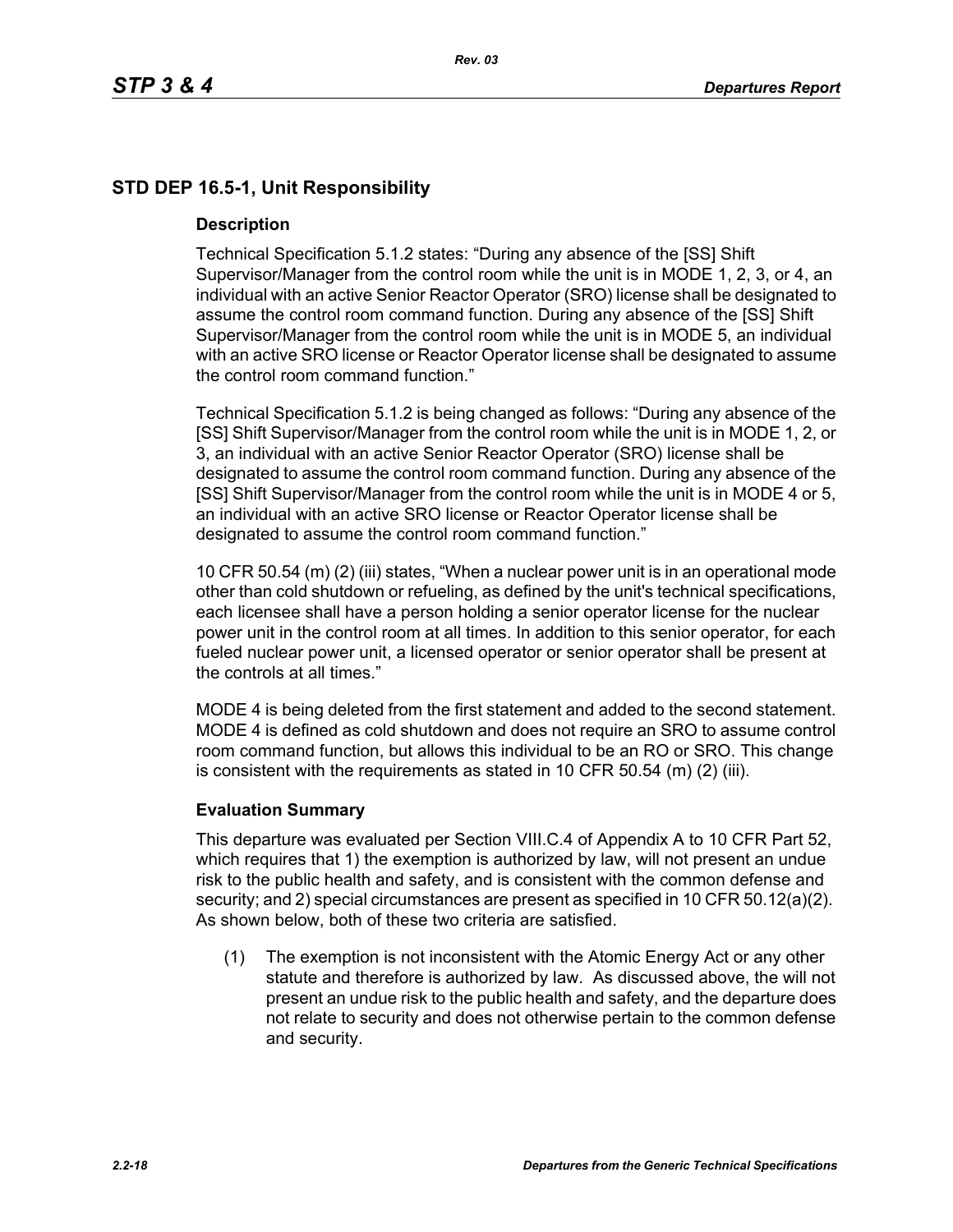(2) Special circumstances are present as specified in 10 CFR 50.12(a)(2). Specifically, special circumstance (ii) is present, since the departure represents a clarification of an acceptable process of compliance with current regulatory requirements and therefore will result in a benefit to the public health and safety.

As demonstrated above, this exemption complies with the requirements in Section VIII.C.4 of Appendix A to 10 CFR Part 52. Therefore, STPNOC requests that the NRC approve this exemption.

#### **References**

(1) 10 CFR 50.54 (m) (2) (iii)

## **STD DEP 16.5-2, Unit Staff**

Technical Specification 5.2.2.a, "Unit Staff" states: "An auxiliary operator shall be assigned to each reactor containing fuel and an additional auxiliary operator shall be assigned for each control room from which a reactor is operating." Technical Specification 5.2.2.a, Note 1, states: "Two unit sites with both units shutdown or defueled require a total of three auxiliary operators for the two units." Technical Specification 5.2.2.d states: "Administrative procedures shall be developed and implemented to limit the working hours of unit staff who perform safety related functions (e.g., licensed SROs, licensed ROs, health physicists, auxiliary operators and key maintenance personnel)."

In all three instances in Technical Specification 5.2.2, "Unit staff," the term "auxiliary operator" is changed to "non-licensed operator." This administrative change is modifying the Technical Specification to be consistent with industry terminology.

## **STD DEP 16.5-3, Technical Specification Bases Control Program**

#### **Description**

Technical Specification 5.4.2.b states: "A change to the site-specific portion of the FSAR that involves an unreviewed safety question as defined in 10 CFR 50.59, or a change to Tier 2 of the plant-specific DCD that involves an unreviewed safety question as defined in the design certification rule for the ABWR (Appendix A to 10 CFR 52)."

Technical Specification 5.4.2.b is being changed to: "A change to the site-specific portion of the FSAR or Bases that requires NRC approval pursuant to 10 CFR 50.59, or the design certification rule for the ABWR (Appendix A to 10 CFR 52)."

This change is being made to properly define the Technical Specification Bases Control Program process for operation of the units after the license is approved.

#### **Evaluation Summary**

This departure was evaluated per Section VIII.C.4 of Appendix A to 10 CFR Part 52, which requires that 1) the exemption is authorized by law, will not present an undue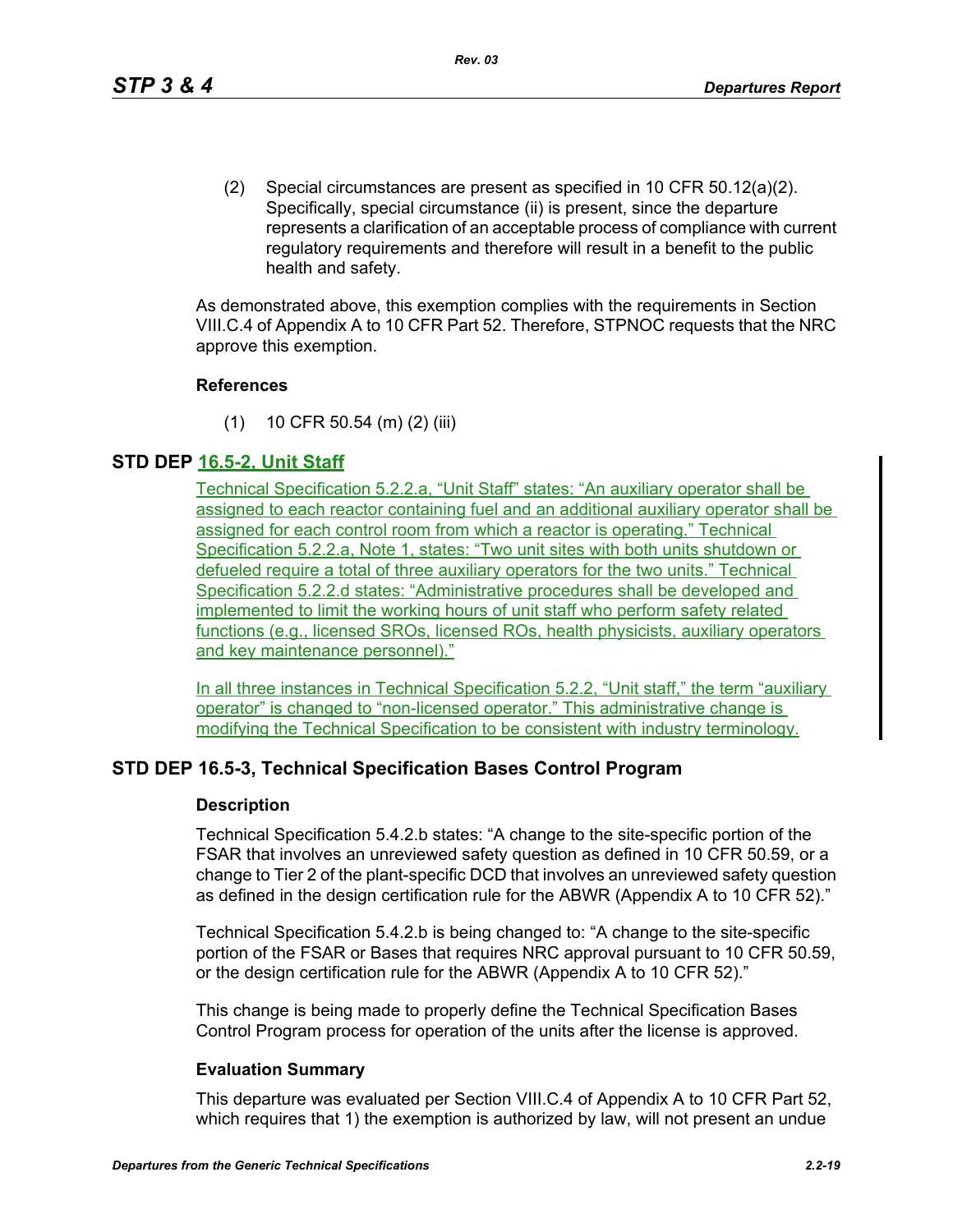risk to the public health and safety, and is consistent with the common defense and security; and 2) special circumstances are present as specified in 10 CFR 50.12(a)(2). As shown below, both of these two criteria are satisfied.

- (1) The exemption is not inconsistent with the Atomic Energy Act or any other statute and therefore is authorized by law. As discussed above, the departure is a clarification of an acceptable process for compliance with current regulatory requirements and therefore will not present an undue risk to the public health and safety, and the departure does not relate to security and does not otherwise pertain to the common defense and security.
- (2) Special circumstances are present as specified in 10 CFR 50.12(a)(2). Specifically, special circumstance (ii) is present, since change is to bring this section into agreement with 10 CFR 52.

As demonstrated above, this exemption complies with the requirements in Section VIII.C.4 of Appendix A to 10 CFR Part 52. Therefore, STPNOC requests that the NRC approve this exemption.

#### **STD DEP 16.5-4, Reporting Requirements**

#### **Description**

Technical Specification 5.7.1.1 states: "Annual Reports covering the activities of the unit as described below for the previous calendar year shall be submitted by March 31 of each year. The initial report shall be submitted by March 31 of the year following initial criticality."

Technical Specification 5.7.1.1 will be changed to state: "Annual Reports covering the activities of the unit as described below for the previous calendar year shall be submitted by April 30 of each year. The initial report shall be submitted by April 30 of the year following initial criticality."

10 CFR 20.2206 requires this due date by April 30 of each year, this change is necessary to be consistent with the CFR.

#### **Evaluation Summary**

This departure was evaluated per Section VIII.C.4 of Appendix A to 10 CFR Part 52, which requires that 1) the exemption is authorized by law, will not present an undue risk to the public health and safety, and is consistent with the common defense and security; and 2) special circumstances are present as specified in 10 CFR 50.12(a)(2). As shown below, both of these two criteria are satisfied.

(1) The exemption is not inconsistent with the Atomic Energy Act or any other statute and therefore is authorized by law. As discussed above, the departure is a clarification of an acceptable process for compliance with current regulatory requirements and therefore will not present an undue risk to the public health and safety, and the departure does not relate to security and does not otherwise pertain to the common defense and security.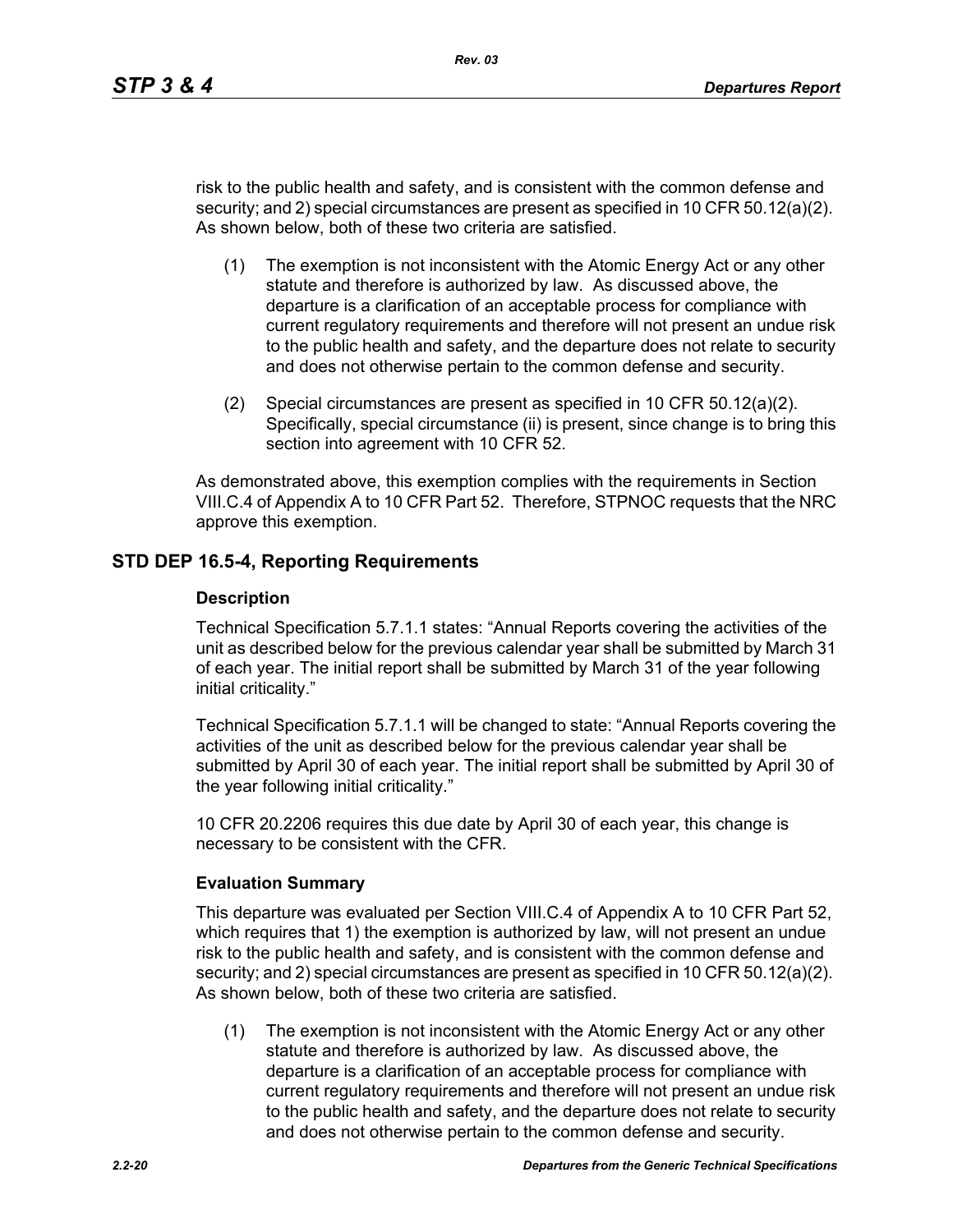(2) Special circumstances are present as specified in 10 CFR 50.12(a)(2). Specifically, special circumstance (ii) is present, since this change is to bring this section into agreement with 10 CFR 52.

As demonstrated above, this exemption complies with the requirements in Section VIII.C.4 of Appendix A to 10 CFR Part 52. Therefore, STPNOC requests that the NRC approve this exemption.

#### **References**

(1) 10 CFR 20.2206 Reports of Individual Monitoring

## **STD DEP 16.5-5, TS 5.2.2 Unit Staff - Working Hours**

#### **Description**

The proposed change removes working hour limits imposed in the Technical Specifications in order to support compliance with 10 CFR Part 26, Subpart I, Managing Fatigue. Work hour controls and fatigue management requirements have been incorporated into the NRC's regulations; therefore, it is unnecessary to have work hour control requirements in the Technical Specifications.

Technical Specification 5.2.2.d requires administrative procedures to be developed and implemented to limit the working hours of personnel who perform safety related functions. This change proposes to eliminate these Technical Specification requirements because they are superseded by the requirements in 10 CFR Part 26, and to renumber paragraphs 5.2.2.e and 5.2.2.f accordingly.

On April 17, 2007, the NRC Commissioners approved a final rule amending Title 10, Part 26, of the Code of Federal Regulations (CFR) which, among other changes, established requirements for managing worker fatigue at operating nuclear power plants. Subpart I specifically addresses managing worker fatigue by designating individual break requirements, work hour limits, and annual reporting requirements. Subpart I was published in the Federal Register on March 31, 2008 (73 FR 16966) and Notice of Availability was given in the Federal Register on December 30, 2008 (73 FR 79923) to remove this subsection from Technical Specifications through TSTF-511, "Eliminate Working Hour Restrictions from TS 5.2.2 to Support Compliance with 10 CFR Part 26."

#### **Evaluation Summary**

This departure was evaluated per Section VIII.C.4 of Appendix A to 10 CFR Part 52, which requires that 1) the exemption is authorized by law, will not present an undue risk to the public health and safety, and is consistent with the common defense and security; and 2) special circumstances are present as specified in 10 CFR 50.12(a)(2).

As shown below, both of these two criteria are satisfied.

The exemption is not inconsistent with the Atomic Energy Act or any other statute and therefore is authorized by law. As discussed above, the actions in question are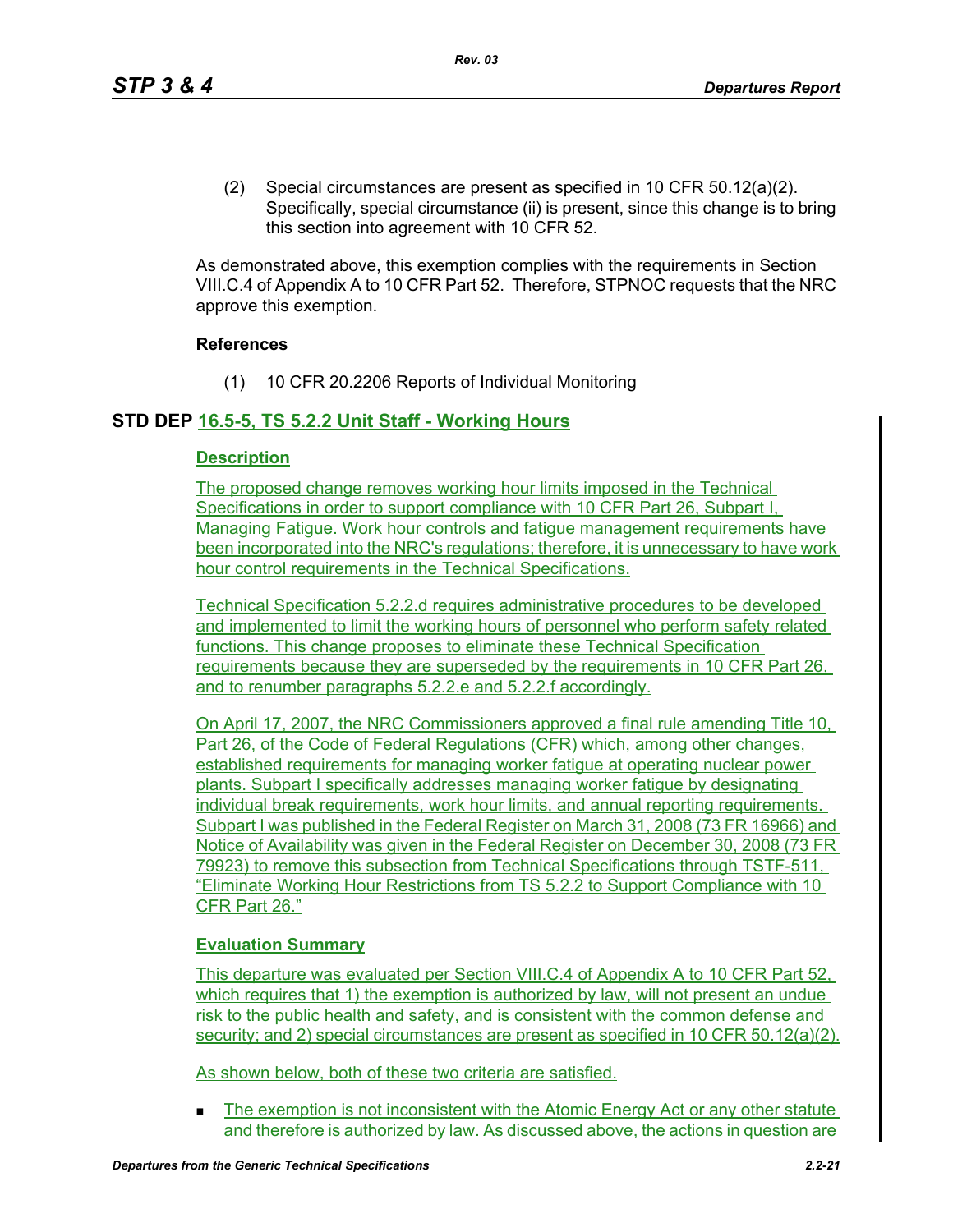*Rev. 03*

required by regulations or plant documents and therefore the deletions of the actions from the Technical Specifications will not present an undue risk to the public health and safety, and the departure does not relate to security and does not otherwise pertain to the common defense and security.

Special circumstances are present as specified in 10 CFR  $50.12(a)(2)$ . Specifically, special circumstance (ii) is present, since it is unnecessary to include the deleted provisions in the Technical Specifications in order to ensure that the actions are accomplished.

As demonstrated above, this exemption complies with the requirements in Section VIII.C.4 of Appendix A to 10 CFR Part 52. Therefore, STPNOC requests that the NRC approve this exemption.

## **2.2.3 STD DEP Technical Specifications Editorial Revisions and Clarifications**

The following departures change the Technical Specification wording but neither change nor are caused by an underlying design departure and do not change the intent of the generic Technical Specifications.

These departures are included here and not in Sections 2.2.1 or 2.2.2 above as they meet the general rules for administrative departures as defined in section 1.0. Since they affect Technical Specifications, they require prior NRC approval and are included in this section rather than Section 4.0.

These departures were evaluated per Section VIII.C.4 of Appendix A to 10 CFR Part 52, which requires that 1) the exemption is authorized by law, will not present an undue risk to the public health and safety, and is consistent with the common defense and security; and 2) special circumstances are present as specified in 10 CFR 50.12(a)(2). As shown below, each of these criteria are satisfied.

- (1) These exemptions are not inconsistent with the Atomic Energy Act or any other statute and therefore are authorized by law. As discussed above, the departures are administrative and therefore will not present an undue risk to the public health and safety, and the departures do not relate to security and do not otherwise pertain to the common defense and security.
- (2) Special circumstances are present as specified in 10 CFR 50.12(a)(2). Special circumstance (ii) applies to these exemptions in that the application of the generic Technical Specifications without these changes would not serve their underlying purpose.

As demonstrated above, these exemptions comply with the requirements in Section VIII.C.4 of Appendix A to 10 CFR Part 52. Therefore, STPNOC requests that the NRC approve these exemptions.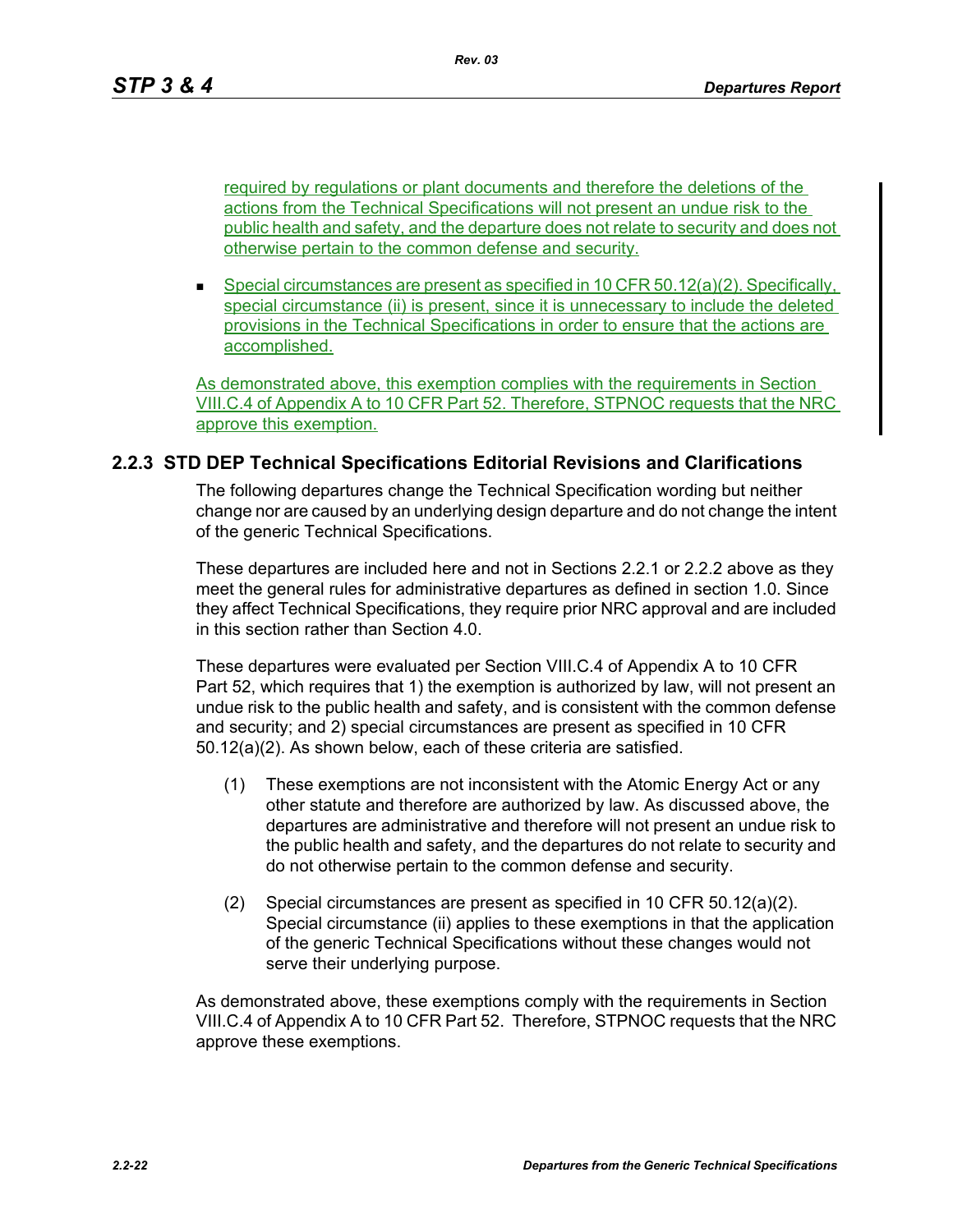# **STD DEP 16.2-2, Safety Limits**

The BWR designs prior to the ABWR had reactor coolant pumps external to the reactor vessel. In the ABWR design the reactor coolant pumps are an internal design. The Technical Specification as written is based on external reactor coolant pumps. The limits for suction and discharge piping are being eliminated for the ABWR Specification to reflect the current design, since the pumps are internal, there are no external pump piping. As cited in DCD Section 5.4.1, all ten recirculation pumps are located inside the reactor coolant pressure boundary. Therefore, the safety limits on pressure for the suction and discharge piping are deleted.

During the design detailing stage of the ABWR development and DCD review, this change was noted and the Technical Specifications updated to reflect the current design. This change to the reference ABWR DCD Technical Specifications is intended to maintain consistency between the design description and the Technical Specifications.

## **STD DEP 16.3-1, 3.0, Limiting Condition for Operation (LCO) Applicability**

LCO 3.0.6 references the Specification 5.8 for the Safety Function Determination Program. The actual Specification number for the Safety Function Determination Program is Specification 5.6. Therefore, the Specification number has been corrected in both the Specification and Bases.

#### **STD DEP 16.3-2, LCO 3.0 and Surveillance Requirements (SRs)**

The Bases for SR 3.0.1 state that the high pressure core flooder (HPCF) System requires a functional test to be performed at a specified reactor pressure. The HPCF System does not require reactor steam to operate because it utilizes electrical power. The statement is incorrect. The Reactor Core Isolation Cooling System is the appropriate system that should have been referenced. Therefore, high pressure core flooder has been replaced by the Reactor Core Isolation Cooling System.

The Bases for SR 3.0.1 also refers to control rod maintenance during refueling as an example for mode applicability of surveillance requirements. Two errors are corrected in this paragraph. First, the Bases for SR 3.0.1 refers to SR 3.1.3.4 for scram time testing. The appropriate SR is SR 3.1.4.3. SR 3.1.4.3 is the Surveillance performed at lower reactor pressures and is appropriate for this Bases discussion. Second, this Bases section also indicates that the control rod drive scram time testing should be performed at reactor steam dome pressures greater than 5.51 MPaG. However per Technical Specification 3.1.4 SR 3.1.4.1, SR 3.1.4.2, and SR 3.1.4.4 this testing should be performed at reactor steam dome pressures greater than or equal to 6.55 MPaG. The pressure listed in the description for the Bases for SR 3.0.1 is revised accordingly.

## **STD DEP 16.3-3, LCO 3.1.7, Standby Liquid Control (SLC) System**

The Bases states that "Because the minimum required boron solution concentration is the same for both ATWS mitigation and cold shutdown (unlike some previous reactor designs) then if the boron solution concentration is less than the required limit, both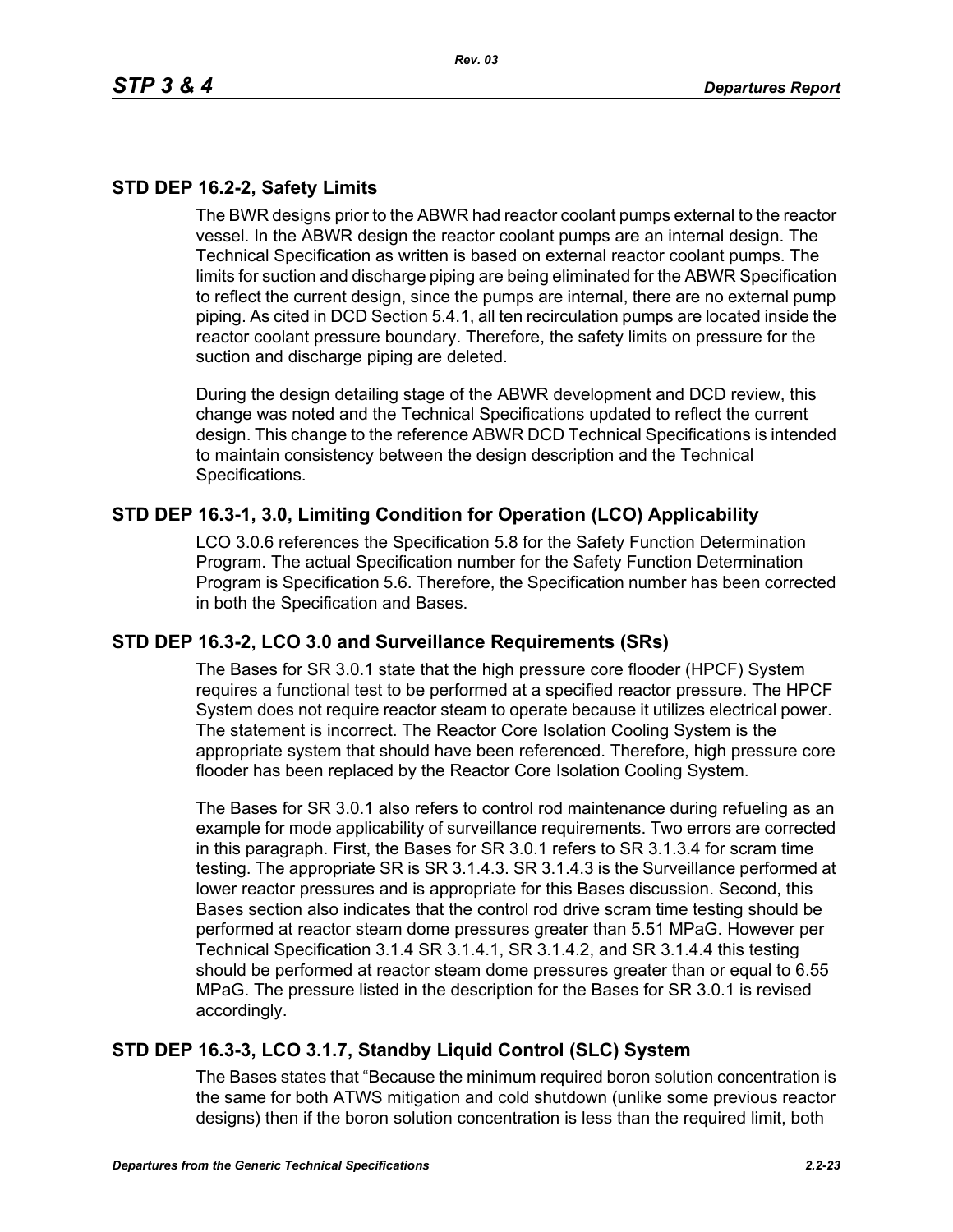SLC subsystems shall be declared inoperable." The Required Actions for LCO 3.1.7 include Condition A that requires entry when concentration of boron in solution is not within limits. The Required Action is to restore concentration of boron in solution to be within limits within 72 hours and 10 days from discovery of failure to meet the LCO. The Bases is not consistent with the LCO therefore, the Bases statement has been deleted.

# **STD DEP 16.3-4, LCO 3.1.1, Shutdown Margin (SDM)**

The Bases of SR 3.1.1.1 states, "Local critical tests require the withdrawal of out of sequence control rods. This testing would therefore require bypassing of the Rod Worth Minimizer to allow the out of sequence withdrawal, and therefore additional requirements must be met (see LCO 3.10.7, "Control Rod Testing-Operating")." This statement has been replaced with, "This testing is performed in accordance with LCO 3.10.7, "Control Rod Testing-Operating" or LCO 3.10.8, "SDM Test-Refueling" where additional requirements are required to be met." This change is made to be consistent with the Specifications in the Special Operations LCO section of the Technical Specifications.

LCO 3.10.7 states, "The requirements of LCO 3.1.6, "Rod Pattern Control," may be suspended and control rods bypassed in the Rod Action and Position Information (RAPI) Subsystem as allowed by SR 3.3.5.1.7, to allow performance of SDM demonstrations, control rod scram time testing, control rod friction testing, and the Startup Test Program, provided conformance to the approved control rod sequence for the specified test is verified by a second licensed operator or other qualified member of the technical staff." This has been replaced with the requirements of LCO 3.1.6 - "Rod Pattern Control" - may be suspended to allow performance of SDM demonstrations, control rod scram time testing, control rod friction testing, and the Startup Test Program, provided LCO 3.3.5.1 - "Control Rod Block Instrumentation" for Function 1.b of Table 3.3.5.1-1 is met with the approved control rod sequence or conformance to the approved control rod sequence for the specified test is verified by a second licensed operator or other qualified member of the technical staff." Consistent changes have also been made to the Bases and surveillances have been modified to ensure the LCO is met depending on the option taken. These changes are made to be consistent with the allowances in LCO 3.10.8 that either requires the LCO 3.3.5.1, "Control Rod Block Instrumentation," MODE 2 requirements for Function 1.b of Table 3.3.5.1-1 or conformance to the approved control rod sequence for the SDM test is verified by a second licensed operator or other qualified member of the technical staff.

# **STD DEP 16.3-5, LCO 3.4.1, Reactor Internal Pumps (RIPs)-Operating**

The LCO 3.4.1 requires the reactor internal pumps to be "operating." SR 3.4.1.1 requires the reactor internal pumps to be OPERABLE. SR 3.4.1.1 has been revised to be consistent with the LCO. Therefore, the SR is modified to require the pumps to be operating. The same change has been made to the Bases of SR 3.4.1.1.

# **STD DEP 16.3-6, LCO 3.4.1, Reactor Internal Pumps (RIPs)-Operating**

The Bases Background section of LCO 3.4.1 states that, "The reason for having variable recirculation flow is to compensate for reactivity effects of boiling over a wide range of power generation (i.e. 55 to 100% RTP)." The lower end of the range has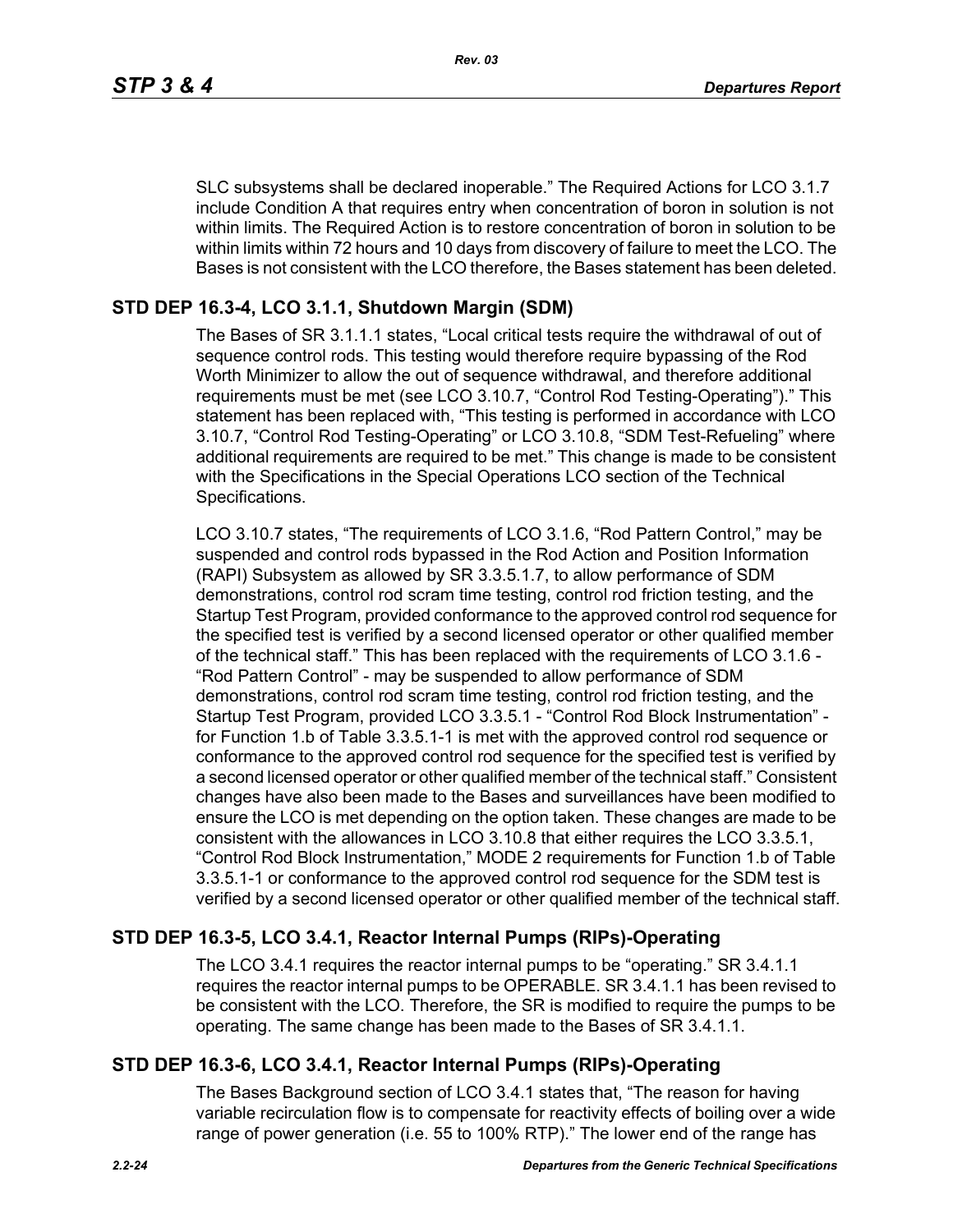been changed from "55" to "70" to be consistent with the design (i.e., DCD Section 5.4.1.2 Power Generation Design Bases).

# **STD DEP 16.3-7, LCO 3.4.2, Safety/Relief Valves (S/RVs)**

The Bases states "The transient evaluations in Reference 3 are based on these setpoints, but also include the additional uncertainties of +/- 1% of the nominal setpoint to account for potential setpoint drift to provide an added larger degree of conservatism." Reference 3 is DCD Chapter 15. The transients in Chapter 15 do not take credit for the "safety" function of the safety relief valves, but credit the "relief" function. Therefore, the phrase has been modified to indicate that the "overpressurization evaluation" is the appropriate event as documented in Reference 2 (DCD Tier 2, Section 5.2.2).

# **STD DEP 16.3-8, LCO 3.4.9 RCS Pressure and Temperature (P/T) Limits**

The LCO 3.4.9 Bases Applicable Safety Analyses of section states that, "Reference 7 establishes the methodology for determining the P/T limits." Reference 7 is NEDO 21778-A, which is not the correct reference. This document does not include the methodology for determining P/T Limits for the ABWR. Therefore it has been deleted as a reference.

Additionally, the bracketed information in Section 5.7.1.6 has been replaced with "Regulatory Guide 1.99, Revision 2 and in accordance with 10 CFR 50, Appendix G." The methodology establishing the ABWR P/T Limits is described in Regulatory Guide 1.99 Revision 2 and is in accordance with 10 CFR 50, Appendix G, as described in the Bases Background section of LCO 3.4.9.

## **STD DEP 16.3-9, LCO 3.4.7 Alternate Decay Heat Removal**

The Fuel Pool Cooling and Cleanup System can be used as an alternate source of decay heat removal in MODE 5. It cannot be used for decay heat removal in MODE 3 or MODE 4. The Bases required action for LCO 3.4.7 and LCO 3.4.8 states that the Spent Fuel Pool Cooling System may be used as an alternate decay heat removal system during MODE 3 and MODE 4, respectively. The Bases of LCO 3.9.7 and LCO 3.9.8 do not include the Spent Fuel Pool Cooling System as a method for alternate decay heat removal system during MODE 5 operations. The Fuel Pool Cooling and Cleanup System has been deleted as an alternate source of decay heat removal from Technical Specifications 3.4.7 and 3.4.9. Likewise, the Fuel Pool Cooling and Cleanup System has been added to the Bases for Action A1 in Sections 3.9.7 and 3.9.8. The name "Spent Fuel Pool Cooling System" is changed to "Fuel Pool Cooling and Cleanup (FPC) System" to be consistent with DCD Tier 1, Section 2.6.2 and the plant specific P&IDs.

## **STD DEP 16.3-10, LCO 3.5.1, ECCS-Operating**

The Bases Background provides a range of pressures in which the High Pressure Core Flooder (HPCF) System and the Reactor Core Isolation Cooling System are designed to operate. The appropriate ranges for HPCF and RCIC have been included in the Bases.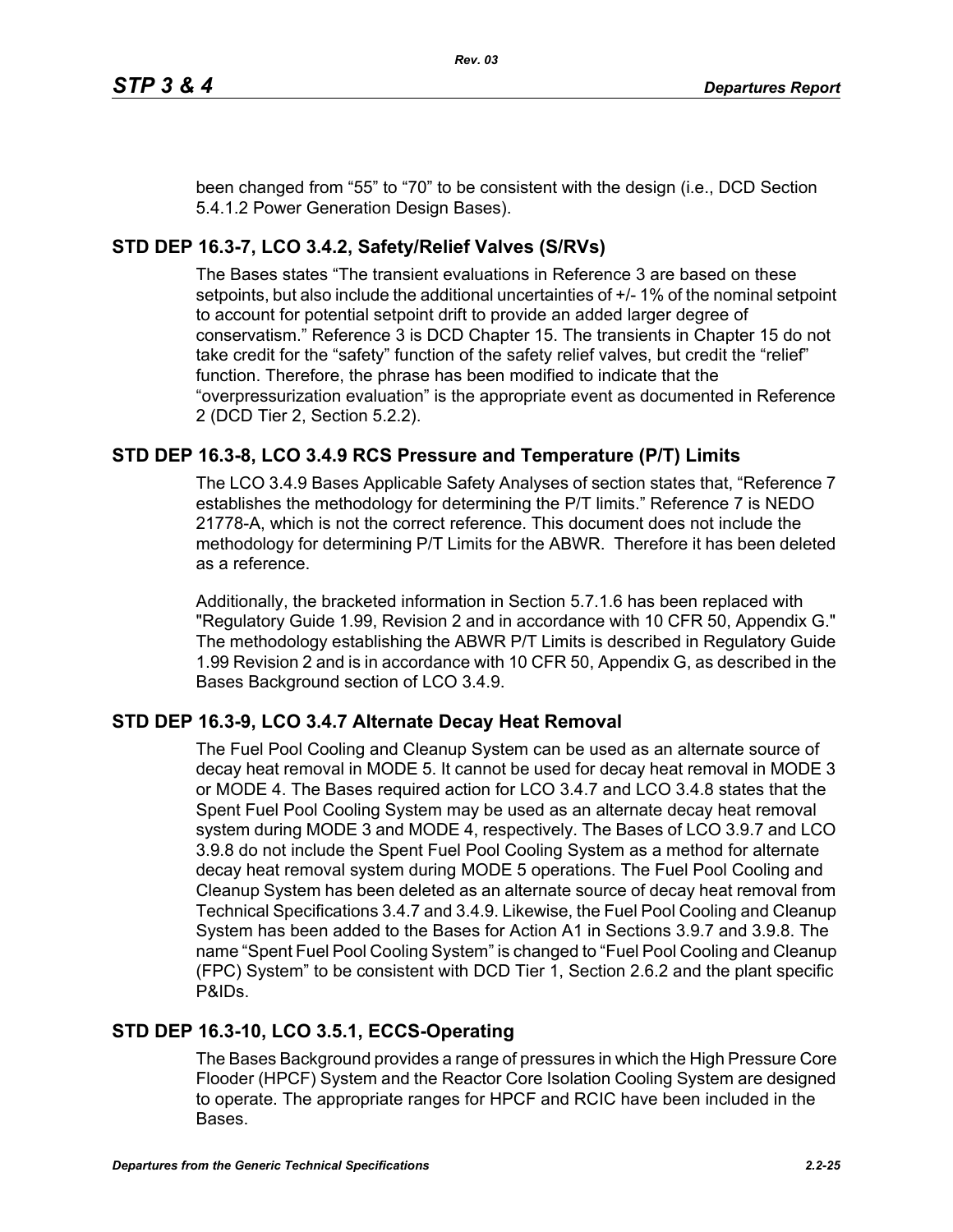The Bases Background states that HPCF System includes a full flow test line that routes water from and to the CST. CST has been replaced with suppression pool to be consistent with the actual design.

The Bases Background provides a description of the pneumatic supply to the Automatic Depressurization System valves. The Bases description has been modified for clarity.

The LCO Bases provide a summary of Specifications that support the Function of the Emergency Core Cooling Systems during the operating MODES. Specification LCO 3.7.2, RCW/RSW and UHS-Shutdown, and LCO 3.7.3, RCW/RSW and UHS-Refueling are also referenced in the Bases discussion. These Specification do not apply during the same MODES as Specification 3.5.1, therefore the Specifications have been deleted from the Bases discussion.

#### **STD DEP 16.3-11, 3.4.3 RCS Operational LEAKAGE**

The Bases states, "Crack behavior from experimental programs (Refs. 4 and 5) shows leak rates of tens of thousands liters per second will precede crack instability. The text change from "tens of thousands liters per second" to "hundreds of liters per minute" is consistent with industry guidance and NRC communications."

Reference 5 is NUREG-76/067, October 1975. This reference has been changed to NUREG 75/067 since it is the appropriate reference number.

#### **STD DEP 16.3-12, LCO 3.9.7, Residual Heat Removal Flow Path**

The ABWR DCD Technical Specification (TS) Bases B 3.9.7 and B 3.9.8 describe the flow path of the RHR Shutdown Cooling System to the reactor pressure vessel. For RHR subsystems B and C it currently states that each pump discharge to the reactor is via the "RHR inlet nozzles." This has been changed to "RHR low pressure flooder spargers" consistent with design and Bases B 3.4.7 and B 3.4.8.

#### **STD DEP 16.3-13, LCO 3.9.8, Residual Heat Removal (RHR) - "Low Water Level" Applicability**

The Applicability of Specification 3.9.8 is MODE 5 with irradiated fuel in the reactor pressure vessel (RPV) and with the water level < 7.0 m above the top of the RPV flange. The LCO Bases states, "In MODE 5 with the water level < 7.0 m above the reactor pressure vessel (RPV) flange two RHR shutdown cooling subsystems must be OPERABLE." The Bases description has been modified to be consistent with the Specification.

In addition the Bases for the Required Actions state, "If at least one RHR subsystem is not restored to OPERABLE status immediately, additional actions are required to minimize any potential fission product release to the environment." The sentence has been changed to "With the required shutdown cooling subsystem(s) inoperable and the required alternate method(s) of decay heat removal not available in accordance with Required Action A.1, additional actions are required to minimize any potential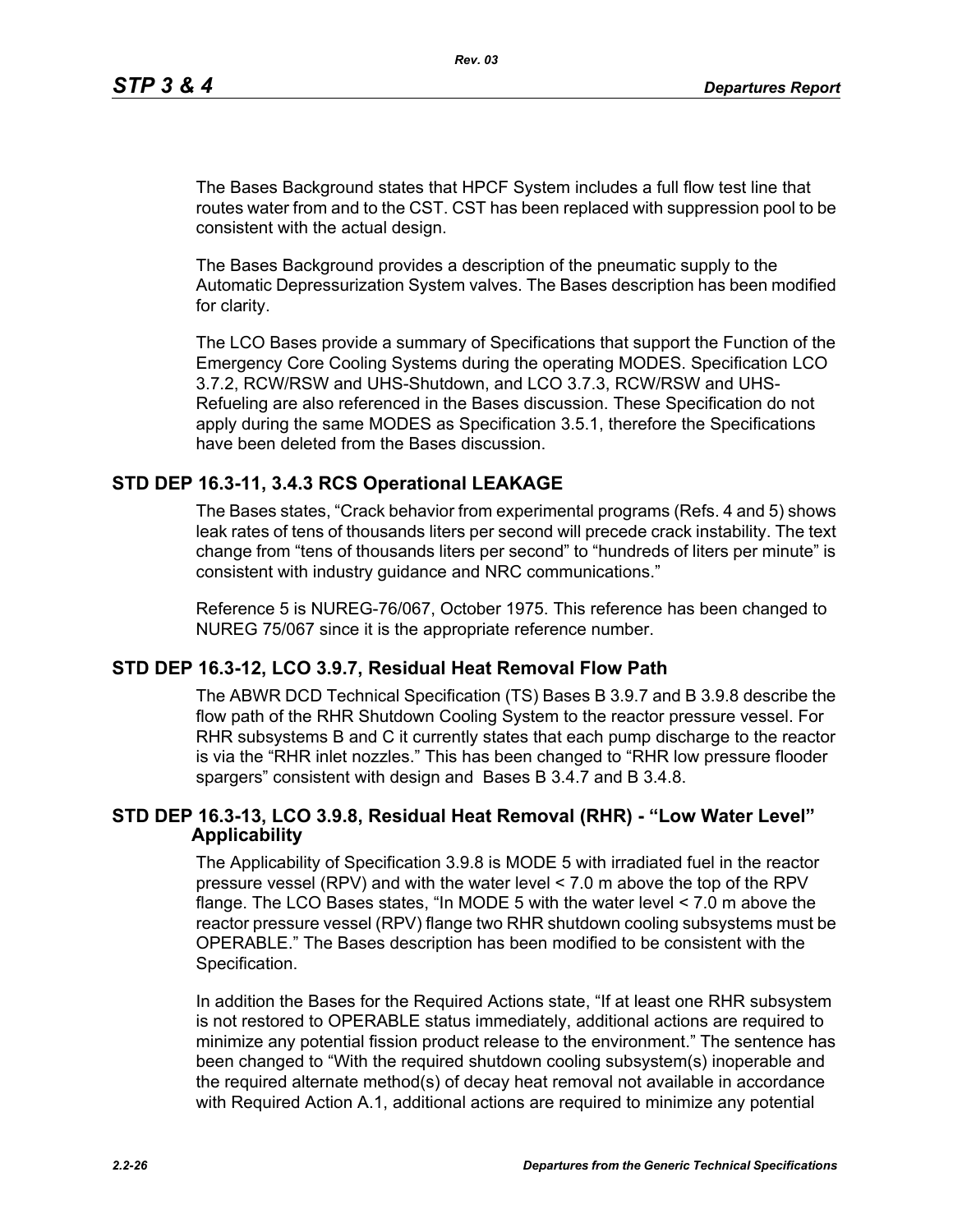fission product release to the environment." This change is made to be consistent with the requirements in the Specification.

# **STD DEP 16.3-14, LCO 3.9.2, Refuel Position Rod-Out Interlock**

The Applicability Bases refers to LCO 3.1.2, Reactivity Anomalies, when referring to control rods. The appropriate LCO is 3.1.3, Control Rod OPERABILITY.

# **STD DEP 16.3-15, LCO 3.9.5, Control Rod OPERABILITY - Refueling**

The accumulator pressure in SR 3.9.5 has been changed from 10.49 to 12.75 MPAG to be consistent with the Bases. A lower pressure in the accumulators has not been determined for the ABWR design. This pressure is consistent with the pressure in LCO 3.1.5, Control Rod Scram Accumulators in MODE 1 and 2.

# **STD DEP 16.3-16, LCO 3.7.1, Reactor Building Cooling Water (RCW) System,**

**Reactor Service Water (RSW) System, and Ultimate Heat Sink (UHS)- Operating, and LCO 3.7.2, Reactor Building Cooling Water (RCW) System,**  <del>Reactor Service Water (</del>/RSW<del>)</del> System and <del>Ultimate Heat Sink (</del>ÚHS) -<br>Shutdown <u>and LCO 3.7.3, RCW/RSW System and UHS - Refueling</u>

LCO 3.7.1 includes a Required Action C.2 that requires restoration of two inoperable RCW/RSW or UHS divisions to OPERABLE status within 14 days. LCO 3.7.2 includes a Required Action B.2 that requires restoration of two inoperable RCW/RSW or UHS divisions to OPERABLE status within 14 days. These Required Actions have been deleted since redundant requirements are already included in Condition A of each Specification. The change is consistent with the Completion Time Rules of Section 1.3.

Likewise these actions, which are described in Technical Specification Bases sections B3.7.1 and B3.7.2, have been deleted.

The STP 3&4 UHS design incorporates cooling towers with fans and a UHS basin instead of a UHS spray pond. LCOs 3.7.1, 3.7.2, and 3.7.3 are revised to include SRs 3.7.1.4, 3.7.2.4, and 3.7.3.4, respectively, for monthly surveillance testing of the cooling tower cell fans.

## **STD DEP 16.3-17, LCO 3.10.12, Multiple Control Rod Drive Subassembly Removal - Refueling**

LCO 3.10.12 states, "The requirements of LCO 3.9.3, "Control Rod Position"; LCO 3.9.4, "Control Rod Position Indication"; and LCO 3.9.5, "Control Rod OPERABILITY - Refueling," may be suspended, and the "full in" position indicators may be bypassed for any number of control rods in MODE 5, to allow removal of control rod drive subassemblies with the control rods maintained fully inserted by their anti-rotation devices."

SR 3.10.12.1 requires verification that the anti-rotation devices associated with each CRD subassembly removed are in the correct position to maintain the control rod fully inserted.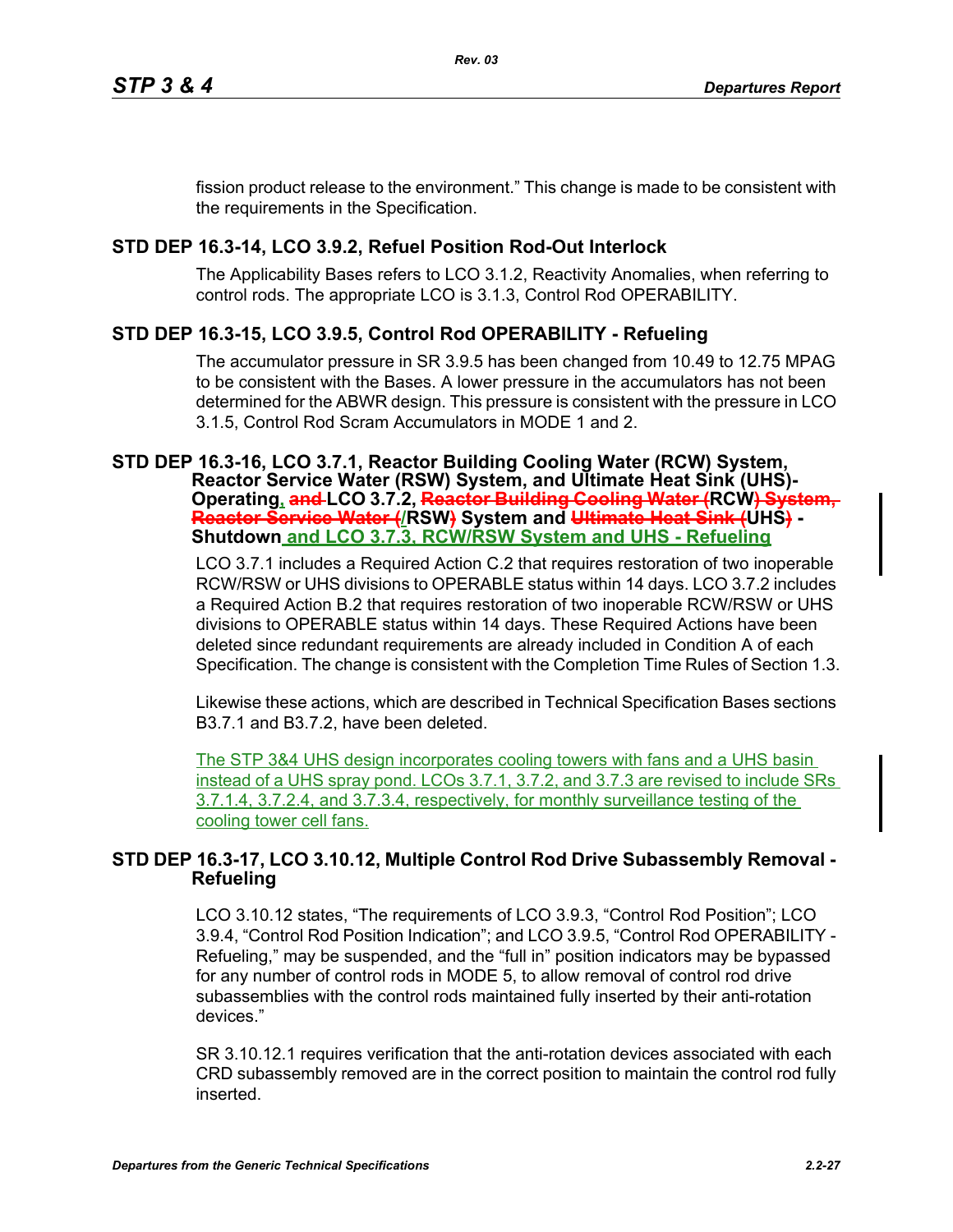The word "applicable" has been added to the LCO and Surveillance just before the "anti-rotation devices" to indicate that not both of the anti-rotation devices are required to maintain the rod in the correct position to maintain the control rod fully inserted.

The Bases Background has been updated to describe when each device applies. Further information is provided in DCD Section 4.6.2.3.4, CRD Maintenance. In addition, Bases discussions for the Applicable Safety Analyses, and Applicability have been modified.

## **STD DEP 16.3-18, LCO 3.10.8 SHUTDOWN MARGIN (SDM) Test - Refueling**

The LCO 3.10.8 Bases for ACTIONS "A.1" and "B.1" have been modified to more accurately reflect the LCO 3.10.8 ACTIONS. In particular, the phrase "for reasons other than Condition B" has been added to the Bases for ACTION A.1 to accurately reflect LCO 3.10.8 ACTION "A," and the Bases for ACTION B.1 have been revised to more specifically describe the Condition as "one control rod not coupled to its associated CRD." Additionally, the Bases for Action B.1 have been revised to clarify that upon completion of Action B, the LCO 3.9.5 requirements for an inoperable control rod apply.

## **STD DEP 16.3-19, LCO 3.10.4, Control Rod Withdrawal - Cold Shutdown**

LCO 3.10.4 states "The reactor mode switch position specified in Table 1.1 1 for MODE 4 may be changed to include the refuel position, and operation considered not to be in MODE 2, to allow withdrawal of a single control rod or control rod pair, and subsequent removal of the associated control rod drives (CRD) if desired, provided the following requirements are met."

LCO 3.10.4 part 2 states, "All other control rods in a five by five array centered on the control rod being withdrawn are disarmed."

LCO 3.10.4 part 2 has been revised to indicate that the control rods that must be disarmed must include all other control rods in a five by five array centered on the control rod "or control rod pair" being withdrawn. This change is consistent with LCO 3.10.4 and SR 3.10.4.2.

#### **STD DEP 16.3-20, LCO 3.10.4, Control Rod Withdrawal - Cold Shutdown**

LCO Bases provides a list of other Special Operations LCO applicable in MODE 4 with the reactor mode switch in the refuel position. In this list, "LCO 3.10.3, Control Rod Withdrawal-Hot Shutdown," is listed. This Specification is applicable in MODE 3 with the reactor mode switch in the refuel position. Reference to the Specification is deleted since it does not apply.

## **STD DEP 16.3-21, LCO 3.10.5, Control Rod Drive (CRD) Removal - Refueling**

Technical Specification LCO 3.3.1.1, Functions 2.a, APRM Neutron Flux-High, Setdown and Function 2.d, APRM-Inop is applicable in MODES 2 and MODES 1 and 2, respectively. LCO 3.10.5 is applicable in MODE 5 with LCO 3.9.5 not met. LCO 3.10.5 allows the requirements of and Function 2.a and Function 2.d to not be met when in utilizing this Special Operations LCO. Since LCO 3.10.5 is used when in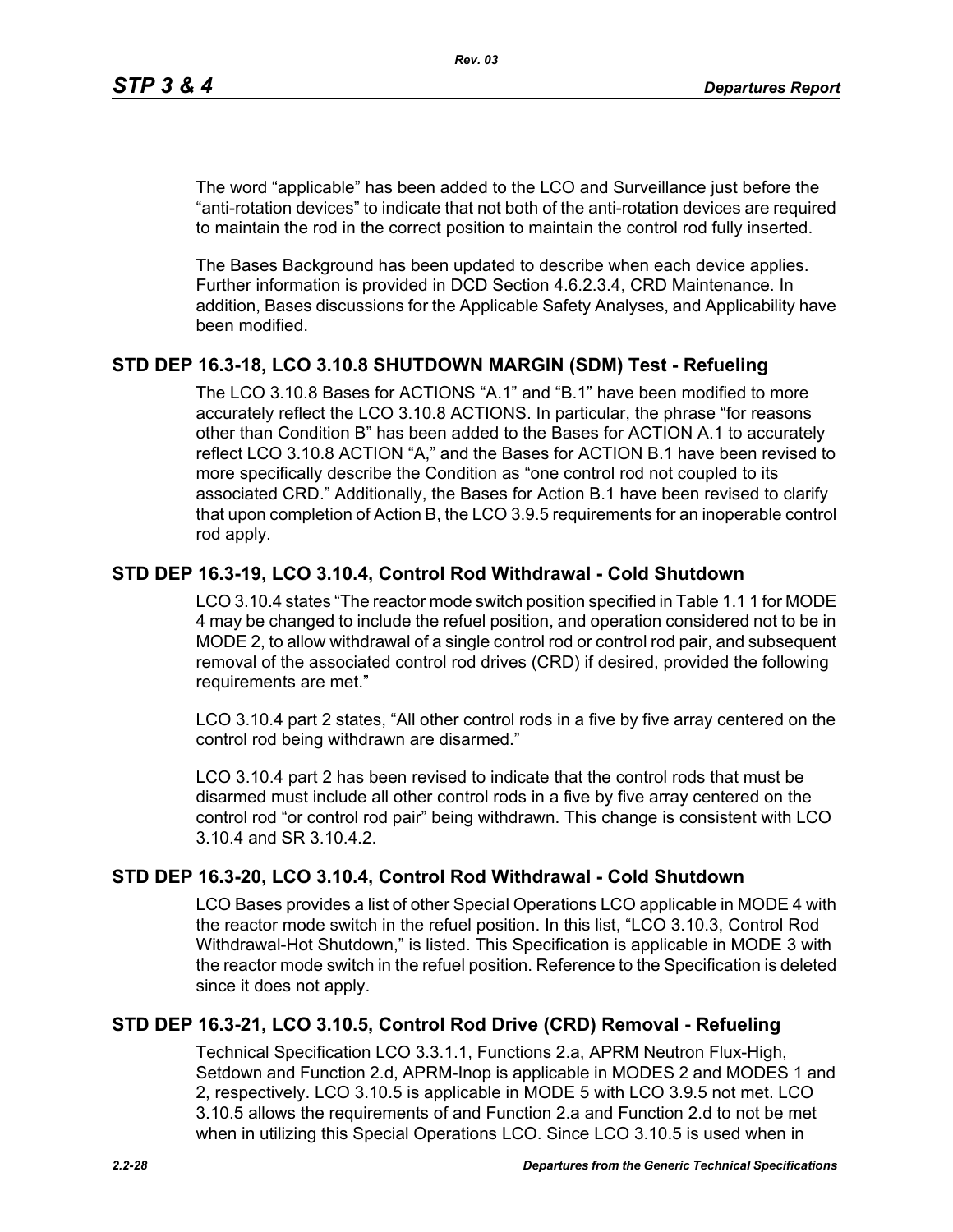MODE 5 with LCO 3.9.5 not met, there is no specific need to except the requirements of Function 2.a and 2.b. Therefore they have been deleted from the LCO statement.

# **STD DEP 16.3-23, LCO 3.10.5, Control Rod Drive (CRD) Removal - Refueling**

The LCO Bases refer to LCO 3.3.8.2 instead of LCO 3.3.8.1. It also does not utilize the correct Specifications Titles for LCO 3.3.1.2 and 3.3.8.1. In addition, the Applicability Bases also refers to LCO 3.3.8.2 instead of LCO 3.3.8.1. These referential changes have been made.

# **STD DEP 16.3-24, LCO 3.10.3, Control Rod Withdrawal - Hot Shutdown Bases**

LCO Bases provides a list of other Special Operations LCO applicable in MODE 3 with the reactor mode switch in the refuel position. In this list, "LCO 3.10.4, Control Rod Withdrawal-Cold Shutdown," is listed. This Specification is applicable in MODE 4 with the reactor mode switch in the refuel position. Reference to the Specification is deleted since it does not apply.

# **STD DEP 16.3-25, LCO 3.9.1, Refueling Equipment Interlocks**

LCO 3.9.1 requires the refueling equipment interlocks to be OPERABLE during invessel fuel movement with equipment associated with the interlocks. The refueling equipment interlocks (All-rods-in, Refuel machine position, and refuel machine main hoist, fuel loaded) are only applicable when the reactor mode switch is in the refuel position.

The LCO Background states, "With the reactor mode switch in the shutdown or refueling position, the indicated conditions are combined in logic circuits to determine if all restrictions on refueling equipment operations and control rod insertion are satisfied."

This Background implies the instrumentation is applicable when the reactor mode switch is also in the Shutdown position. The changes provided in the LCO and Applicability both in the Specifications and Bases provides additional clarity on when the requirements are required to be met. This change is acceptable because the reactor mode switch Shutdown position requirements in LCO 3.3.5.1 ensures a control rod block is ensured.

# **STD DEP 16.3-26, LCO 3.10.2, Reactor Mode Switch Interlock Testing**

The Bases Background for LCO 3.10.2 discusses the reactor mode switch positions and the related scram interlock functions. The discussion includes reference to a reactor high water level scram. The ABWR design does not include a "reactor high water level scram." Therefore, Bases Section B 3.10.2 has been modified to remove reference to the scram for consistency with the DCD. Additionally, for each mode switch position, supplemental information regarding the neutron monitoring system scram and turbine control valve fast closure and turbine stop valve closure scram is added to clarify and enhance the Bases background discussion consistent with DCD Tier 2, Subsection 7.2.1.1.6.2.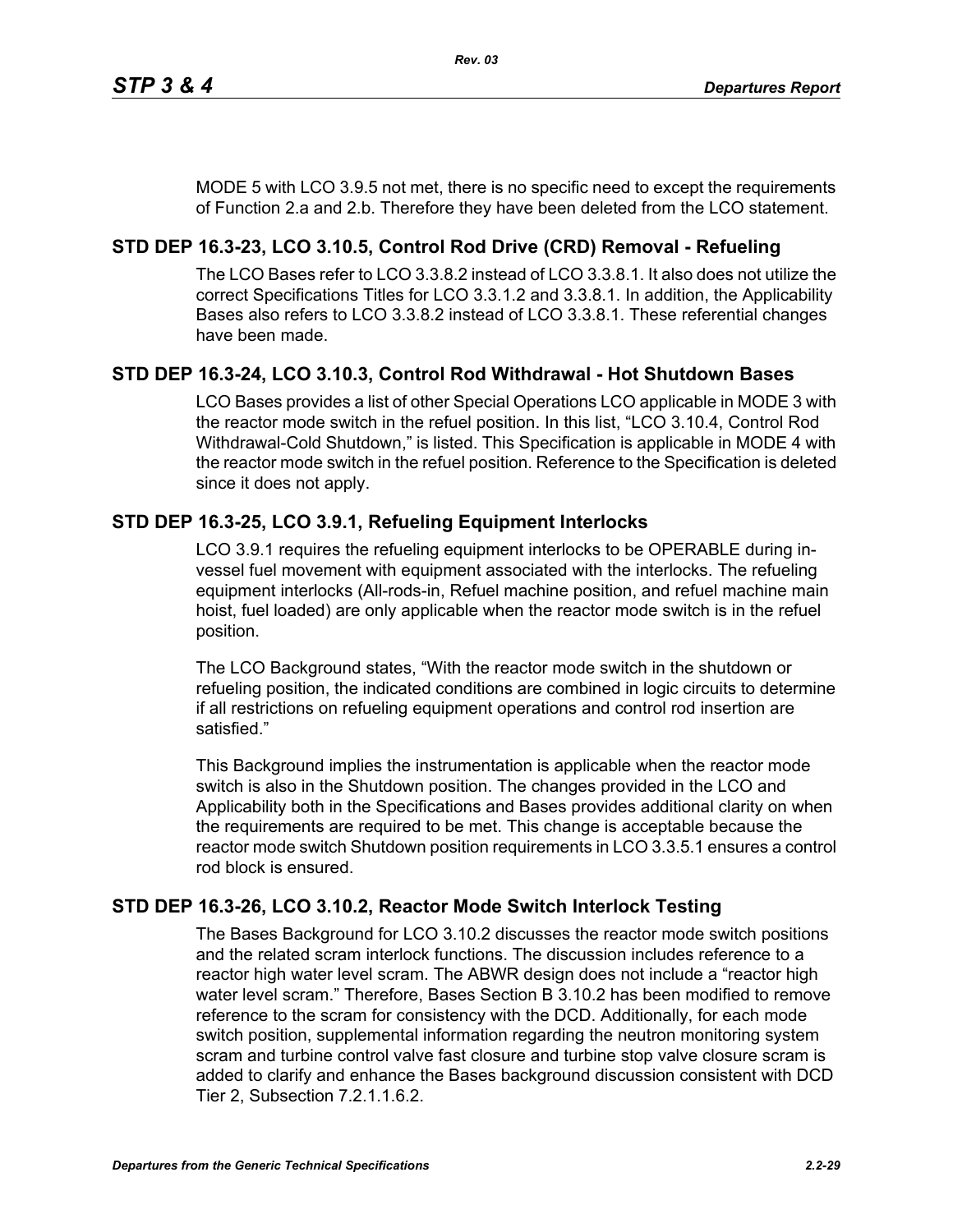# **STD DEP 16.3-27, LCO 3.10.2, Reactor Mode Switch Interlock Testing**

Bases B 3.10.2 of Technical Specification (TS) LCO 3.10.2, Reactor Mode Switch Interlock Testing, provides a listing of other Special Operations LCOs applicable in MODES 3, 4, and 5. This listing includes LCO 3.10.7, Control Rod Testing - Operating. However, this Specification is applicable in MODES 1 and 2 with LCO 3.1.6 not met. Reference to the Specification is deleted since it does not apply. However, additional Specifications LCO 3.10.1, LCO 3.10.5, LCO 3.10.6, LCO 3.10.8, LCO 3.10.11, and LCO 3.10.12 have been added as references since they are applicable in MODES 3, 4, and 5.

## **STD DEP 16.3-28, LCO 3.10.1, In-Service Leak and Hydrostatic Testing Operation**

The Applicable Safety Analyses description states, "The consequences of a steam leak under pressure testing conditions, with secondary containment OPERABLE, will be conservatively bounded by the consequences of the postulated main steam line break outside of secondary containment accident analysis described in Reference 2." Reference 2 is DCD Tier 2, Section 15.1. The postulated main steam line break outside of secondary containment analysis is not discussed in Section 15.1. It is discussed in DCD Tier 2, Section 15.6.4. Therefore, the appropriate reference has been incorporated.

#### **STD DEP 16.3-29, LCO 3.6.4.1, Secondary Containment**

The drawdown time in SR 3.6.4.1.4 is < 120 seconds. This time has been extended for "120 seconds" to "20 minutes" to be consistent with Tier 1 Table 2.14.4 Item 4.a and the analysis in DCD Section 15.6.5.5.1, Fission Product Releases.

#### **STD DEP 16.3-30, LCO 3.6.4.1, Secondary Containment**

The Applicability description in the Bases states, "In MODES 4 and 5, the probability and consequences of the LOCA are reduced due to the pressure and temperature limitations in these MODES. Therefore, maintaining secondary containment OPERABLE is not required in MODE 4 or 5 to ensure a control volume, except for other situations for which significant releases of radioactive material can be postulated, such as during operations with a potential for draining the reactor vessel (OPDRVs), during CORE ALTERATIONS, or during movement of irradiated fuel assemblies in the primary or secondary containment."

The words "primary or" have been deleted from the end of the last sentence since the applicability is only when moving fuel assemblies in the secondary containment.

## **STD DEP 16.3-31, LCO 3.6.4.3, Standby Gas Treatment (SGT) System**

The Bases Background section description states, "The moisture separator is provided to remove entrained water in the air, while the electric heater reduces the relative humidity of the influent air stream to the adsorber section of the filter train to less than 70% whenever SGT System is in operation (Ref. 2)." Reference 2 is DCD Tier 2, Section 6.2.3. Details of the design of the SGT System are described in detail in DCD Tier 2 Section 6.5.1. Therefore, the appropriate reference has been incorporated.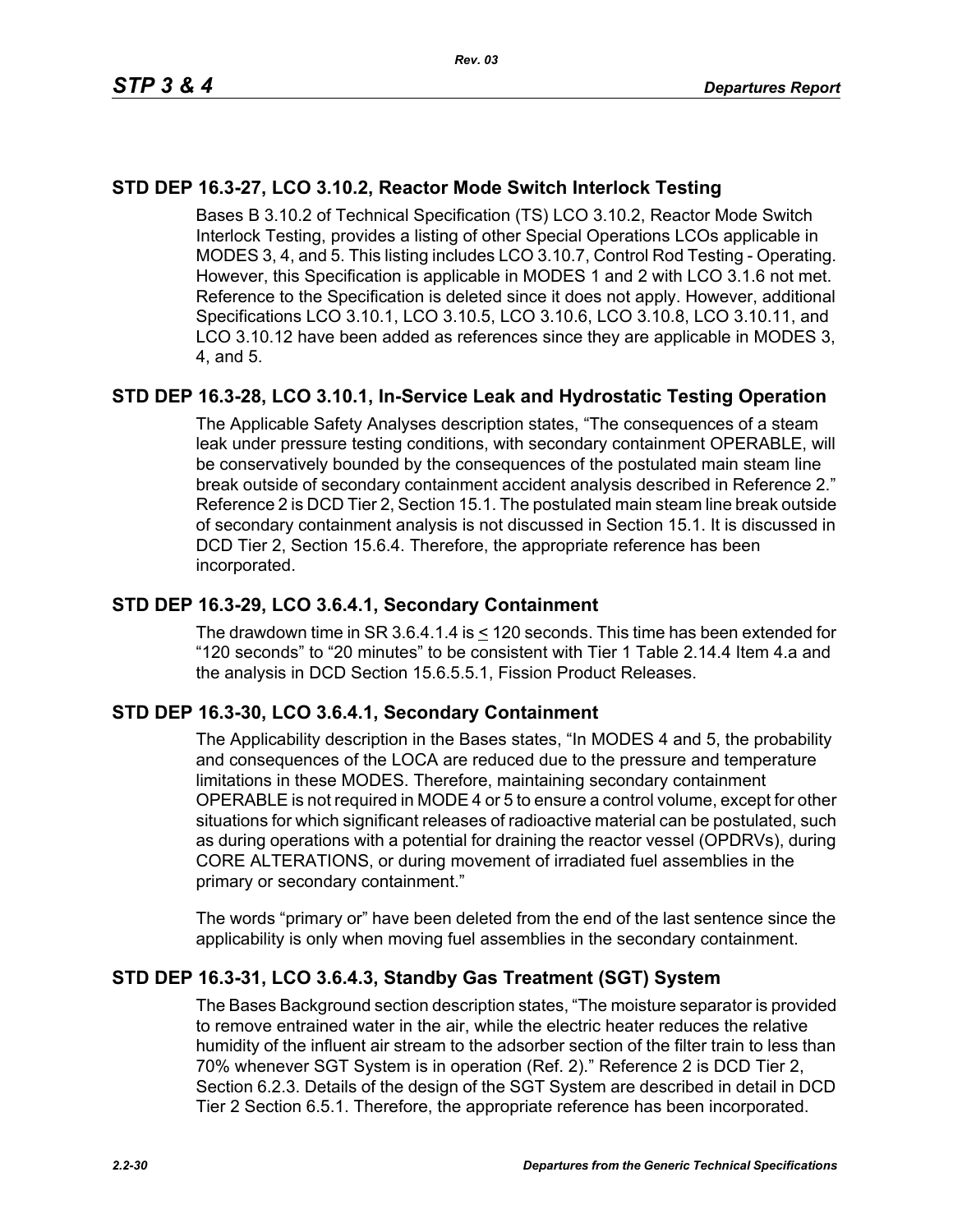## **STD DEP 16.3-32, LCO 3.6.2.1, Suppression Pool Average Temperature**

Condition D requires entry when suppression pool average temperature is > 43.3°C but < 48.9°C. Required Action D.1 requires the determination of suppression pool average temperature < 48.9°C. ACTION E requires entry when suppression pool average temperature > 48.9°C. Required Action E.1 requires the unit to be depressurize the reactor within 12 hours.

ACTION D has been revised to require the "determination" of suppression pool average temperature instead of a verification that the temperature is  $\leq 48.9^{\circ}$ C and in the same condition the plant is required to be in MODE 4 in 36 hours. In addition, Condition D has been changed to require the temperature to be monitored whenever temperature is > 43.3°C instead of the specified range.

ACTION E is revised by deleting the requirement to be in MODE 4 since the requirement has been incorporated in ACTION D.

This change is necessary since the plant should not be in an operating MODE with temperature > 43.3°C. This is consistent with LCO 3.6.2.1.c which states that the suppression pool temperature should be  $\leq 43.3^{\circ}$ C when THERMAL POWER is < 1% RTP.

The range in ACTION D has been changed since it is prudent to monitor suppression pool temperature whenever temperature is above 43.3°C not just when within the temperature range.

The Bases ACTIONS have been changed accordingly.

#### **STD DEP 16.3-33, LCO 3.6.2.1, Suppression Pool Average Temperature**

The Bases LCO 3.6.2.1 parts a and b states that suppression pool temperature requirements when THERMAL POWER is < 1%. The LCO states that these limits apply when THERMAL POWER is > 1%RTP. The signs in the Bases have been modified consistent with the requirements in the LCO.

#### **STD DEP 16.3-34, LCO 3.6.1.6, Wetwell-to-Drywell Vacuum Breakers**

The LCO Bases states "All eight of the vacuum breakers must be OPERABLE for opening. All wetwell-to-drywell vacuum breakers, however, are required to be closed (except during testing or when the vacuum breakers are performing the intended design function)." The SR 3.6.1.6.1 Bases states, "Each vacuum breaker is verified closed (except when being tested in accordance with SR 3.6.1.6.2 or when performing its intended function) to ensure that this potential large bypass leakage path is not present."

The allowance in the Bases that the wetwell-to-drywell vacuum breakers may be opened during testing has been deleted since it is not stated in the LCO or SRs. LCO 3.6.1.6 is applicable for MODES 1, 2 and 3. The surveillance requirement for vacuum breaker functional testing SR 3.6.1.6.2 has a frequency of 18 months which is based on the need to perform the surveillance during an outage. The vacuum breakers can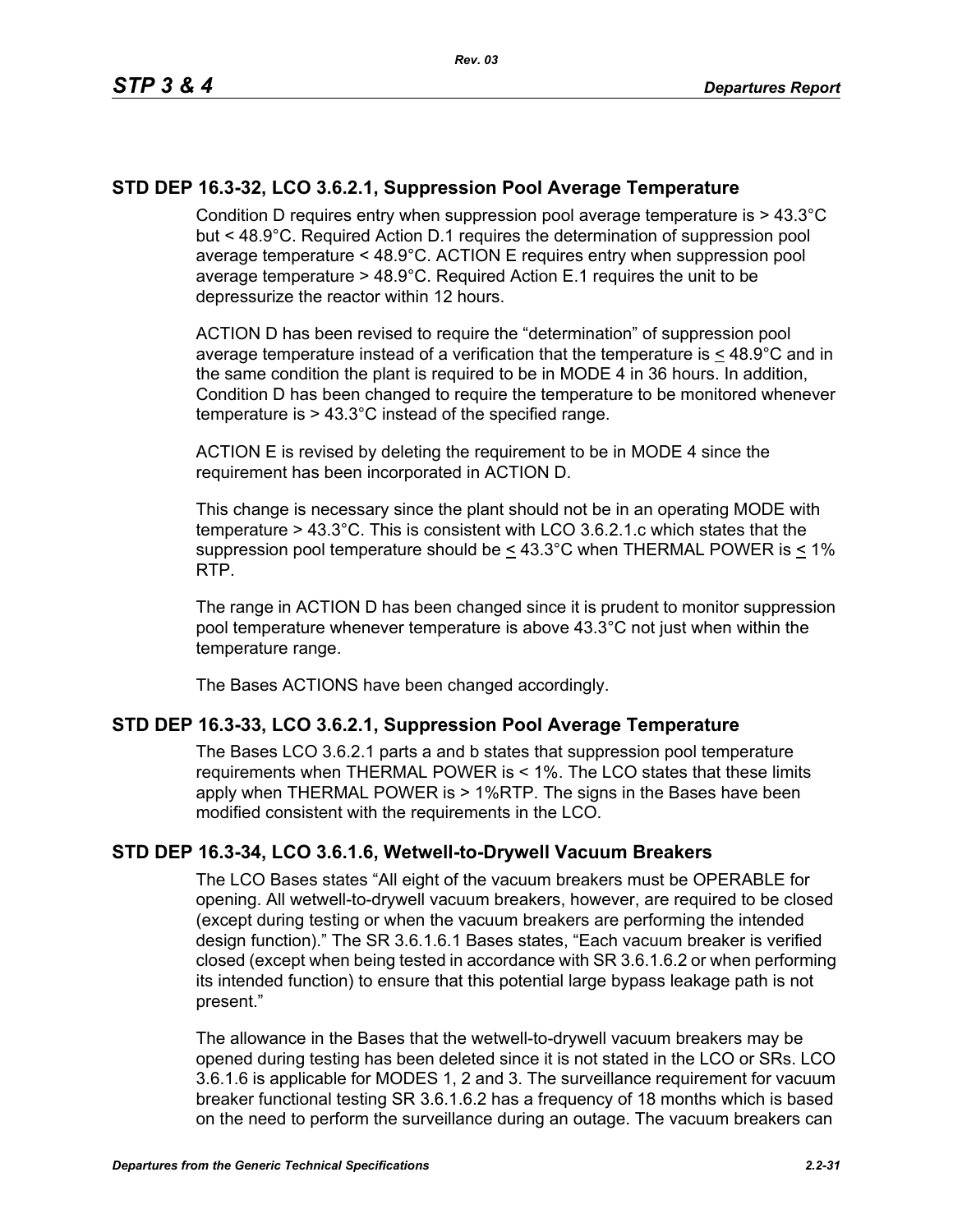only be manually operated and are only accessible during an outage, and therefore these statements in the Bases in the LCO and SR 3.6.1.6.1 discussions are not applicable.

# **STD DEP 16.3-35, LCO 3.9.6, Reactor Pressure Vessel (RPV) Water Level**

Technical Specification (TS) Bases B 3.9.6, Reactor Pressure Vessel (RPV) Water Level (Refueling Operations) references NUREG - 0831, Supplement 6, Section 16.4.2. as a requirement for the minimum water level of 7.0 meters above the top of the RPV flange to ensure a decontamination factor (DF) of 100 used in the accident analysis for iodine activity in FSAR Section 15.7.4. However, as stated in the DCD/Tier 2, Section 15.7.4, Regulatory Guide 1.25 (March 23, 1972) is the appropriate reference for key analyses assumptions including the DF of 100 (99% Iodine filter). Accordingly, NUREG - 0831 is removed as a reference and the references renumbered.

The DCD states that 25% of 10 CFR 100 limits are met consistent with NUREG - 0800, Section 15.7.4. The acceptance criteria contained in the NUREG is, "25 percent or less of the 10 CFR Part 100 exposure guideline values." Therefore, TS Bases B 3.9.6 background value is changed from "less than" 25% to "less than or equal to" 25% of 10 CFR 100 limits.

In the Applicable Safety Analyses section of B 3.9.6 "dropped" fuel is changed to "damaged" fuel to more accurately describe the accident results and terminology of the analyses in DCD Section 15.7.4.

Finally, reference to LCO 3.7.6 (Fuel Pool Water Level) is made in the Applicability section of the Bases. This LCO numbering has been corrected to 3.7.8.

## **STD DEP 16.3-36, LCO 3.6.2.3, Residual Heat Removal (RHR) Suppression Pool Cooling**

The Bases Background discussion states, "S/RV leakage, and high pressure core injection and Reactor Core Isolation Cooling System testing increase suppression pool temperature more slowly." The ABWR design does not include a "high pressure core injection system" therefore it has been deleted from the Background discussion.

## **STD DEP 16.3-37, LCO 3.6.2.3, Residual Heat Removal (RHR) Suppression Pool Cooling**

The Bases Reference 2 is the "ASME Boiler and Pressure Vessel Code, Section XI." This Reference is not used in the discussion and it has been deleted.

## **STD DEP 16.3-39, LCO 3.3.4.2, Feedwater and Main Turbine Trip Instrumentation**

This departure summary is relocated to Part 7, Section 2.2.1.

## **STD DEP 16.3-40, LCO 3.8. 2, AC Sources-Shutdown**

The Bases LCO specifies the requirements for the requirements for OPERABILITY of the diesel generator. It states, "The Each DG must also be capable of accepting required loads within the assumed loading sequence intervals, and must continue to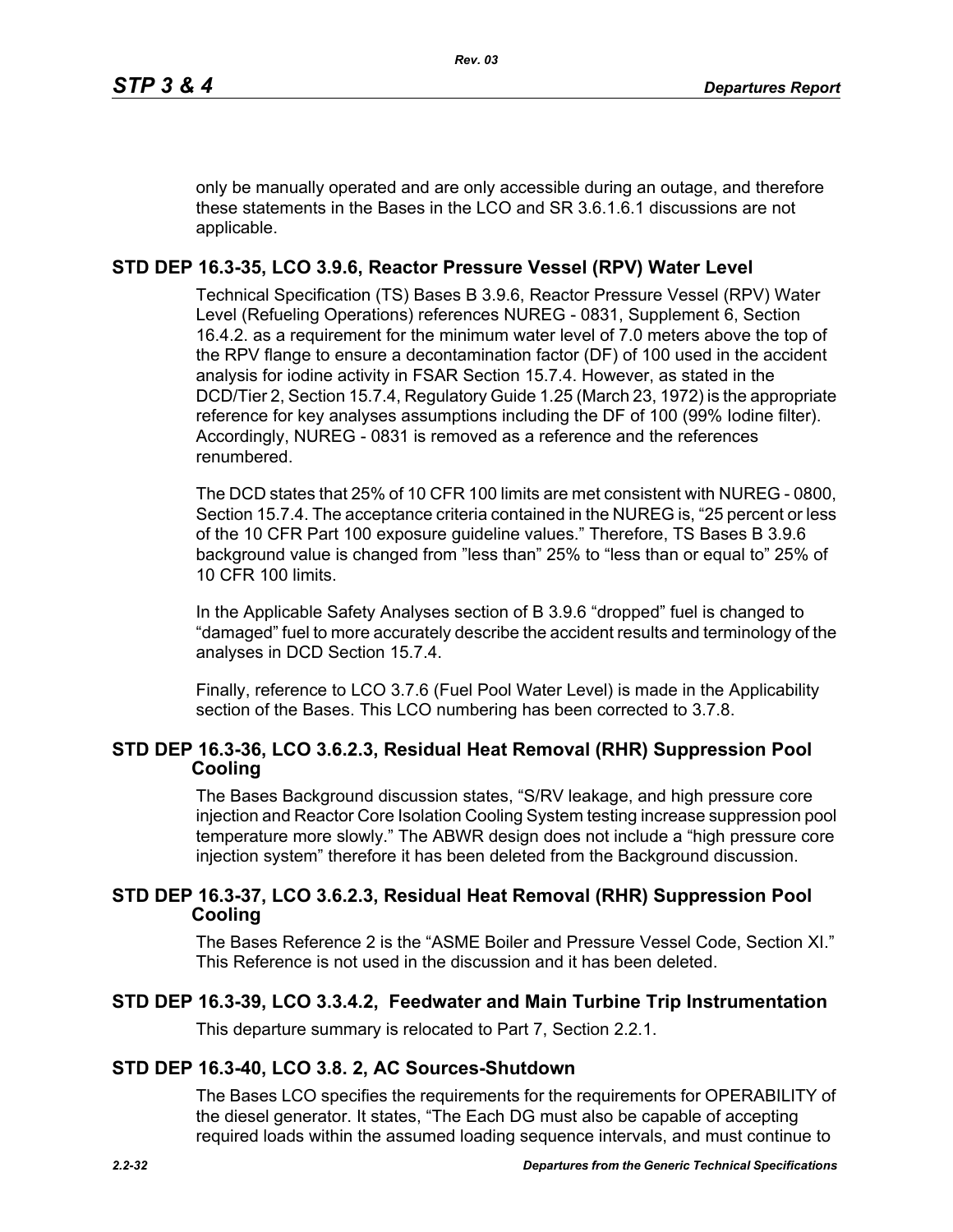operate until offsite power can be restored to the ESF buses. These capabilities are required to be met from a variety of initial conditions such as: DG in standby with the engine hot, DG in standby parallel test mode." The last sentence has been changed to "These capabilities are required to be met from a variety of initial conditions such as: DG in standby with the engine hot, with the engine at ambient conditions, or DG operating in standby parallel test mode." The change is made to be consistent with the Bases of LCO 3.8.1 and 3.8.11.

#### **STD DEP 16.3-41, LCO 3.8.2, AC Sources-Shutdown**

The Required Action for Condition A includes a Note that states, "Enter applicable Condition and Required Actions of LCO 3.8.10, with one required division deenergized as a result of Condition B." Condition B has been changed to Condition A since it is the intent of the Note as indicated in the associated Bases discussion. This change is a typographical misstatement in NOTE for CONDITION A in the REQUIRED ACTION section. The note erroneously requires entry into applicable Condition and Required Actions of LCO 3.8.10 with one required division de-energized as a result of Condition B. The entry should be as a result of Condition A.

## **STD DEP 16.3-42, LCO 3.8.4, DC Sources - Operating**

The Bases of Required Action D.1 and D.2 states that "If all inoperable DC electrical power subsystems cannot be restored to OPERABLE status within the associated Completion Times for Required Action A.1, B.2, and C.1 or C.2, the unit must be brought to a MODE in which the LCO does not apply." This sentence has been changed to "If all inoperable DC electrical power subsystems cannot be restored to OPERABLE status within the associated Completion Times, the unit must be brought to a MODE in which the LCO does not apply." This change is made to be consistent with the Required Action.

#### **STD DEP 16.3-43, LCO 3.6.1.1, Primary Containment**

The Bases Background states "The primary containment air lock is OPERABLE, except as provided in LCO 3.6.1.2, "Primary Containment Air Locks." The ABWR Containment has two airlocks. Therefore, "air lock is" is changed to "air locks are." This change is made to be consistent with other LCOs and the containment design.

#### **STD DEP 16.3-44, LCO 3.6.1.1, Primary Containment**

The Bases states, "Maintaining the primary containment OPERABLE requires compliance with the visual examinations and leakage rate test requirements of 10 CFR 50, Appendix J (Ref. 3), as modified by approved exemptions. Failure to meet air lock leakage testing (SR 3.6.1.2.1), [resilient seal primary containment purge valve leakage testing (SR 3.6.1.3.7),] or main steam isolation valve leakage (SR 3.6.1.3.13), or hydrostatically tested valve leakage (SR 3.6.1.3.12) does not necessarily result in a failure of this SR. The impact of the failure to meet these SRs must be evaluated against the Type A, B, and C acceptance criteria of 10 CFR 50, Appendix J."

The main steam isolation valve leakage SR has been eliminated from this list since the containment analyses assumes a specific leakage limit for  $L<sub>a</sub>$  and a specific leakage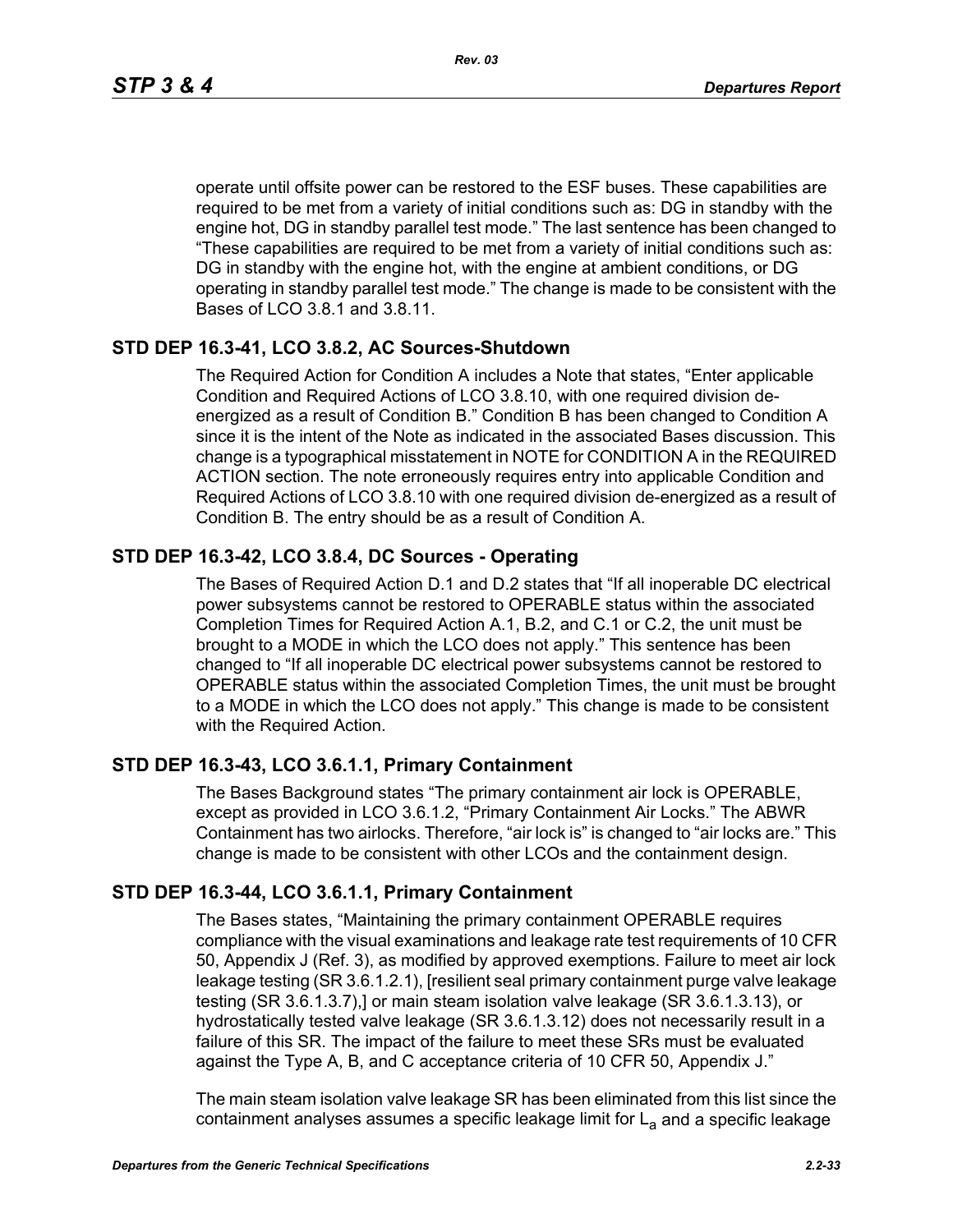limit for main steam isolation valve leakage. Therefore, main steam line leakage is excluded from the  $L_a$  term.

# **STD DEP 16.3-45, LCO 3.6.1.1, Primary Containment**

The Background Section states "This Specification ensures that the performance of the primary containment, in the event of a DBA, meets the assumptions used in the safety analyses of References 1 and 2."

Reference 1 is Tier 2 Section 6.2 "Containment Systems" and Reference 2 is Tier 2 Section 15.1. "Decrease in Reactor Coolant Temperatures." Section 15.1 is not the appropriate reference and it has been deleted and replaced with DCD Tier 2, Section 15.6 "Decrease in Reactor Coolant Inventory."

# **STD DEP 16.3-46, LCO 3.7.2, RCW, RSW, and UHS Applicability**

The Applicability of 3.7.2 is in MODE 5 except with the reactor cavity to dryer/separator storage pool gate removed and water level  $\geq 7.0$  m over the top of the reactor pressure vessel flange. The Applicability of LCO 3.7.3 is MODE 5 with the reactor cavity to dryer/separator storage pool gate removed and water level > 7.0 m over the top of the reactor pressure vessel flange. The Applicability requirements of these supporting system Specifications should match the Applicability of the supported system Specifications 3.9.7 and 3.9.8. The applicability of Specification 3.9.7 is MODE 5 with irradiated fuel in the reactor pressure vessel (RPV) and with the water level  $\geq 7.0$  m above the top of the RPV flange while the Applicability of LCO 3.9.8 is MODE 5 with irradiated fuel in the reactor pressure vessel (RPV) and with the water level < 7.0 m above the top of the RPV flange. The Applicability of Specification 3.7.2 has been changed to be consistent with the Applicability of 3.9.8 while the Applicability of Specification 3.7.3 has been changed to be consistent with the Applicability of 3.9.7. The Bases Background, Applicable Safety Analyses, LCO, and Applicability have also been corrected. In addition, the Bases discussion for SR 3.7.3.5 of the DCD states that the Logic System Functional Test (LSFT) in SR 3.3.5.1.4 overlaps this SR, which is incorrect. The correct references to the SRs in LCO 3.3.1.1 and LCO 3.3.1.4 are incorporated.

## **STD DEP 16.3-47, LCO 3.7.4, Control Room Habitability Area (CRHA)-Emergency Filtration (EF) System**

SR 3.7.4.4 requires verification that each EF division can maintain a positive pressure of > 3.2 mm water gauge relative to the atmosphere during the isolation mode of operation at a flow rate of < 360 m<sup>3</sup>/h. The flow rate of 360 m<sup>3</sup>/h has been changed to  $3400$  m<sup>3</sup>/h to be consistent with Tier 1 Table 2.15.5a Item 5.b. A similar change is made to the associated Bases of SR 3.7.4.4.

## **STD DEP 16.3-48, LCO 3.7.4, Control Room Habitability Area (CRHA)-Emergency Filtration (EF) System**

The Bases Background states, "Each division consists of an electric heater, a prefilter, a high efficiency particulate air (HEPA) filter, an activated charcoal adsorber section, a second HEPA filter, two 100% capacity fans, and the associated ductwork and dampers." The Bases has been revised to indicate that the CRHA System includes two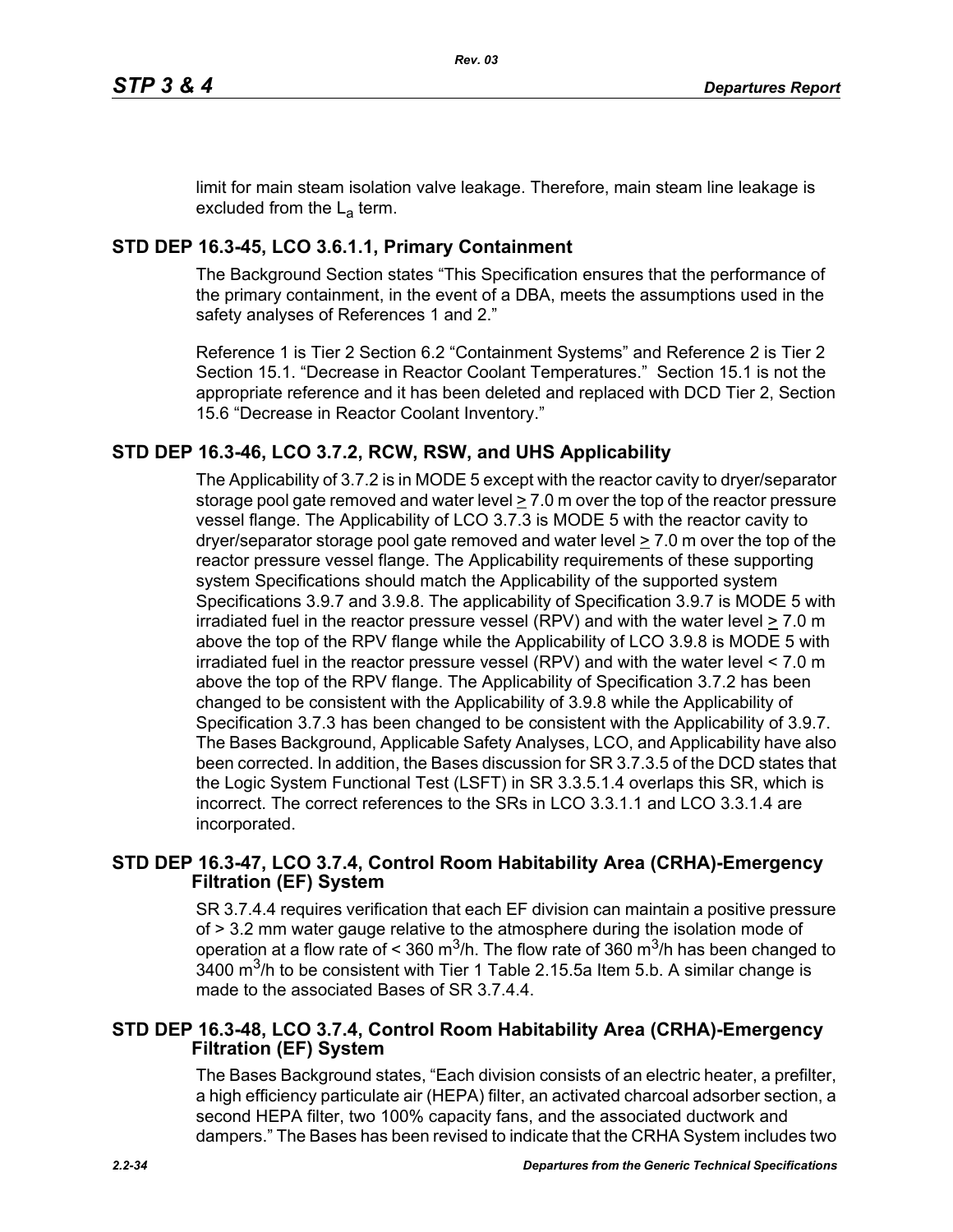100% capacity fans. Therefore the Bases has been modified to reflect the actual design.

# **STD DEP 16.3-49, LCO 3.8.1, AC-Sources-Operating**

Note (b) of Table 3.8.1-1, Diesel Generator Test Schedule states that maintaining the table-specified DG test interval "until seven failure-free starts from standby conditions and load and run tests have been performed" is consistent with Regulatory Position of Regulatory Guide 1.9, Revision 3. The referenced Regulatory Guide has no Regulatory Position that specifies the seven consecutive failure-free starts credited to the Regulatory Position. The mention of the seven consecutive failure-free starts does appear in Generic Letter 84-15, "Example Technical Specifications" regarding DG testing. DG testing is not effected by this reference change. The change only deletes the statement that the test interval is consistent with the Regulatory Position in R.G. 1.9.

# **STD DEP 16.3-50, LCO 3.3.1.4, ESF Actuation Instrumentation**

The Applicable Modes or Other Specified Conditions for Table 3.3.1.4-1, Function 14.a and 14.b, is changed to include MODE 1. This is consistent with the Applicable Modes or Other Specified Conditions for Table 3.3.1.1-1, Function 3.b (i.e., MODE 1 also).

# **STD DEP 16.3-51, LCO 3.8.3, Diesel Fuel Oil, Lube Oil, and Starting Air**

The Bases Background states "Each DG has an air start system with adequate capacity for five successive start attempts on the DG without recharging the air start receiver(s)." The actual design will include two redundant DG air start subsystems, each with adequate capacity for five successive start attempts on the DG without recharging the air start receiver(s). LCO 3.8.3 ACTION E, the BASES Background and the BASES LCO have been modified to reflect this clarification.

# **STD DEP 16.3-52, LCO 3.8.8, Inverters - Shutdown**

The Applicable Safety Analyses states, "The inverters are designed to provide the required capacity, capability, redundancy, and reliability to ensure the availability of necessary power to the Reactor Protection System (RPS) and Emergency Core Cooling Systems (ECCS) instrumentation and controls so that the fuel, Reactor Coolant System, and containment design limits are not exceeded."

The statement is revised to indicate that the inverters supply the Class 1E CVCF loads. This change is consistent with the description in the Applicable Safety Analyses of LCO 3.8.7, Inverters-Operating.

## **STD DEP 16.3-55, LCO 3.3.4.1, Anticipated Transient Without Scram (ATWS) and End-of-Cycle Recirculation Pump Trip (EOC-RPT) Instrumentation**

The Surveillance Requirement discussion has been changed to revise the time of EOC-RPT System Response Time to RPT System Response Time. The title and definition is being revised since ATWS and EOC response times are credited in the transient and accident analyses.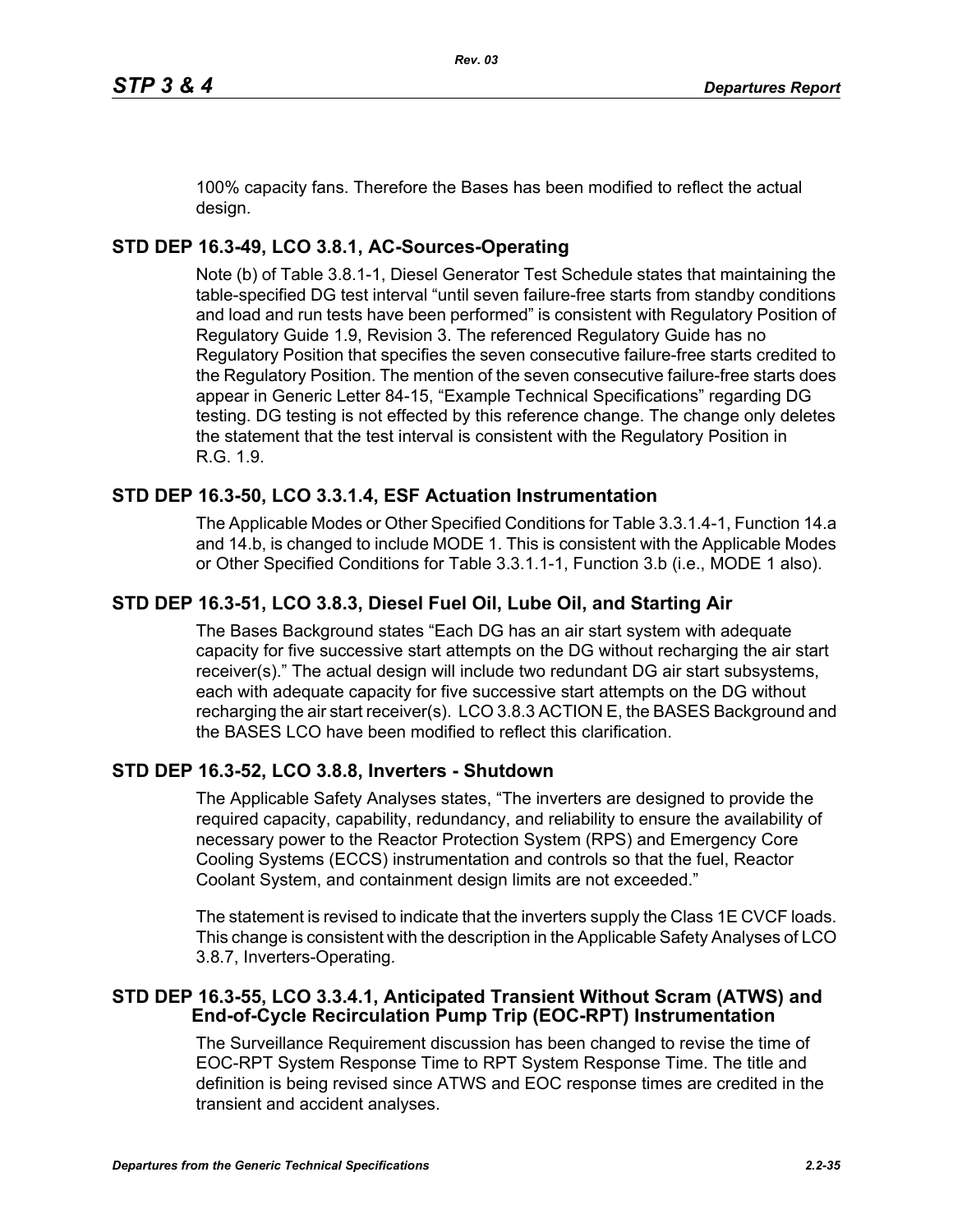## **STD DEP 16.3-57, LCO 3.3.1.2, Reactor Protection System (RPS) and Main Steam Isolation Valve (MSIV) Actuation**

The Bases discussion for Required Action I.1 and I.2 is changed to remove the statement, "Note that the automatic actuation logic becomes 1/3 in this condition so there is an increased vulnerability to spurious trips" because it is incorrect. The automatic actuation logic is unaffected by placing the affected division in trip per Action I.1.

## **STD DEP 16.3-58, LCO 3.8.6, Battery Cell Parameters**

Condition A requires entry when "One or more batteries with one or more battery cell parameters not within limits." Condition A has been changed to require entry when "One or more batteries with one or more battery cell parameters not within Table 3.8.6-1 Category A or B limits."

Table 3.8.6-1 includes Category A, B, and C limits. Condition B, in part, requires entry when "One or more batteries with one or more battery cell parameters not within Category C limits." The change which adds "Table 3.8.6-1 Category A or B" to CONDITION A is a clarification that the limits within which the battery cell parameters must be maintained.

#### **STD DEP 16.3-59, LCO 3.3.6.2, Remote Shutdown System**

Function 13 of Table 3.3.6.2-1 is the "RPV Narrow Range Water Level." It has been changed to "RPV Shutdown Range Water Level." This change is consistent with DCD Section 7.4.1.4.4. Similar changes have been made to the Bases.

#### **STD DEP 16.3-60, LCO 3.3.6.2, Remote Shutdown System**

RSW Strainer Differential Pressure Instrumentation has been added to the list of Remote Shutdown System parameters monitored as Function 17 consistent with DCD Figure 7.4-2.

#### **STD DEP 16.3-61, LCO 3.3.7.1, CRHA EF System Instrumentation**

Table 3.3.7.1-1 includes two Footnotes that are not referenced in the Table. Footnotes (a) and (b) to Table 3.3.7.1-1 have been deleted. The Footnotes are associated with the Applicability of the instrumentation. Since the Applicability of the instrumentation is covered in the Applicability statement the Footnotes are not needed.

#### **STD DEP 16.3-62, LCO 3.3.8.1, Electric Power Monitoring**

ACTION C requires entry when "Required Action and associated Completion Time of Condition A or B is not met in MODE 1, 2, or 3."

ACTION D requires entry when "Required Action and associated Completion Time of Condition A or B is not met in MODE 4 or 5."

The associated Bases refer only to Condition B. Therefore, Condition A has been added to the Bases descriptions for ACTIONS C and D.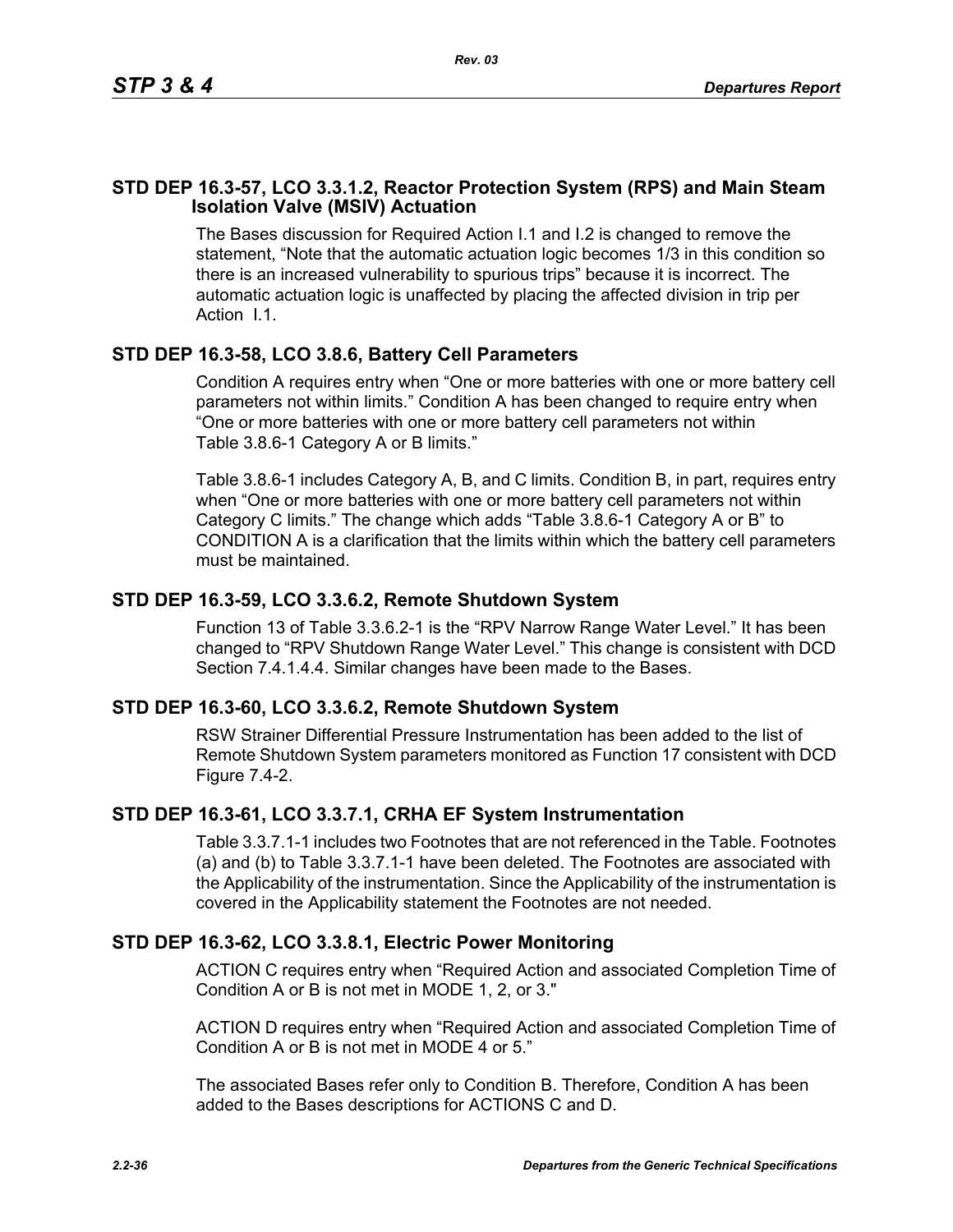## **STD DEP 16.3-63, LCO 3.3.8.2, Reactor Coolant Temperature Monitoring-Shutdown**

The Bases Background states, "The temperature monitoring instrumentation will provide temperature indication and trends to the operator in the main control room during RHR decay heat removal operation. One temperature monitoring for each RHR channel is available to monitor reactor coolant temperature at the inlet to the RHR heat exchanger." The word "transmitter" has been added after monitoring to be consistent with the terminology being used.

## **STD DEP 16.3-64, LCO 3.3.5.1, Control Rod Block Instrumentation**

Required Action B.2 states, "Verify RCIS blocks control rod movement by attempting to withdraw one rod or one gang or rods." The sentence is changed to "Verify RCIS blocks control rod movement by attempting to withdraw one rod or one gang of rods." Changes typographical misstatement in Required Action B.2 from "or" to "of" in referring to the withdrawal of one gang "of" control rods.

## **STD DEP 16.3-65, LCO 3.3.5.1, Control Rod Block Instrumentation**

Changes typographical misstatement in the NOTE for SR 3.3.5.1.1 wherein the CHANNEL FUNCTIONAL TEST is not required to be performed until 1 hour after THERMAL POWER is >30% RTP. The 30% value, rather than the 10% value, in the NOTE is in agreement with TS Table 3.3.5.1-1, note (a) for the RCIS Automated Thermal Limit Monitor function.

#### **STD DEP 16.3-66, LCO 3.3.5.1, Control Rod Block Instrumentation**

Changed the number of reactor mode switch position channels required to be OPERABLE when the reactor mode switch is in the shutdown position from three to four channels. This change is in agreement with TS Table 3.3.5.1-1, Function 2, Reactor Mode Switch - Shutdown Position requirements for required channels.

## **STD DEP 16.3-67, LCO 3.3.5.1, Control Rod Block Instrumentation**

Changes typographical misstatement in ACTION E.1 and E.2 by removing the word "in" in the phrase, "If there are failures 'in' of the Reactor Mode Switch - Shutdown Position Function the plant must be placed in a condition where the LCO does not apply." Also, corrects the grammatical misstatement in the next sentence where, "…and initiating 'to fully inserting' of all…" should be changed to read, "…and initiating full insertion of all…".

These changes do not change the meaning or intent of these statements.

## **STD DEP 16.3-68, LCO 3.1.3, Control Rod OPERABILITY**

The Bases description of Required Actions A.1, A.2, and A.3 states, "If the motor is working and the rod is actually stuck, the traveling nut will back down from the bottom of the drive and a rod separation alarm and rod block will result (see LCO 3.3.5.1)." Reference to Specification 3.3.5.1 has been deleted. The rod separation alarm and rod block are not included in LCO 3.3.5.1, Control Rod Block Instrumentation. However, LCO 3.3.5.1 does include other Control Rod Block Functions.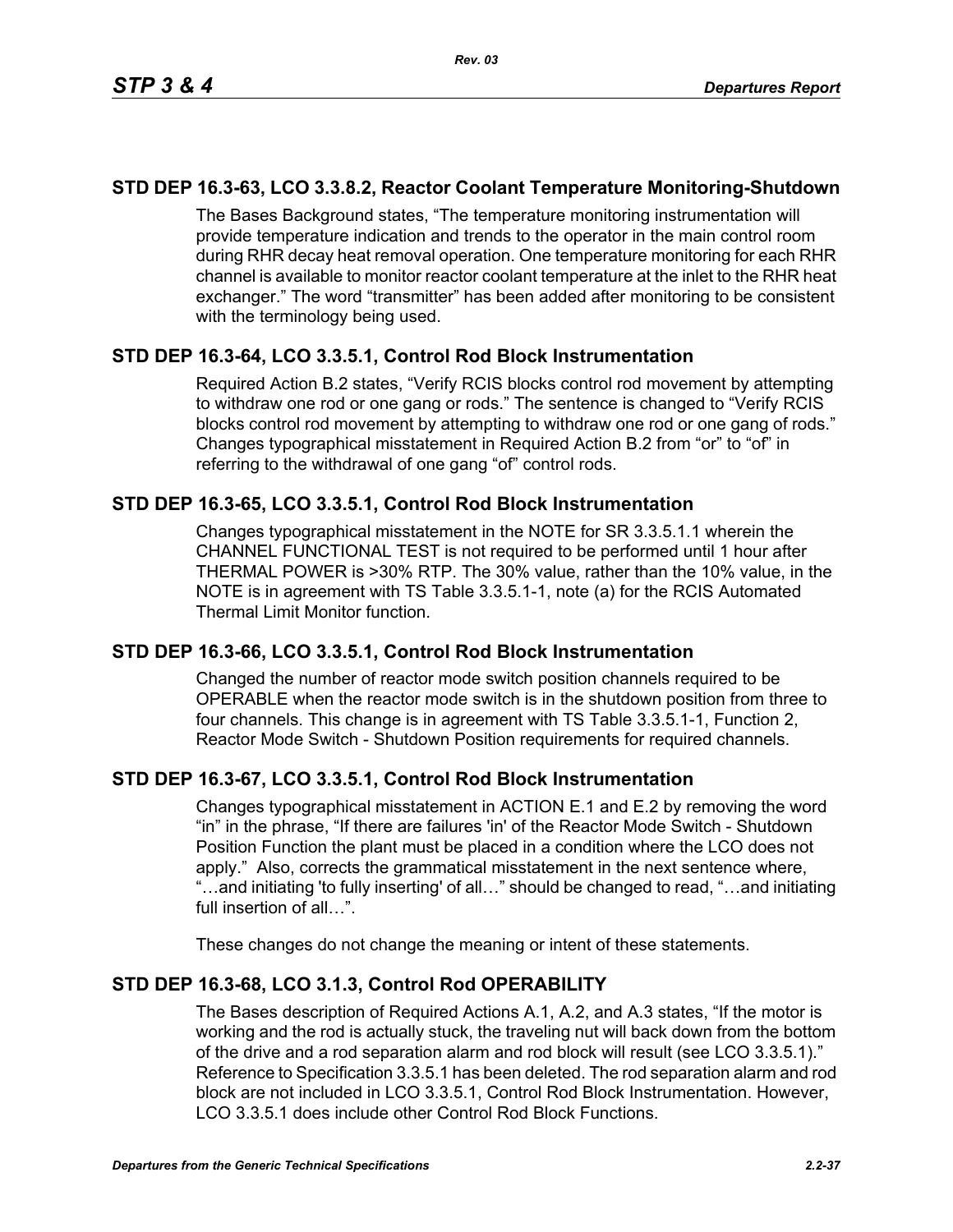# **STD DEP 16.3-69, LCO 3.6.1.2, Primary Containment Air Locks**

Required Action B.2 states, "Lock an OPERABLE door closed in the affected air lock( )." The ABWR Containment has two airlocks. Therefore, "air lock( )" is changed to "air lock(s)."

# **STD DEP 16.3-70, LCO 3.6.1.2, Primary Containment Air Locks**

The Bases Background discussion states, "SR 3.6.1.1.1 leakage rate requirements conform with 10 CFR 50, Appendix J (Ref. 2), as modified by approved exemptions." Specification 3.6.1.2 is associated with primary containment air locks. Therefore, the appropriate SR to be utilized in the discussion is SR 3.6.1.2.1 not SR 3.6.1.1.1.

## **STD DEP 16.3-71, LCO 3.6.1.3, Primary Containment Isolation Valves (PCIVs)**

LCO 3.6.1.3 includes two Surveillance concerning the status of the containment purge valves. SR 3.6.1.3.1 requires the primary containment purge valves to be "closed and sealed." SR 3.6.1.3.2 requires the same valves to be "closed" however a Note allows the valves to be opened when the valves are being used for inerting, de-inerting, pressure control, ALARA, or air quality considerations for personnel entry, or Surveillances that require the valves to be open.

Utilizing the Note in SR 3.6.1.3.2 would always be a failure to meet SR 3.6.1.3.1. The ABWR utilizes an inerted containment and therefore, SR 3.6.1.3.2 is the appropriate SR for the design.

This change results in a number of changes:

- SR 3.6.1.3.1 is deleted and subsequent SRs have been renumbered;
- 3.6.1.3 ACTION D has been replaced with a new Condition to cover Purge valve leakage rate, main steam isolation valve leakage, or hydrostatically tested line leakage not within limit. The Completion Time for the Condition has been bracketed until some operating experience is reviewed to determine whether the Completion Times are appropriate;
- Conditions A, B, F, G, and H have been revised to cover changes to Condition D.
- The Actions Note 1 has been modified to allow purge valve penetrations to be unisolated intermittently under administrative controls;
- Changes have been made to the Bases descriptions in the LCO, Applicability, ACTIONS, and Surveillances.

## **STD DEP 16.3-72, LCO 3.6.1.3, Primary Containment Isolation Valves (PCIVs)**

ABWR DCD SR 3.6.1.3.13 specifies leakage rate limits for the main steam isolation valves. This SR contains a Note that states the results shall be evaluated against acceptance criteria of SR 3.6.1.1.1 in accordance with 10 CFR 50, Appendix J, as modified by approved exemptions. This Note has been deleted since the Containment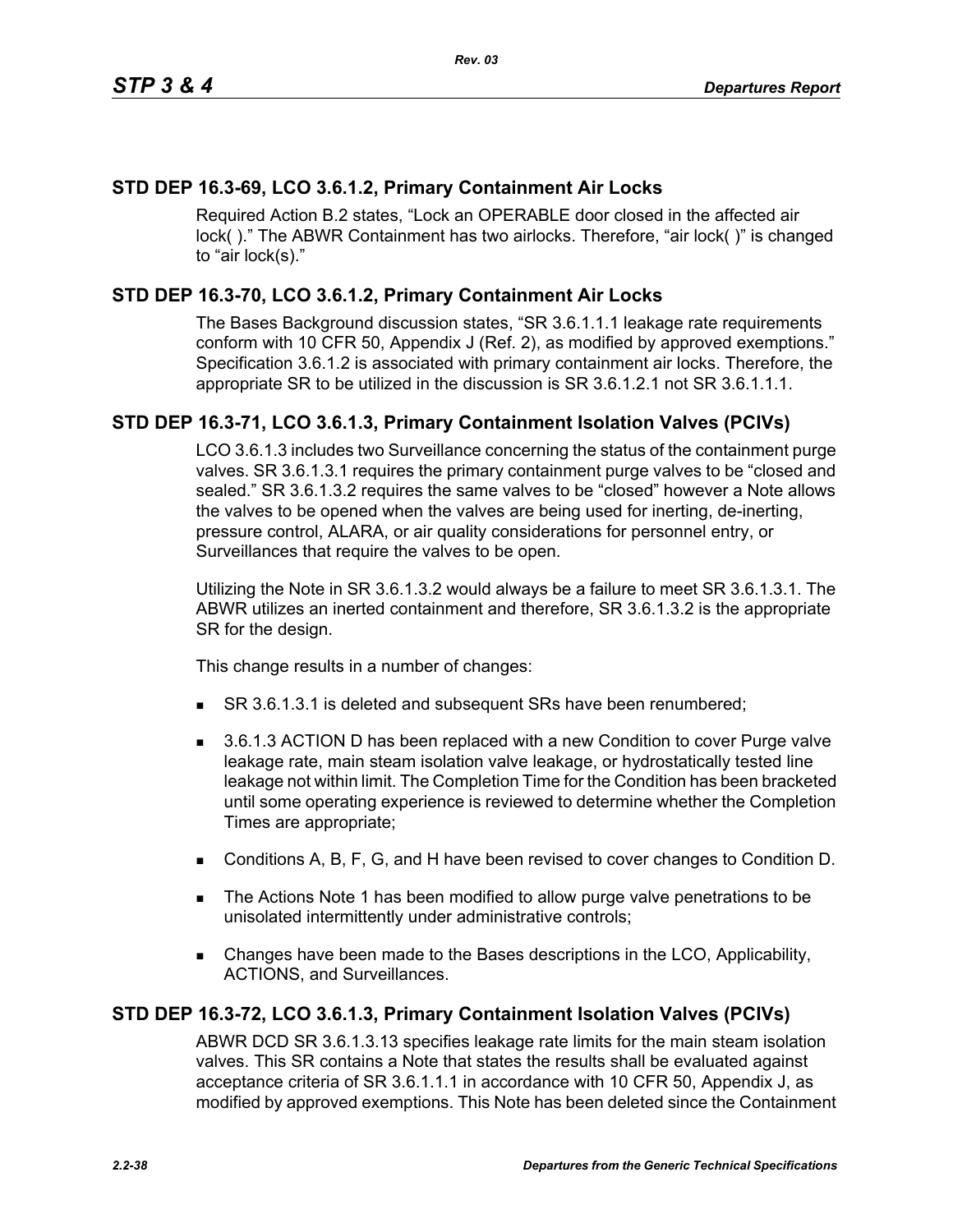Radiological Analysis takes into account MSIV leakage separately from La. Corresponding changes are made to the SR 3.6.1.3.13 Bases.

# **STD DEP 16.3-73, LCO 3.6.1.3, Primary Containment Isolation Valves (PCIVs)**

The Background states, "Two additional redundant excess flow isolating dampers are provided on the vent line upstream of the Standby Gas Treatment (SGT) System filter trains. These isolation dampers, together with the PCIVs, will prevent high pressure from reaching the SGT System filter trains in the unlikely event of a loss of coolant accident (LOCA) during venting. Closure of the excess flow isolation dampers will not prevent the SGT System from performing its design function (that is, to maintain a negative pressure in the secondary containment). To ensure that a vent path is available, a 50 mm bypass line is provided around the dampers."

The statement has been corrected to reflect the DCD Tier 2 Figure 6.2-39, for the Atmosphere Control System. It now reads, "The PCIVs will close before fuel failure and prevent high pressure from reaching the SBT system filter trains in the unlikely event of a loss of coolant accident during venting."

The Applicable Safety Analyses specifies assumptions used for the purge valves in the analyses. The changes to the description provide the appropriate assumptions for the analyses. The Applicable Safety Analyses also discusses the assumptions used for closure times in the radiological analyses. This statement has been deleted since the analysis assumes a leakage of La from the start of the accident.

## **STD DEP 16.3-74, LCO 3.6.1.3, Primary Containment Isolation Valves (PCIVs)**

This departure corrects and clarifies the LCO 3.6.1.3 Bases discussion regarding testing, required actions, and surveillance requirements. The Bases states, "Purge valves with resilient seals, secondary bypass valves, MSIVs, and hydrostatically tested valves must meet additional leakage rate requirements." The additional leakage rate requirements for the purge valves with resilient seals, MSIVs, and hydrostatically tested valves are provided in SR 3.6.1.3.7, SR 3.6.1.3.13, and SR 3.6.1.3.12, respectively. The words "secondary bypass valves" have been deleted from the phrase since there are no additional requirements for secondary bypass valve leakage.

Required Action A.2 Completion Time states that the verification of the isolation of the affected part must be verified "Once per 31 days for isolation devices outside primary containment, drywell, and steam tunnel. The Bases description in the Bases did not reflect the "drywell and steam tunnel." Therefore the words have been added to the Required Action discussion.

ABWR DCD SR 3.6.1.3.9 (STP SR 3.6.1.3.8) states that the "LOGIC SYSTEM FUNCTIONAL TEST in SR 3.3.6.3.6" overlaps this SR to provide complete testing of the safety function." This statement has been changed to "The testing in LCO 3.3.1.1 and LCO 3.3.1.4 overlaps this SR to provide complete testing of the safety function." This change is appropriate since SR 3.3.6.3.6 does not exist.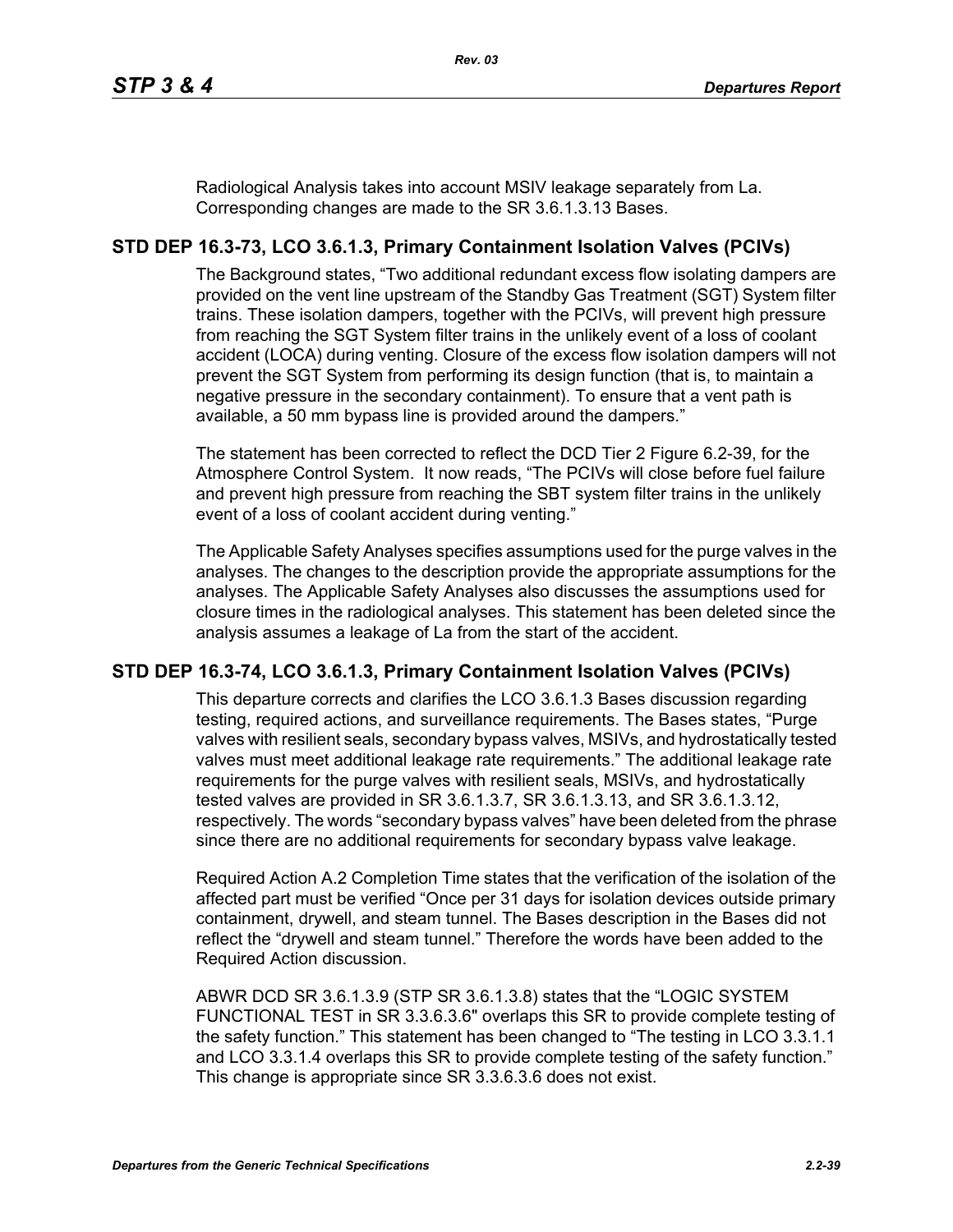# **STD DEP 16.3-75, LCO 3.7.6, Main Condenser Offgas**

The Background section states "The radioactivity of the remaining gaseous mixture (i.e., the offgas recombiner effluent) is monitored downstream of the moisture separator prior to entering the holdup line." The description has been changed to "The radioactivity of the remaining gaseous mixture (i.e., the offgas recombiner effluent) is monitored downstream of the moisture separator prior to entering the charcoal adsorber vault." This change is made since there is no hold-up line in the description of the offgas system in DCD Section 11.3.4 or identified in Offgas System Figure 11.3-2.

## **STD DEP 16.3-76, LCO 3.7.5, Control Room Habitability Area (CRHA) - Air Conditioning (AC) System**

SR 3.7.5.2 requires the performance of an actual or simulated initiation test. The Bases do not include the associated discussion. The Bases have been modified accordingly.

## **STD DEP 16.3-77, LCO 3.3.6.1, Post Accident Monitoring (PAM) Instrumentation**

The description of the Suppression Pool level instrumentation for Post Accident Monitoring in the technical specification bases has been changed to match the DCD ABWR certified design description.

#### **STD DEP 16.3-78, LCO 3.3.6.1, Post Accident Monitoring (PAM) Instrumentation**

The containment water level parameter has been removed from Post Accident Monitor technical specifications. The instrumentation does not meet the Bases' criteria for inclusion (i.e., Drywell water level is classified as Cat. 2 and sump level is classified as Cat 3). Also, the Bases only require that Post-Accident Monitoring instruments that are classified as Regulatory Guide 1.97 Type A or Category I be included. Lower drywell level instrumentation is described as "not warranted" in the DCD.

#### **STD DEP 16.3-80, LCO 3.8.1, AC-Sources-Operating**

The Bases Header for Required Actions D.1 and D.2 is not correctly located. The header was properly located to separate the Required Actions discussion for Required Actions C.4, C.5, and C.6 and Required Action D.1 and D.2.

#### **STD DEP 16.3-81, LCO 3.3.1.2, Reactor Protection System (RPS) and Main Steam Isolation Valve (MSIV) Actuation**

The Applicable Modes or Other Specified Conditions for SRNM and APRM LOGIC CHANNELS (Function 1a) has been added as footnote (b) to Table 3.3.1.2-1. The footnote appropriately requires the SRNM and APRM LOGIC CHANNELS to be OPERABLE when the associated Function in LCO 3.3.1.1 is required to be OPERABLE.

The above can be clarified further. In Table 3.3.1.1-1, note that Functions 1a, 1b, and 1d sensor instrumentation are required to be Operable in MODE 5. The other subfunctions (1c, 2a, 2b, 2c, 2d, and 2e) are not required to be Operable in MODE 5. Therefore, footnote (b) is needed to clarify that RPS Actuation Logic Channels are only required to be Operable in MODE 5 for Functions 1a, 1b, and 1d in Table 3.3.1.1-1.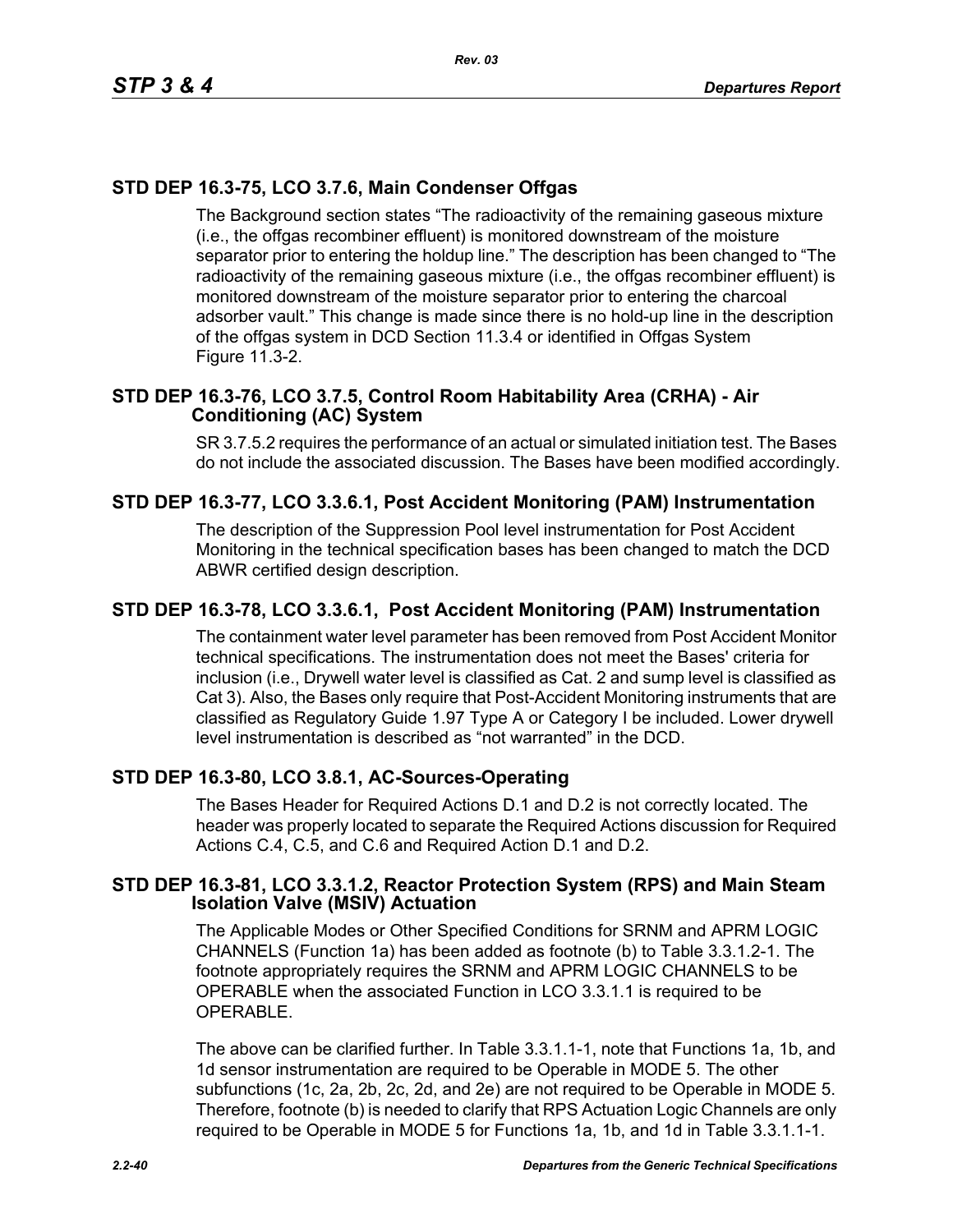These are the NMS "associated" functions in LCO 3.3.1.1 that are required to be operable in MODE 5.

Divisional Functional Test, SR 3.3.1.2.2, was incorrectly applied to Output Channels (in Items 1 and 2 of Table 3.3.1.2-1, RPS Actuation, and MSIVs and MSL Drain Valves Actuation) in the DCD and has been deleted. The Definition of Divisional Functional Test in the original DCD was: "The injection of simulated or actual signals into a division as close to the sensors as practicable to verify Operability of Sensor Channels and Logic Channels in that division. The Divisional Functional Test may be performed by means of a series of sequential or overlapping steps. The test shall comprise all of the equipment from the DTM (now changed to DTF) inputs to Logic Channel outputs….". From this definition, SR 3.3.1.2.2 should not be applied to Output Channels.

The bases discussion in the APPLICABLE SAFETY ANALYSIS, LCO, and APPLICABILITY has also changed based upon the changes to the specification.

#### **STD DEP 16.3-82, LCO 3.3.1.2, Reactor Protection System (RPS) and Main Steam Isolation Valve (MSIV) Actuation**

This departure is a clarification to Technical Specification (TS) B 3.3.1.2/LCO 3.3.1.2, Actions for Conditions B, F, J, K and L. The change is to specify and clarify that 1) Condition B or F occurs if two logic channels or two output channels "for the same Function" become inoperable, 2) Conditions J and K assure that appropriate actions are taken for "one or more" inoperable RPS Actuation Functions, and 3) Condition L assures appropriate actions are taken for "one or more" inoperable MSIV Actuation Functions. (Note: These changes are required in order to be consistent with the Conditions description for LCO 3.3.1.2 as shown in the Technical Specifications in COLA Part 2, Tier 2, Subsection 16.3.3.1.2.)

#### **STD DEP 16.3-83, LCO 3.3.1.3, Standby Liquid Control (SLC) and Feedwater Runback (FWRB) Actuation**

The bases discussion of the Manual ATWS-ARI/SLCS Initiation logic has been changed to describe the actual plant design. This Manual ATWS-ARI/SLCS discussion is illustrated in DCD Figures 15E-1a and 15E-1b. The Manual ATWS-ARI/SLCS Initiation originates at the Manual ATWS A and Manual ATWS B pushbuttons shown on DCD Figure 15E-1a. Each pushbutton represents a manual initiation channel with input from both switches required to satisfy the manual actuation logic.

## **STD DEP 16.3-84, LCO 3.3.1.1, SSLC Sensor Instrumentation**

The Applicable Conditions for Function 3c, Reactor Vessel Steam Dome Pressure - High, and Function 7c, SLCS and FWRB Initiation, in Table 3.3.1.1-1, are changed from Condition G to Condition H. The Applicable Modes or Other Specified Conditions for Functions 3c and 7c are MODE 1 and MODE 2, and the change to Condition H ensures that the Applicable Modes or Other Specified Conditions for these Functions are exited in the event that Condition E is entered. That is, per Condition E, if the Required Action and associated Completion Time of Condition A, B, C, or D are not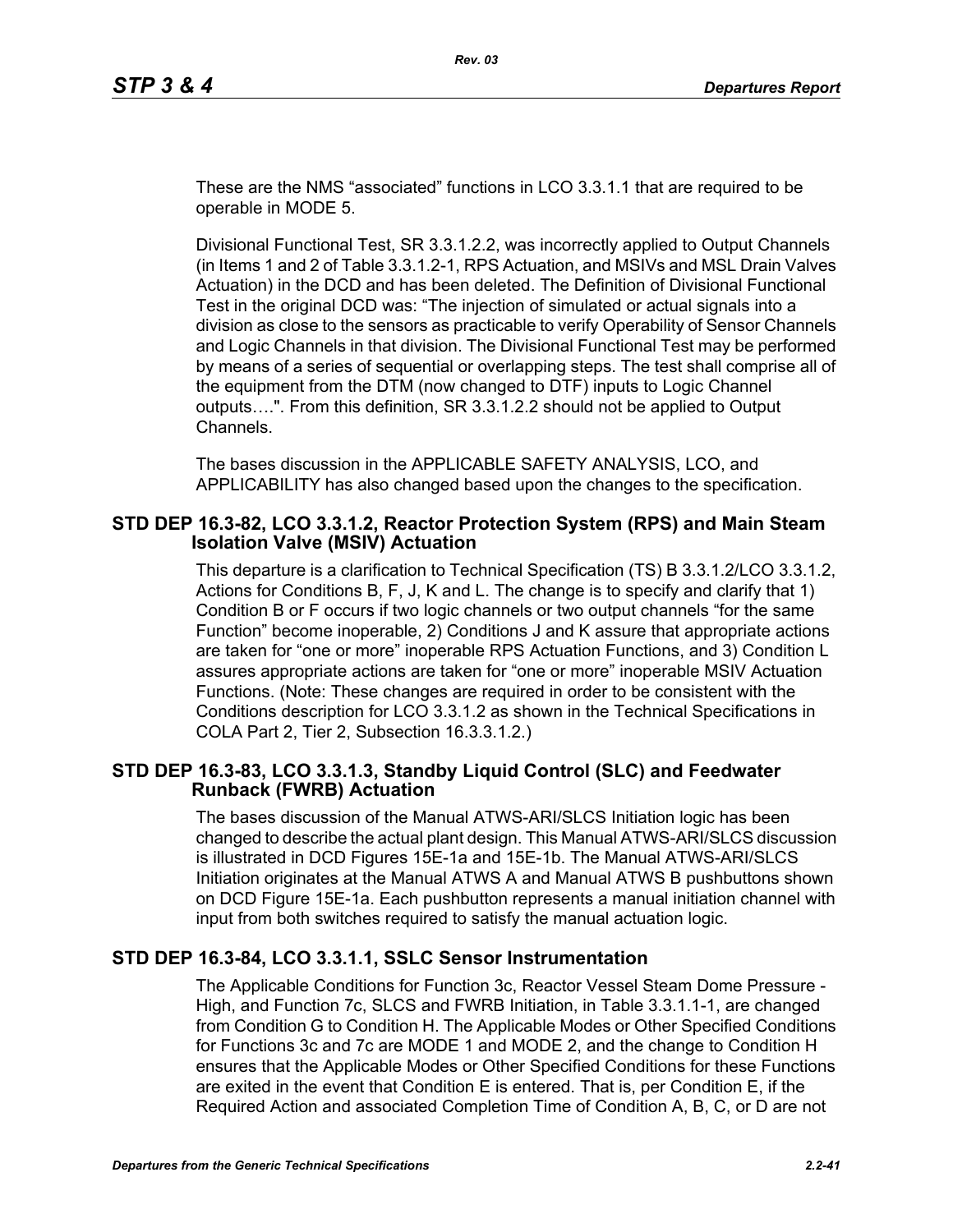met, the appropriate Required Action in Table 3.3.1.1-1 for the Function is H (i.e., Be in Mode 3).

# **STD DEP 16.3-85, LCO 3.3.1.1, SSLC Sensor Instrumentation**

The Bases discussion for the Automatic Depressurization System (ADS) is changed to correct the ADS accumulators' capacity to operate the safety relief valves with no external source of nitrogen.

The text change, supported by DCD Sections 7.3.1.1.1.2(3)(paragraph 2) and 5.2.2.4.1, states that the ADS accumulators have sufficient capacity to operate the safety relief one time at drywell design pressure or five times at normal drywell pressure with no external source of nitrogen.

# **STD DEP 16.3-86, LCO 3.3.1.4, ESF Actuation Instrumentation**

The text of SR 3.3.1.4.7 is changed to apply the surveillance to both the manual initiation and manual inhibit channels for ADS. Table 3.3.1.4-1, Functions 4.c and 4.f both reference this surveillance requirement. Footnote (d) Table 3.3.1.4-1 is also changed to reflect both manual initiation and manual inhibit channel Functions.

# **STD DEP 16.3-87, LCO 3.3.1.4, ESF Actuation Instrumentation**

The Bases discussion for Required Action G.1 is changed to correct the Conditions, that if not met within the specified Completion Times, result in entry into Condition and performance of Required Action G.1. The text change will make the Specification and its Bases agree. The correct Conditions, B, C, D, E, or F, are specified in TS Bases 3.3.1.4 Condition G.

# **STD DEP 16.3-89, LCO 3.1.2, Reactivity Anomalies**

Reference to the rod drop accident has been deleted from the Applicable Safety Analyses of TS Bases 3.1.2, Reactivity Anomalies. The event is not postulated to occur for the ABWR. This is consistent in the discussion in the ABWR DCD Section 15.4.10.3.1. This Section states, in part, there is no basis for the control rod drop event to occur.

# **STD DEP 16.3-90, LCO 3.1.3, Control Rod OPERABILITY**

The Applicable Safety Analyses states that the analytical methods and assumptions used in the evaluations involving control rods are presented in References 2, 3, 4, and 5. Reference 5 is the rod ejection accident. In accordance with Reference 5 the event is not postulated to occur, therefore it has been deleted.

## **STD DEP 16.3-91, LCO 3.3.1.1, SSLC Sensor Instrumentation**

The incorrect title of Function 33, "Control Building Basement Equipment Cubicle", in the Bases discussion is changed to its correct title, "RCW/RSW Heat Exchanger Room Water Level - High".